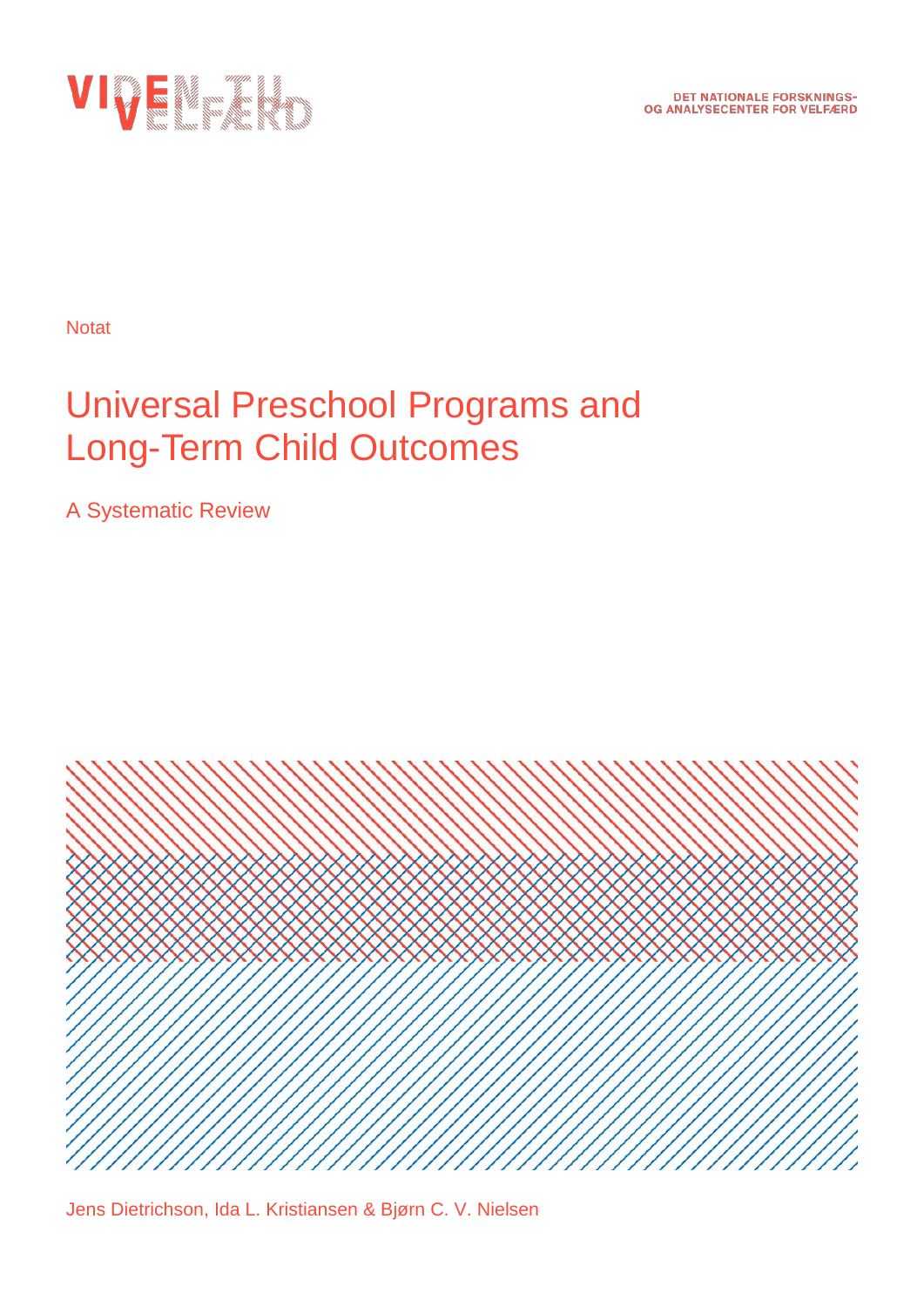

*Universal Preschool Programs and Long-Term Child Outcomes – A Systematic Review*

© VIVE og forfatterne, 2018

e-ISBN: 978-87-93626-77-5

Projekt: 10621

#### **VIVE – Viden til Velfærd Det Nationale Forsknings- og Analysecenter for Velfærd** Herluf Trolles Gade 11, 1052 København K www.vive.dk

VIVE was established on 1 July 2017 following a merger of KORA and SFI. The Center is an independent governmental institution and is to provide knowledge that contributes to developing the welfare society and the public sector. The subject areas and types of tasks of VIVE are the same as those of the two former organizations.

VIVEs publications can be freely quoted, providing the source is clearly stated.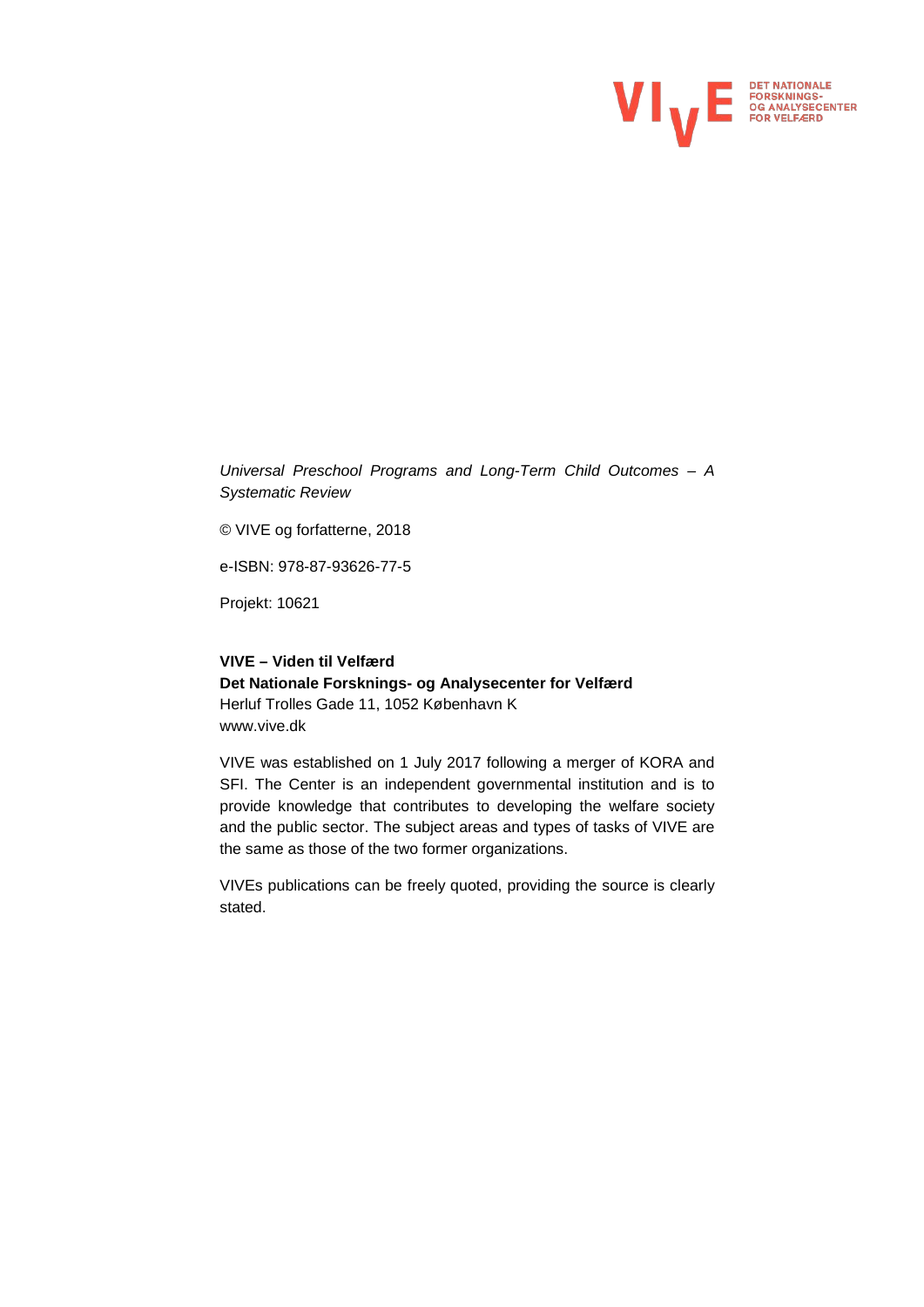## Universal Preschool Programs and Long-Term Child Outcomes: A Systematic Review[\\*](#page-2-0)

*Jens Dietrichson, Ida L. Kristiansen & Bjørn C. V. Nielsen*

VIVE – The Danish Center for Social Science Research

#### Abstract

This systematic review included 25 studies using natural experiments to estimate the effects of universal preschool programs for children aged 0-6 years on child outcomes measured from third grade to adulthood. Studies comparing preschool with parental, family, or other informal modes of care showed mixed effects on test scores, and on measures related to health, well-being, and behavior. All estimates for outcomes related to adequate primary and secondary school progression, years of schooling, highest degree completed, employment, and earnings indicated beneficial average effects. Three of the included studies calculated benefits-to-costs ratios and found ratios clearly above one. Effects tended to be more beneficial for children with low socioeconomic status, though there were examples of the opposite pattern. Effects were not consistently different for boys or girls. Few studies compared two alternative types of universal preschool programs in terms of long-term outcomes.

<span id="page-2-0"></span>We are thankful to Niels Coley, Hans Henrik Sievertsen, and Miriam Wüst for helpful comments, and to Caroline Westergaard and Bojana Cuzulan for excellent research assistance. Financial support from Innovationsfonden is gratefully acknowledged.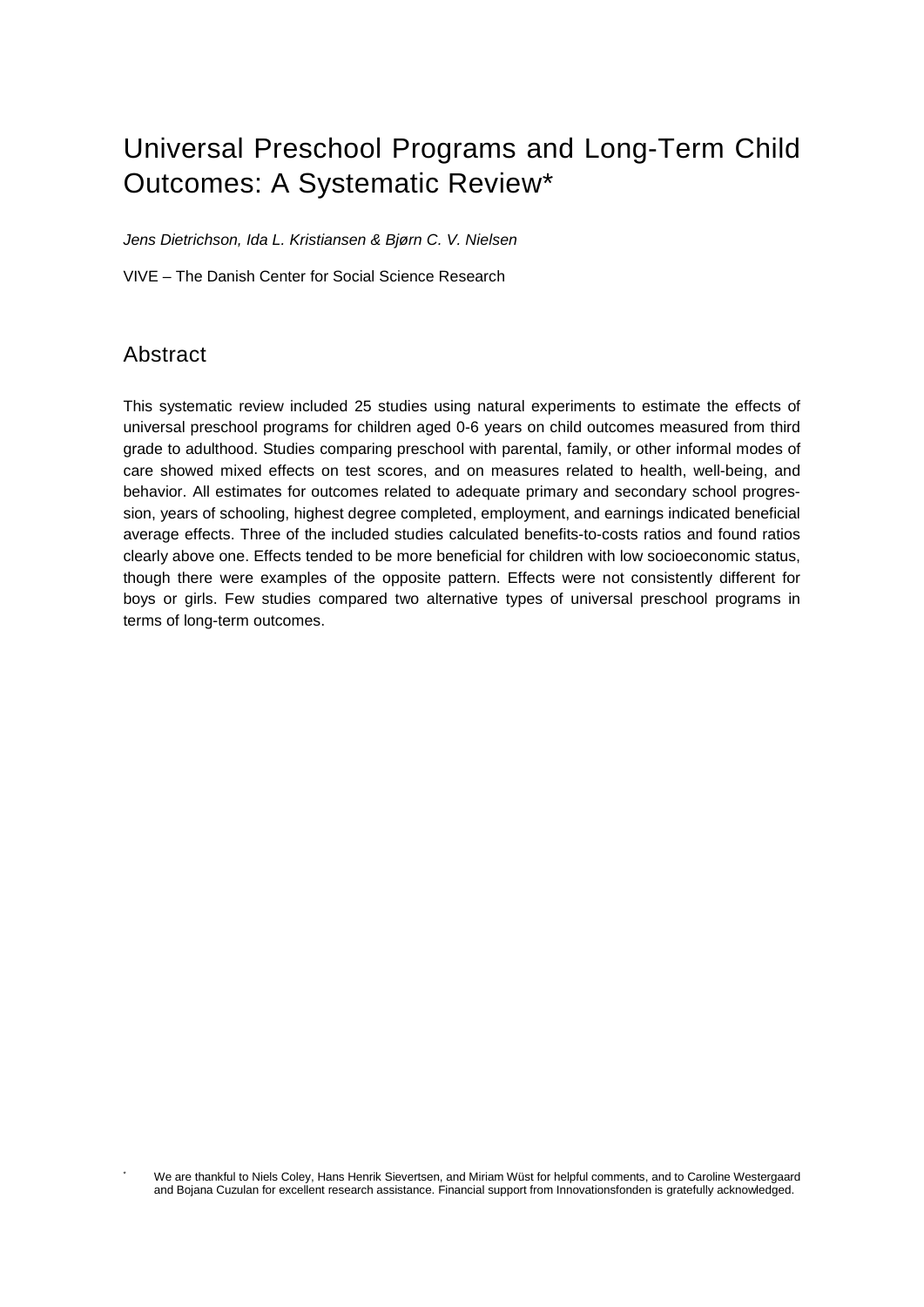## Table of contents

| $\mathbf{1}$ |     |  |
|--------------|-----|--|
|              | 1.1 |  |
| 2            |     |  |
|              | 2.1 |  |
|              | 2.2 |  |
|              | 2.3 |  |
| 3            |     |  |
|              | 3.1 |  |
|              | 3.2 |  |
|              | 3.3 |  |
|              | 3.4 |  |
|              | 3.5 |  |
|              | 3.6 |  |
|              | 3.7 |  |
|              | 3.8 |  |
|              | 3.9 |  |
| 4            |     |  |
|              | 4.1 |  |
|              | 4.2 |  |
|              | 4.3 |  |
| 5            |     |  |
| 6            |     |  |
|              |     |  |
|              |     |  |
|              |     |  |
|              |     |  |
|              |     |  |
|              |     |  |
|              |     |  |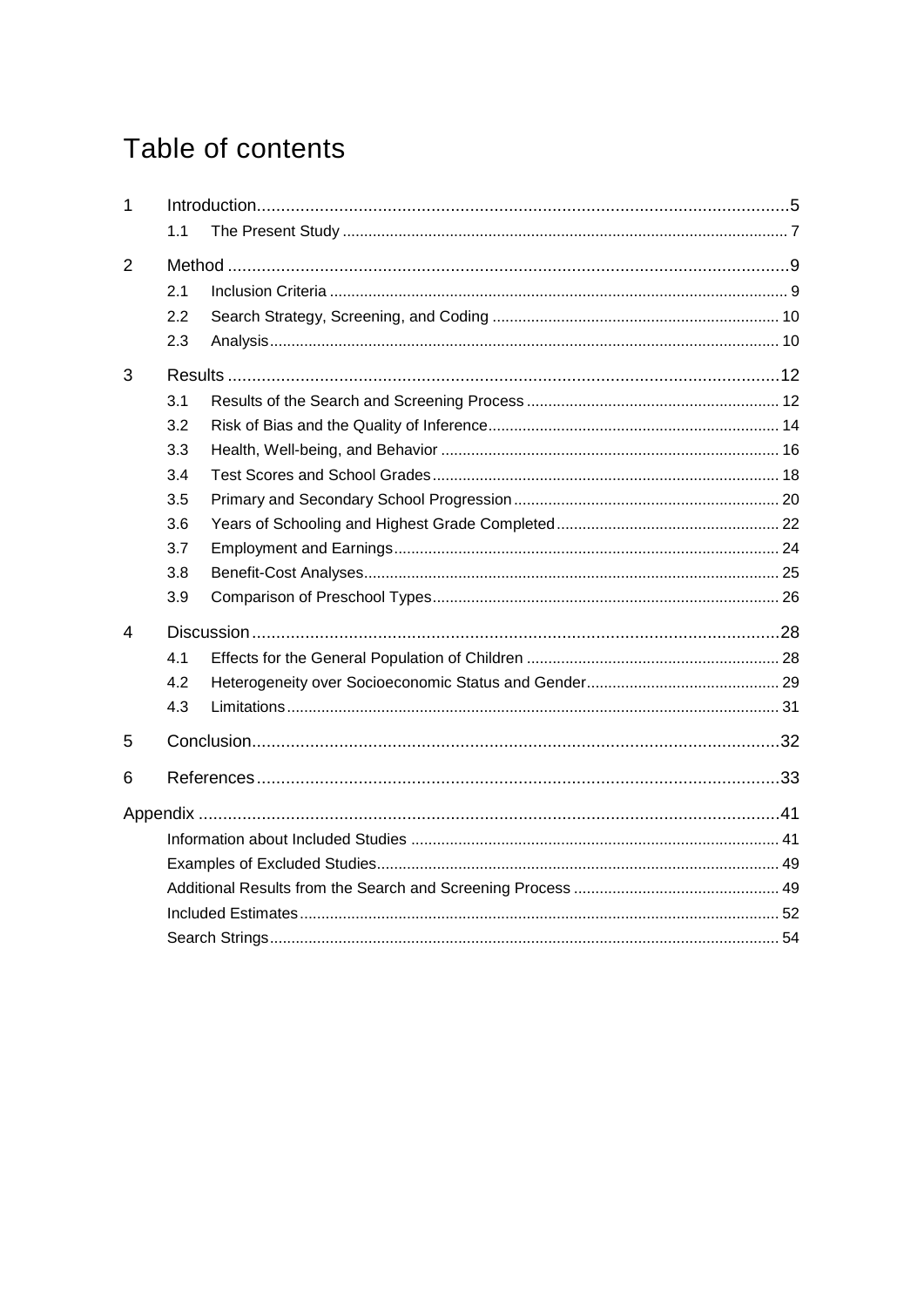### <span id="page-4-0"></span>1 Introduction

A large body of literature shows that the early childhood environment has a strong impact on longterm child outcomes, including educational attainment, earnings, health, and well-being (e.g., Almond, Currie, & Duque, 2017; Black et al., 2017). Many children spend a substantial share of their early childhood in *preschool programs*; that is, they receive formal pre-primary education and care in facilities outside of their homes. Figure 1.1 shows that the share of children enrolled in preschools has been increasing in recent decades in both developed and developing countries. Public spending on preschools in the OECD countries averaged just over 0.7 percent of GDP, and private child care expenditures were 15 percent of net family income on average (OECD, 2016, 2017). The importance of the early childhood environment for child development and the resources devoted to preschool make the effect of preschool programs an important issue for families and policy makers alike.

Resource intensive and high quality preschool programs targeting highly disadvantaged children and families, such as the Abecedarian and Perry Preschool projects, substantially improve long-term child outcomes (e.g., Campbell et al., 2014; Gertler et al., 2014; Heckman, Pinto, & Savelyev, 2013; Reynolds & Temple, 2008); often with highly beneficial rates of return (e.g.,García, Heckman, Leaf, & Prados, 2016; Heckman, Moon, Pinto, Savelyev, & Yavitz, 2010; Reynolds & Ou, 2011). Broader, but still targeted, programs, such as Head Start in the United States (US), also have long-term beneficial effects (e.g., Carneiro & Ginja, 2014; Currie & Thomas, 1995; Deming, 2009; Kline & Walters, 2016; Ludwig & Miller, 2007; McCoy et al., 2017; Rossin-Slater & Wüst, 2017). However, the demand for preschool is likely to come from all sorts of families, not just the disadvantaged. Therefore, the results from targeted programs are not sufficient to answer the question of whether and in what form – targeted or universal – governments should support preschool programs. To answer that question, long-term evidence from universal programs including a more general population of children is needed.

If the development of skills is a cumulative, dynamic, and self-reinforcing process, then the early childhood is an especially important period, and investment during this period can have a high rate of return later in life (Cunha & Heckman, 2007). Although universal preschool can be seen as an investment in child development, the effects of such programs are theoretically ambiguous and depend not only on the quality of the program itself, but also on the quality of the counterfactual mode of care. That is, the care the child would have received, if the child had not attended a universal preschool program.

Attachment theory assigns an important role to the connection between the primary caregiver and the child (Flaherty & Sadler, 2011). High quality adult-child interactions and caregiving is the strongest predictor of children's skill development (NICHD Early Child Care Research Network, 2002), and is perhaps the most important aspect of preschool quality (e.g., Barnett, 2011; Sabol, Hong, Pianta, & Burchinal, 2013). Multiple caregivers, as in a preschool setting, may damage the attachment between the primary caregiver and the child, thereby harming the child's development (Belsky, 2001). Moreover, reduced one-to-one adult interaction in preschools compared to parental or family care may be harmful more generally, especially at a young age. However, the counterfactual mode of care to universal preschool is not necessarily one-to-one high quality parental care for all children. Siblings may compete for attention (Bradley & Corwyn, 2002), and insecure attachments to parents may be compensated for by secure attachments to preschool teachers (Goossens & van Ijzendoorn, 1990). Children may further attend low quality informal out-of-home care, if universal preschool is not available.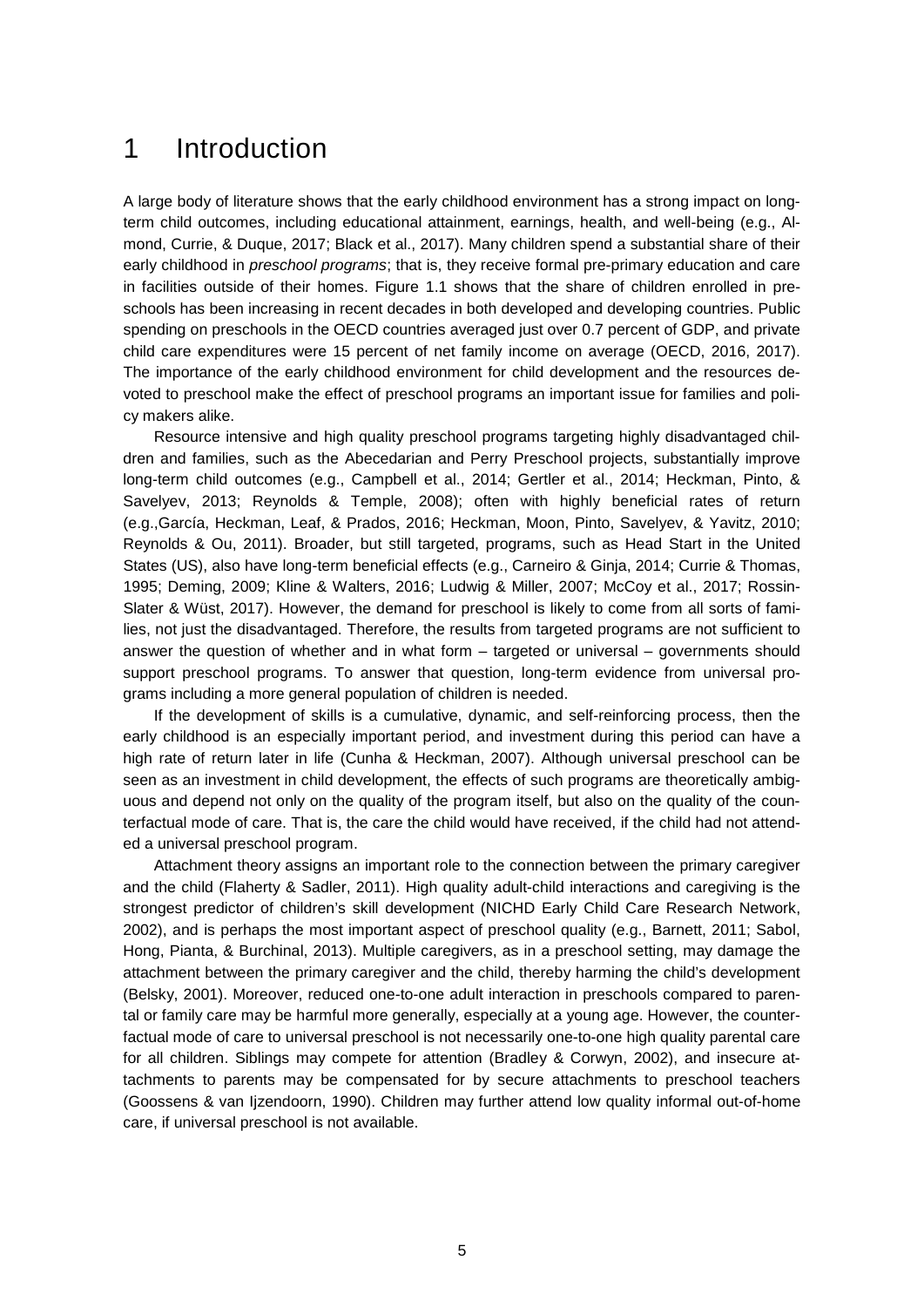

**Figure 1.1** The average share of children enrolled in pre-primary education in OECD countries and developing countries

Preschool programs may give the parents, and especially the mother, better labor market opportunities. Because universal programs are often heavily subsidized, they redistribute resources from other tax payers to families with preschool children. Household income may therefore rise. Families with more financial resources can invest more in child development (Elango, García, Heckman, & Hojman, 2015). Furthermore, while child health is likely to be negatively affected in the short term by attending preschool due to the increased risk of infection, the hygiene hypothesis states that such infections may strengthen the immune system and thus have long-term health benefits (Strachan, 1989). Similarly, socializing with other children and adults may have short-term harmful effects, but be beneficial in the long run (Baker, Gruber, & Milligan, 2008). The latter two hypotheses underline the importance of examining long-term outcomes.

Furthermore, the effects may be heterogeneous in terms of SES and gender, as the quality of the counterfactual mode of care or the quality of the preschool program may differ among groups of children, and initial skill levels may matter for how much children benefit from education and care.

Regarding the counterfactual mode of care, parents with higher income or education may give their children a better home environment, and may live in neighborhoods that are more conducive to educational achievement and job market success (e.g., Björklund & Salvanes, 2011; Bradley & Corwyn, 2002; Hart & Risley, 2003). The quality of the counterfactual mode of care may also differ according to gender, as, for example, the home environment seems less stimulating for boys in the US (Bertrand & Pan, 2013) and for girls in many low and middle income countries (Costa, da Silva, & Victora, 2017).

In some contexts, the quality of the same preschool program may differ among groups of children. For example, being exposed to high SES peers may have beneficial effects for low SES

Source: World Bank (2017), UNESCO (2018).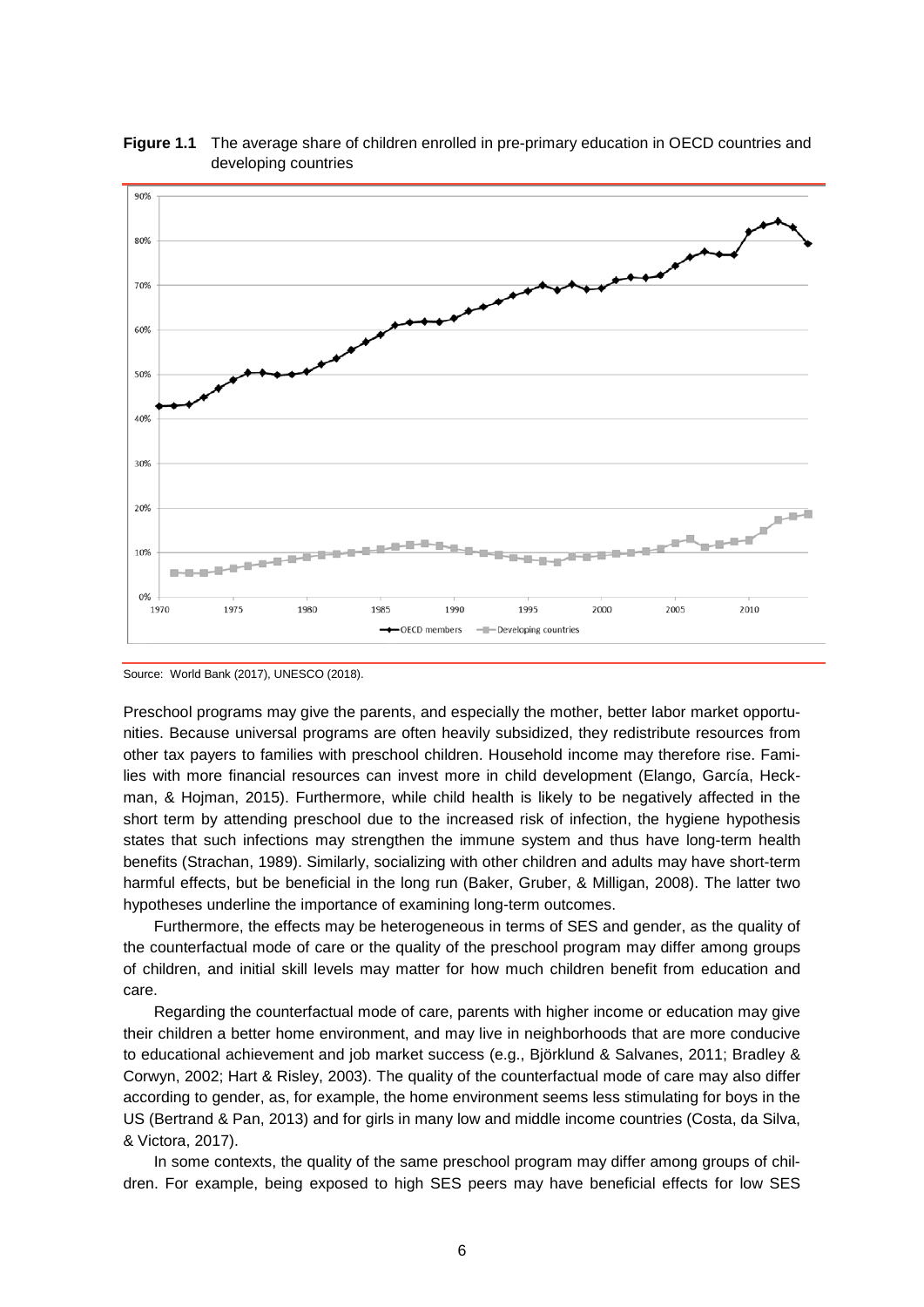children (Cascio, 2017; Henry & Rickman, 2007), and the quality of the adult-child interaction may depend on whether the teacher and the child are of the same gender (Bauchmüller, Gørtz, & Rasmussen, 2014).

For these reasons, we may expect universal preschool to have more beneficial effects for low SES children, while gender differences should be context dependent. However, if skills produced at one stage of childhood raise the productivity of investment in subsequent stages – if child development exhibits dynamic complementarities (Cunha & Heckman, 2007) – this may cause heterogeneous effects. If we see the difference in quality between universal preschool and the counterfactual mode of care as an investment, then dynamic complementarities may imply that, all else equal, if the preschool program has better quality than the counterfactual mode of care, then the effects would be most beneficial for children with an initial skill advantage. If the program has a lower quality, the effects would be most harmful for children with an initial skill advantage. That is, all else equal, the absolute magnitude of the effects would be largest for children who start preschool with the highest level of skills.

Which groups of children are likely to have an initial skill advantage? If high SES parents provide care of a higher quality, as discussed above, high SES children are likely to develop a skill advantage early on. However, it is unclear whether the dynamic complementarities are strong enough to offset the other reasons why low SES children are generally expected to gain more from preschool. Because a number of studies indicate that girls develop faster than boys in domains like vocabulary and socio-emotional skills, girls are more likely to have an initial advantage (Magnuson et al., 2016), at least in countries without substantial gender bias against girls.

Summing up this discussion, there are few clear-cut predictions regarding any of our research questions. Several recent reviews included analyses of the long-term effects of universal preschool programs (e.g., Almond et al., 2017; Baker, 2011; Cascio, 2015; Elango et al., 2015; Melhuish et al., 2015; Phillips et al., 2017; Ruhm & Waldfogel, 2012; van Huizen & Plantenga, 2015; Waldfogel, 2015). The key message from these reviews is that the evidence is mixed for the general population of children, and that universal preschool has more beneficial effects for children that are in some way disadvantaged (often in terms of SES). However, few reviews included more than a handful of studies with adulthood outcomes, and most of them did not provide analyses of separate outcome categories. The results regarding gender differences were scarce and not consistently in favor of either boys or girls (see also Magnuson et al., 2016, for similar results in a review of mainly targeted programs).

#### <span id="page-6-0"></span>1.1 The Present Study

We reviewed the literature on the effects of universal preschool programs on child outcomes from third grade to adulthood. Included studies compared attending universal preschool programs to parental, family, and other informal modes of care, or alternative universal preschool programs. In countries and states where a substantial share of the children already attend universal preschool programs, the important question for parents may not be whether to place their children in preschool or not, but which type of preschool they should choose (Datta Gupta & Simonsen, 2012). We were therefore interested in comparing the long-term outcomes of alternative types of universal preschool programs, for example in terms of their ownership (e.g., private/public or forprofit/non-profit) or pedagogical approaches (e.g., Reggio Emilia/Montessori). For both study types, we examined whether there were differences in the effects according to socioeconomic status (SES) and gender.

We used systematic review methods to maximize our chances of finding all relevant studies and to increase the transparency of our analyses and conclusions. Included studies used natural experiments to obtain a credible identification of the effects of universal preschool programs. Just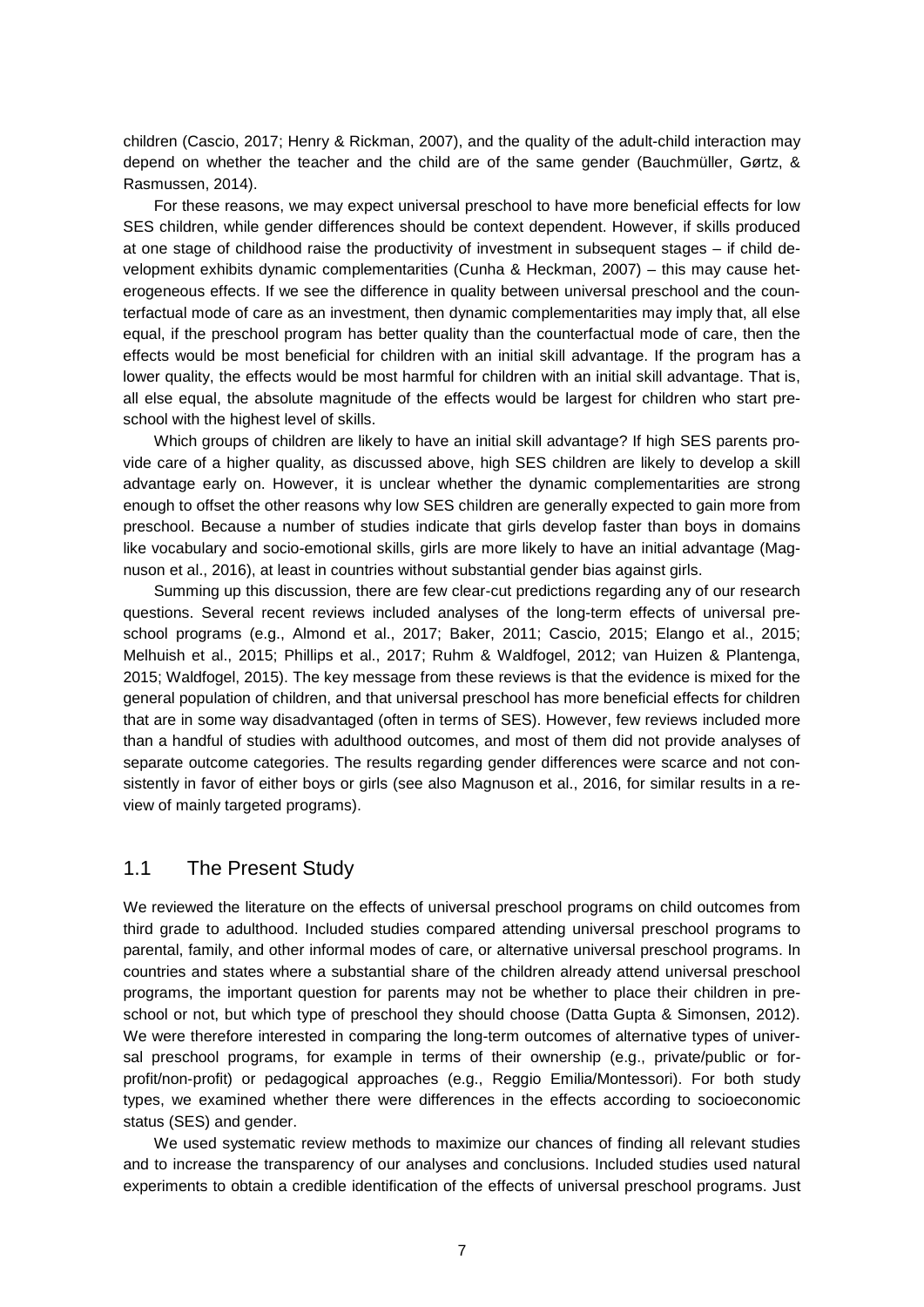including a variable measuring preschool attendance or exposure to a universal preschool program would likely yield biased estimates, as families and children differ in terms of, potentially unobserved, characteristics that influence the attendance decision, where to live, and child outcomes. In successful randomized and natural experiments, the assignment of treatment is unrelated to both observed and unobserved family and child characteristics, and they thus avoid this type of bias. We focused on these research designs for this reason, but found no randomized experiments. Included outcomes were not limited in any other way than measurement timing, and we analyzed the following outcome categories: health, well-being, and behavior; test scores and school grades; primary and secondary school progression; years of schooling and highest grade completed; employment and earnings; and benefit-cost analyses (BCA). Our research questions were:

- 1. What are the effects of universal preschool programs compared to parental, family, or other informal modes of care on child outcomes measured from third grade to adulthood?
- 2. What are the effects of alternative types of universal preschool programs on child outcomes measured from third grade to adulthood?
- 3. Are the effects different for a) children from families with high and low SES, and b) boys and girls?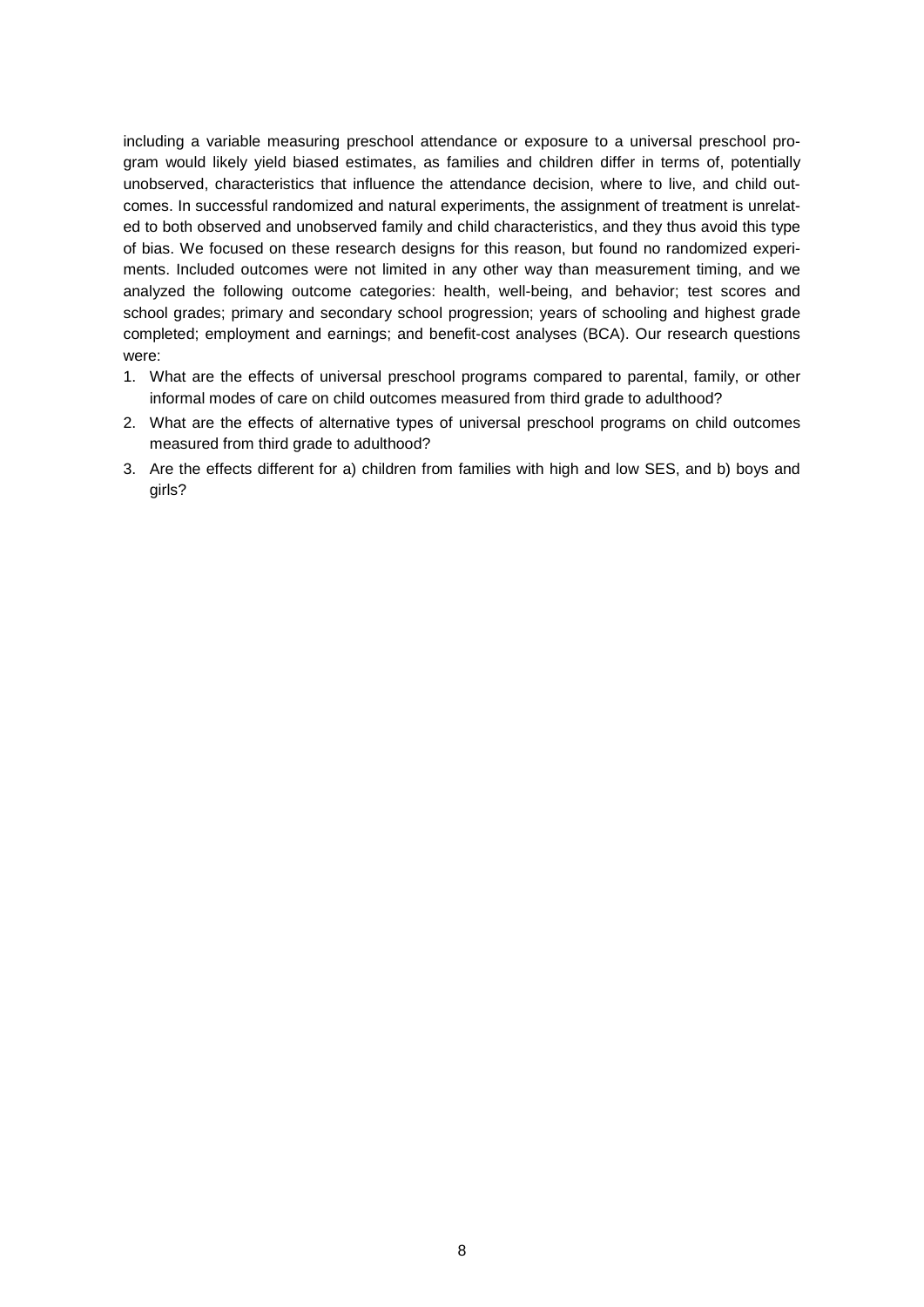### <span id="page-8-0"></span>2 Method

This section outlines the inclusion criteria and how we located and analyzed relevant studies.

#### <span id="page-8-1"></span>2.1 Inclusion Criteria

We included studies that had at least one estimate of the effect of a program that met all seven of the following inclusion criteria.

*Primary empirical studies:* We excluded reviews, comments on research, and theoretical papers from the analysis.

*Preschool programs:* Included studies examined preschool programs; that is, formal out-ofhome education and care that children attend before they start primary school. In most countries (e.g., the US, Denmark, and Sweden), Kindergarten (or preschool class or grade 0) is a part of primary school, and studies that exclusively examined kindergarten in such countries were excluded. Some studies met parts of this criterion: Haimovich Paz (2015) examined the early kindergarten movement in the US, which operated at a time when kindergarten was not a regular part of primary school and the content of the program was more like contemporary preschool programs than primary school. The participants in the program studied by Herbst (2017) were both preschool and school children. We included both these studies, as omitting them seemed more likely to bias the results than including them.

*Universal programs:* The preschool programs should be universal; that is, not targeted at a specific group of children. Studies of programs targeting selected groups, such as Head Start, were excluded. This criterion did not imply that all or even a large share of children in an area had to attend preschool, only that the program under study should be open to children from the general population.

*Long-term child outcomes*: We included studies reporting child outcomes in third grade or later. We included all types of long-term child outcome measures, such as grade point averages (GPA), standardized academic tests, measures of health and well-being, behavior, social skills, school attendance, labor market outcomes, and crime rates. Studies reporting only parental or family (including sibling) outcomes were excluded.

*Type of comparisons*: Included studies compared outcomes between children attending or being more exposed to formal preschool programs and children in modes of family or informal care (e.g., care by parents, relatives, or nannies). We also included studies that compared groups of children receiving care and education in alternative types of preschool programs. Type of preschool could be defined in terms of, for example, the ownership status of preschool (private/public) or the pedagogical approach. We excluded studies of interventions in existing preschools, where part of a preschool program was changed for some children (e.g., a changed staff-to-child ratio), for example, or where preschool teachers or managers got professional development.

*Country, period, publication status, and language:* We did not restrict inclusion by country, time period studied, or publication status of the study (i.e., we included studies not published in scientific journals). However, we limited the search period backwards in time to 1980 and included only studies written in a language that at least two members of the research team understood (Danish, English, German, Norwegian, and Swedish).

*Estimation methods:* We included studies that estimated the effects of preschool programs by comparing a treatment group to a control group, or two alternative treatments against each other, and where the assignment of treatment was made by randomization or some form of natural experiment (although we found no randomized field experiments). In a natural experiment, the assignment of treatment occurred through some form of "natural" (or administrative) process, which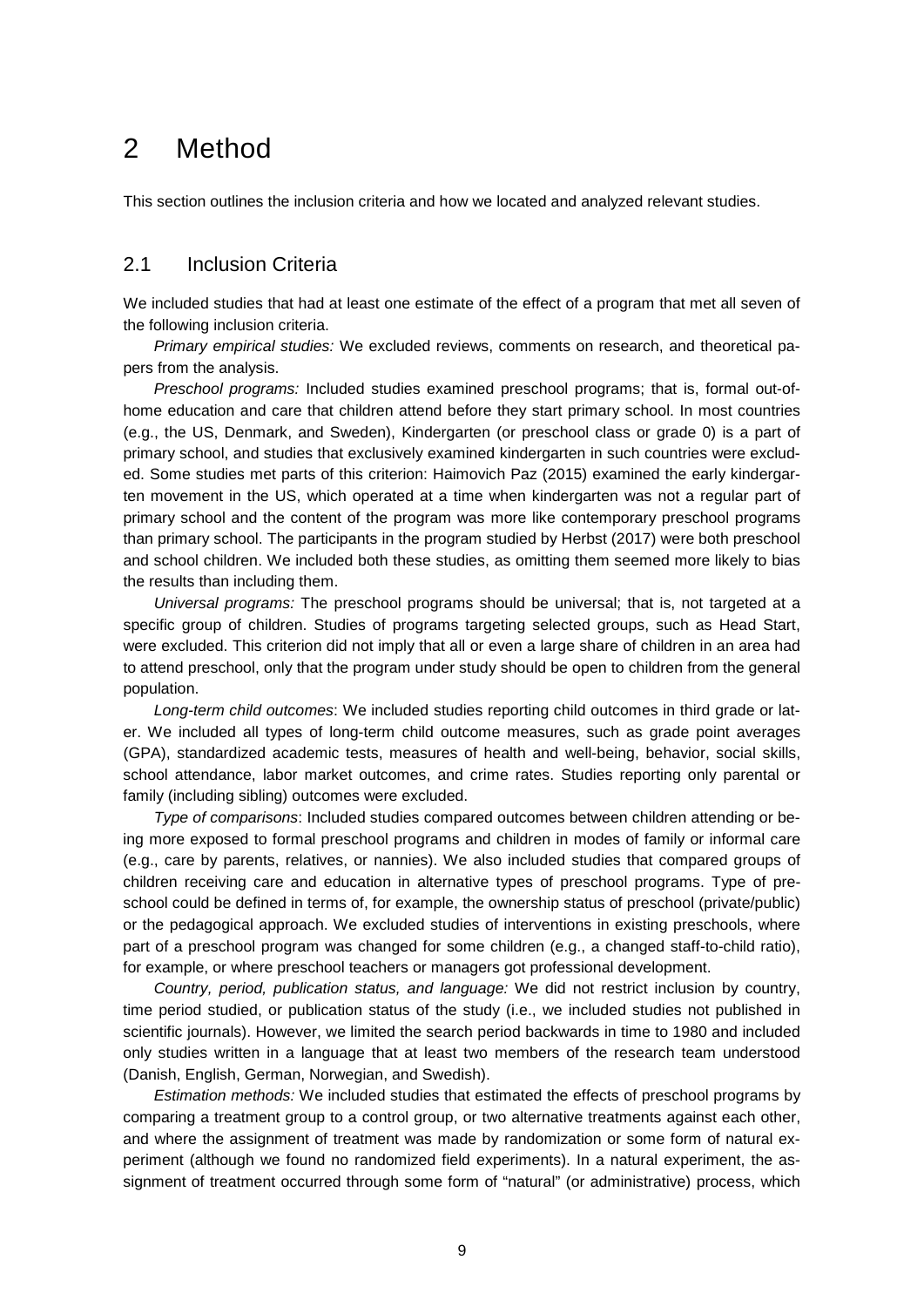was outside the control of researchers and attempted to mimic the assignment in a randomized experiment, in the sense that the assignment was unrelated to observable and unobservable characteristics of the participating children (see e.g., Cascio, 2015; Ruhm & Waldfogel, 2012; van Huizen & Plantenga, 2015, for reviews using a similar criterion).

<span id="page-9-0"></span>To further illustrate how we applied the criteria, we provide examples of excluded studies in the appendix along with a explanation of why they were excluded.

#### 2.2 Search Strategy, Screening, and Coding

We searched the following electronic databases for relevant studies: EconLit, ERIC, PsycINFO, Academic Search, Teacher Reference Center and SocIndex. All searches were performed in EB-SCO-host in November 2017 and were limited to 1980-2018. We present search documentation for all databases in the appendix. In addition to the search of electronic databases, we used the reference lists of included studies and the associated reviews mentioned in the introduction for citation tracking.

We screened unique identified records from the electronic databases using the title and the abstract to exclude irrelevant records. We first piloted the inclusion criteria on 100 studies, until we reached at least a 95 percent agreement between all three screeners (the first two authors and a research assistant). We obtained and screened records that we did not exclude in the first level screening in full text. At least two screeners performed both levels of screening for each study independently. In the case of differences in the assessment, a third screener decided. The first and the second author extracted information from included studies about, for instance, the preschool program, the estimation method, and the effect estimates. We resolved discrepancies by discussion, and it was possible to reach a consensus in all cases.

#### <span id="page-9-1"></span>2.3 Analysis

In the analysis, we used the estimates from the specification designated as the preferred one by the studies, as long as this specification met our inclusion criteria. If a study did not indicate a preferred specification, we used the one with the lowest risk of bias according to our assessment. If there were effects using the same outcome measure but estimated at different ages, we reported the estimate for the oldest children. Some included studies examined the same programs and used (partly) overlapping samples. When they also reported the same outcome measures, we only included one in the analysis to avoid double-counting. We chose the study that provided the most information (e.g., had a larger sample) or had the lowest risk of bias. The section *Included Estimates* in the appendix contains a detailed motivation for each of these cases.

In studies that did not have access to data for individual preschool attendance, we reported intention-to-treat (ITT) estimates of living in an area that was (more) exposed to the universal preschool program. Some of these studies also reported treatment-on-the-treated (TOT) estimates, calculated by scaling the ITT estimate with an estimate of the probability of being treated. To be unbiased, TOT estimates require that the scaling-up of preschool programs did not change the type of children attending or the preschool quality, and that there were no spillover effects on children that grew up in a treated area but did not attend preschool (see e.g., Baker, Gruber, & Milligan, 2015; Havnes & Mogstad, 2011; and van Huizen, Plantenga, & Dumhs, 2017, for discussions). As it was unclear whether these assumptions were met, we reported the ITT estimates.

To make the effect estimates as comparable as possible across studies, we calculated effect sizes for the studies that contained sufficient information. Effect sizes were of three types: for continuous outcome measures without an easily interpretable scale, such as standardized test scores,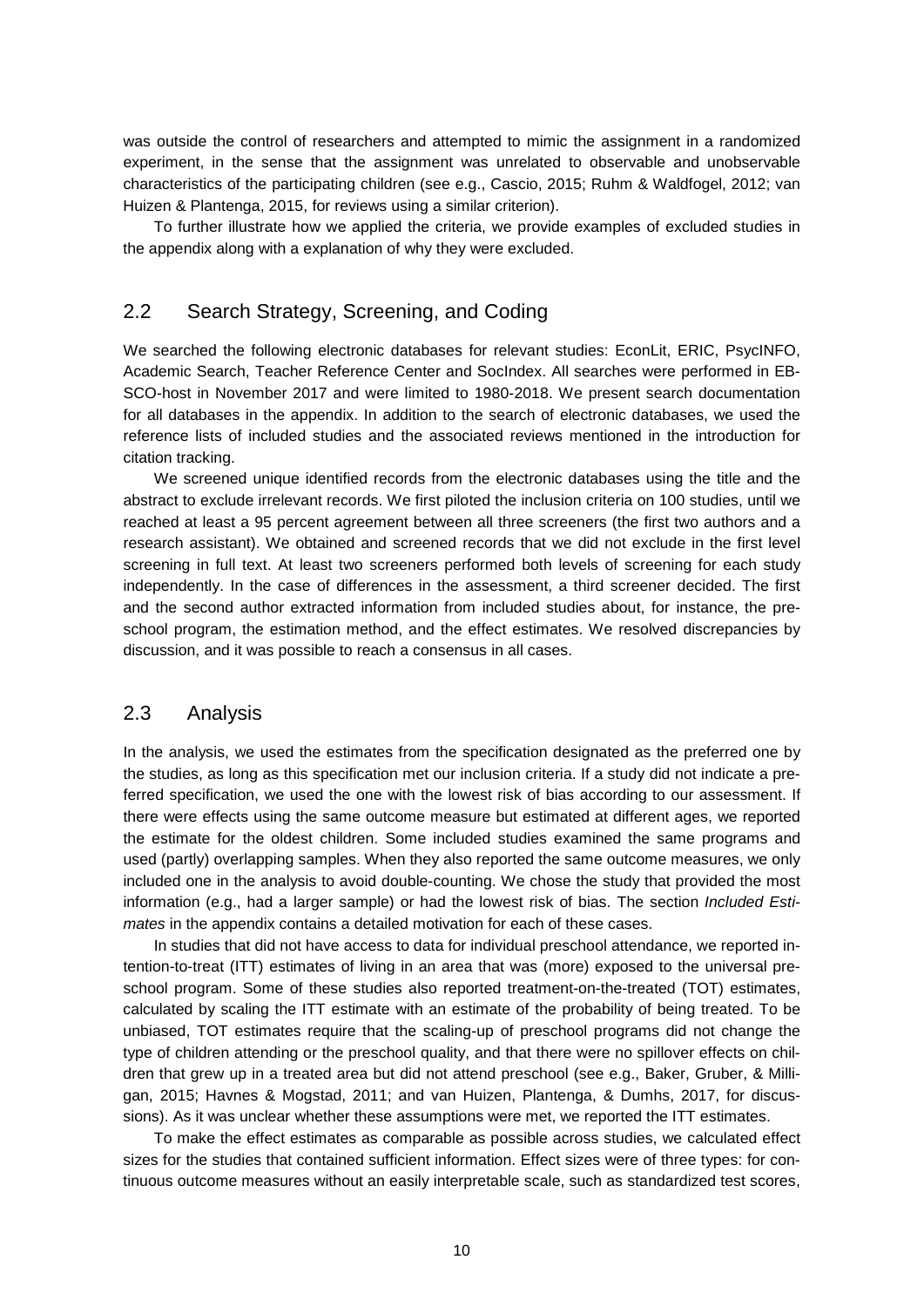we calculated Cohen's *d* by dividing the effect estimate by the standard deviation in the treatment and control groups. For dichotomous outcome measures, we reported the absolute effects in percentage points and the relative effects, calculated as the increase or decrease in percent and using the sample mean as the base rate.

As the estimates from studies that compared two alternative universal preschool programs were not fully comparable to the estimates from studies in which children in preschool are compared to children that are not in any type of formal care, we discussed them separately.

We reported average effects for the general population of children and heterogeneity over SES and gender and used the full sample means as the base rate for the relative effects in the heterogeneity analysis also (separate means for high/low SES children, or boys and girls were not reported in most studies). Statistically significant estimates ( $p < 0.05$ ), as reported by the studies, are shown in bold in the tables.

Although we standardized the effect estimates, the definitions of outcome variables and the measures used by the studies were different for nearly all outcome types, and there were few studies that studied exactly the same outcomes. Furthermore, the included studies examined very different preschool programs in terms of program features, age of attending children, the studied period, and the broader study context. We therefore refrained from using meta-analysis to synthesize the results, as we believed such an analysis risked downplaying these differences.

Not performing a meta-analysis precluded a formal analysis of the consistency of effects across studies. If there is a stochastic component in effect estimates – due to sampling variance, for instance – we should expect estimates to vary across studies, even if the true effect of the evaluated programs was the same. Evaluating whether the results in the literature are "mixed" or not by counting negative, null, and positive effects may therefore be misleading (e.g., Borenstein, Hedges, Higgins, & Rothstein, 2009; Higgins & Green, 2011). Our discussion should be read with this caveat in mind.

We will describe which outcome measures were used in more detail for each outcome type in section 3 below. Note that because of the procedures described above, the effect sizes and relative effects we report may differ from the ones reported in the studies.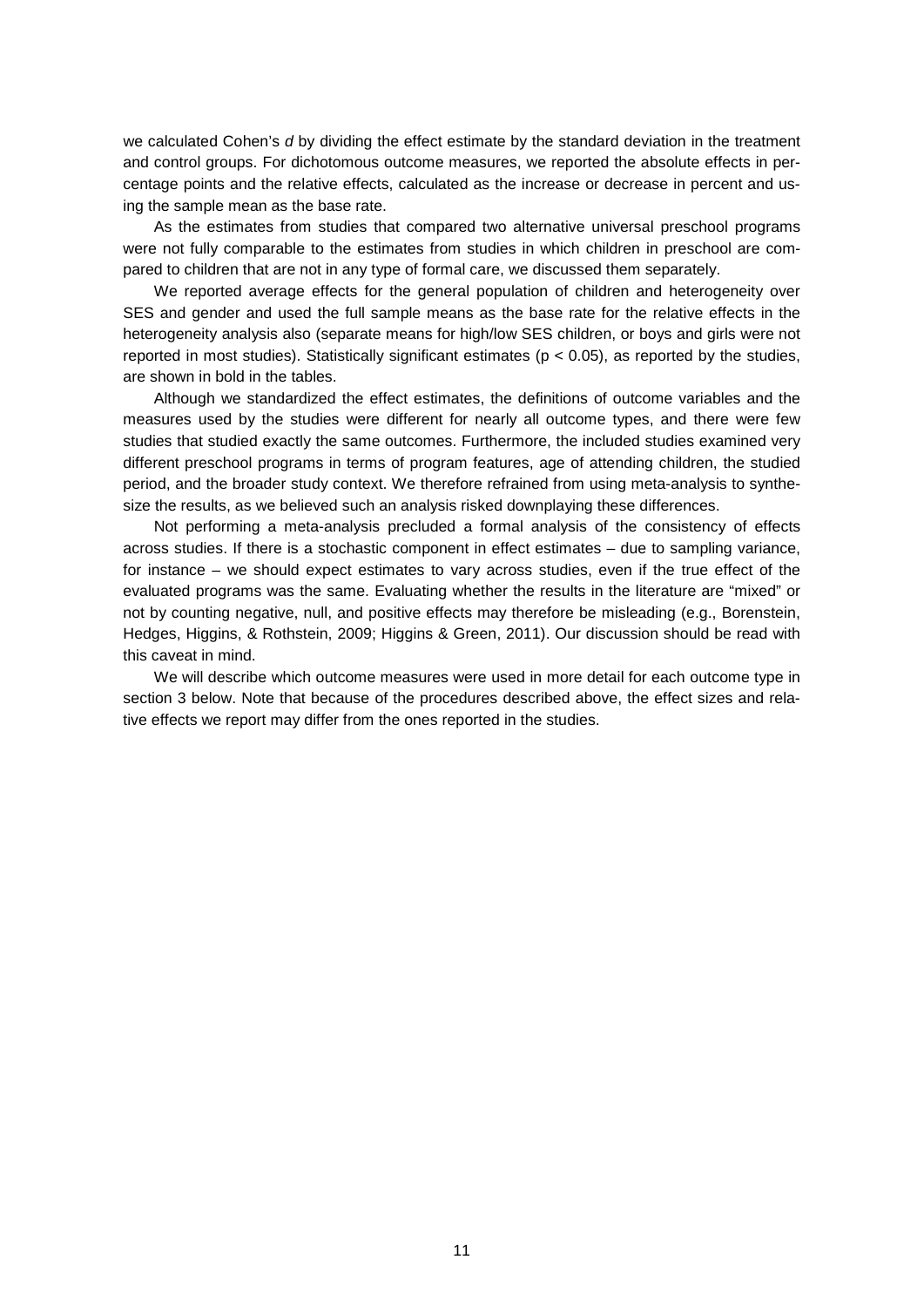### <span id="page-11-0"></span>3 Results

This section presents the results of the search and screening process, a discussion of the risk of bias and quality of inference in the included studies, and the analysis of the effects of universal preschool programs on long-term child outcomes. The analysis of effects is divided into the following outcome categories: health, well-being, and behavior; test scores and school grades; primary and secondary school progression; years of schooling and highest grade completed; and employment and earnings. The results section concludes with an analysis of the three benefit-cost analyses (BCAs) in the literature and of the studies that compared two or more universal programs. The BCAs provided a natural context for discussing the magnitude of the effects across studies, so we postponed this discussion until that section. A broader discussion of the results follows in section 4.

#### <span id="page-11-1"></span>3.1 Results of the Search and Screening Process

The search of the electronic databases yielded 1,516 unique records, and we found an additional 86 records from the citation tracking. After excluding irrelevant studies based on information in the title and abstract, we screened 145 studies in full text. Of these, 25 met the inclusion criteria. In some cases, we used information from earlier versions of studies, if, for instance, they included outcomes that were not covered in the published/latest version. Such cases were counted as one study. A flowchart of the search and screening process can be seen in the appendix, where we have also included a detailed description of each study in Appendix Table 1.

The main characteristics of the included studies are summarized in Table 3.1. We found 22 studies that compared children attending or being more exposed to universal preschool programs and children in modes of family or informal care. We found only two comparisons of preschool types, contained in three studies. The studies covered a relatively broad range of countries: there were studies from 14 countries and four continents, and 20 examined programs in developed countries and five in developing countries. Most studies were published in a journal (six were not), and were relatively new (eight studies were dated before 2012). The studied periods were wideranging, but a majority of studies (14) examined a program that children attended during the period 1981-1999. There were fewer studies that included very young children: 9 studies included participants that were between 0 and 2 years of age, and 23 included 3-6-year-olds (some included both age categories). The research designs included difference-in-differences (DID; 17 studies), instrumental variables (IV; six studies), and sibling fixed effects (two studies).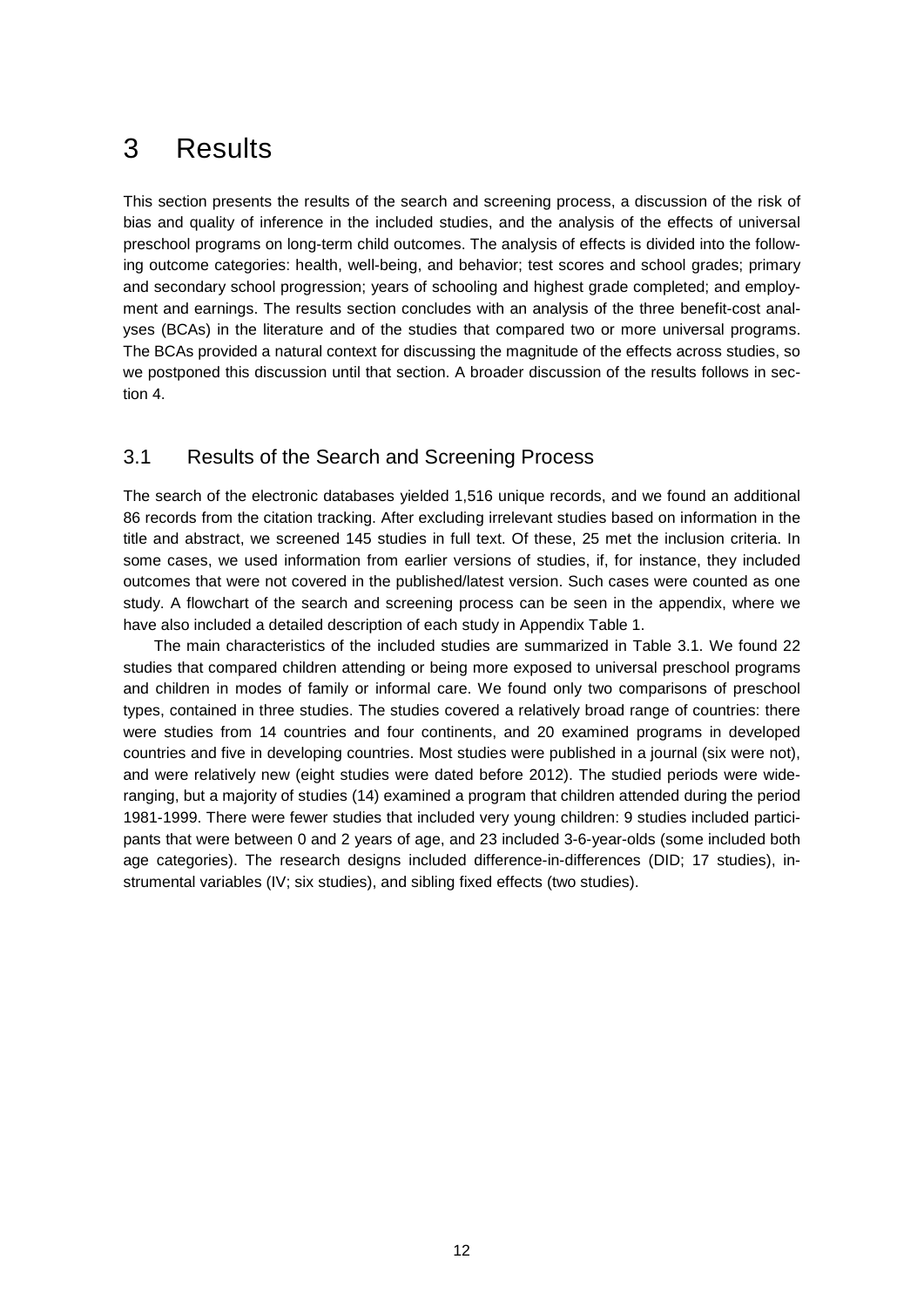| <b>Variables</b>                              | N                | $\frac{9}{6}$  |
|-----------------------------------------------|------------------|----------------|
| Type of study                                 |                  |                |
| Preschool/no preschool/more or less preschool | 22               | 88             |
| Type comparison                               | 3                | 12             |
|                                               |                  |                |
| Country                                       |                  |                |
| Developing                                    | 5                | 20             |
| Developed                                     | 20               | 80             |
|                                               |                  |                |
| Continent                                     |                  |                |
| Europe                                        | 13               | 52             |
| North America                                 | 8                | 32             |
| South America                                 | 3                | 12             |
| Africa                                        | $\mathbf 1$      | $\overline{4}$ |
|                                               |                  |                |
| <b>Publication status</b>                     |                  |                |
| Published in scientific journal/books         | 19               | 76             |
| Not published in scientific journal/books     | 6                | 24             |
|                                               |                  |                |
| Publication period                            |                  |                |
| $-2012$                                       | 8                | 32             |
| 2013-2018                                     | 17               | 68             |
|                                               |                  |                |
| Studied period                                |                  |                |
| $-1960$                                       | 4                | 16             |
| 1961-1980                                     | 4                | 16             |
| 1981-1999                                     | 14               | 56             |
| 2000-                                         | 3                | 12             |
|                                               |                  |                |
| Age of participants                           |                  |                |
| $0 - 2$                                       | $\boldsymbol{9}$ | 36             |
| $3-6$                                         | 23               | 92             |
|                                               |                  |                |
| Study design                                  |                  |                |
| Difference-in-differences                     | 17               | 60             |
| Instrumental variables                        | 6                | 28             |
| Sibling/family fixed effects                  | $\overline{c}$   | $\,$ 8 $\,$    |
|                                               |                  |                |
| Outcomes                                      |                  |                |
| Health, well-being and behavior               | 6                | 24             |
| Test scores and school grades                 | 10               | $40\,$         |

#### **Table 3.1** Descriptive statistics of the 25 included studies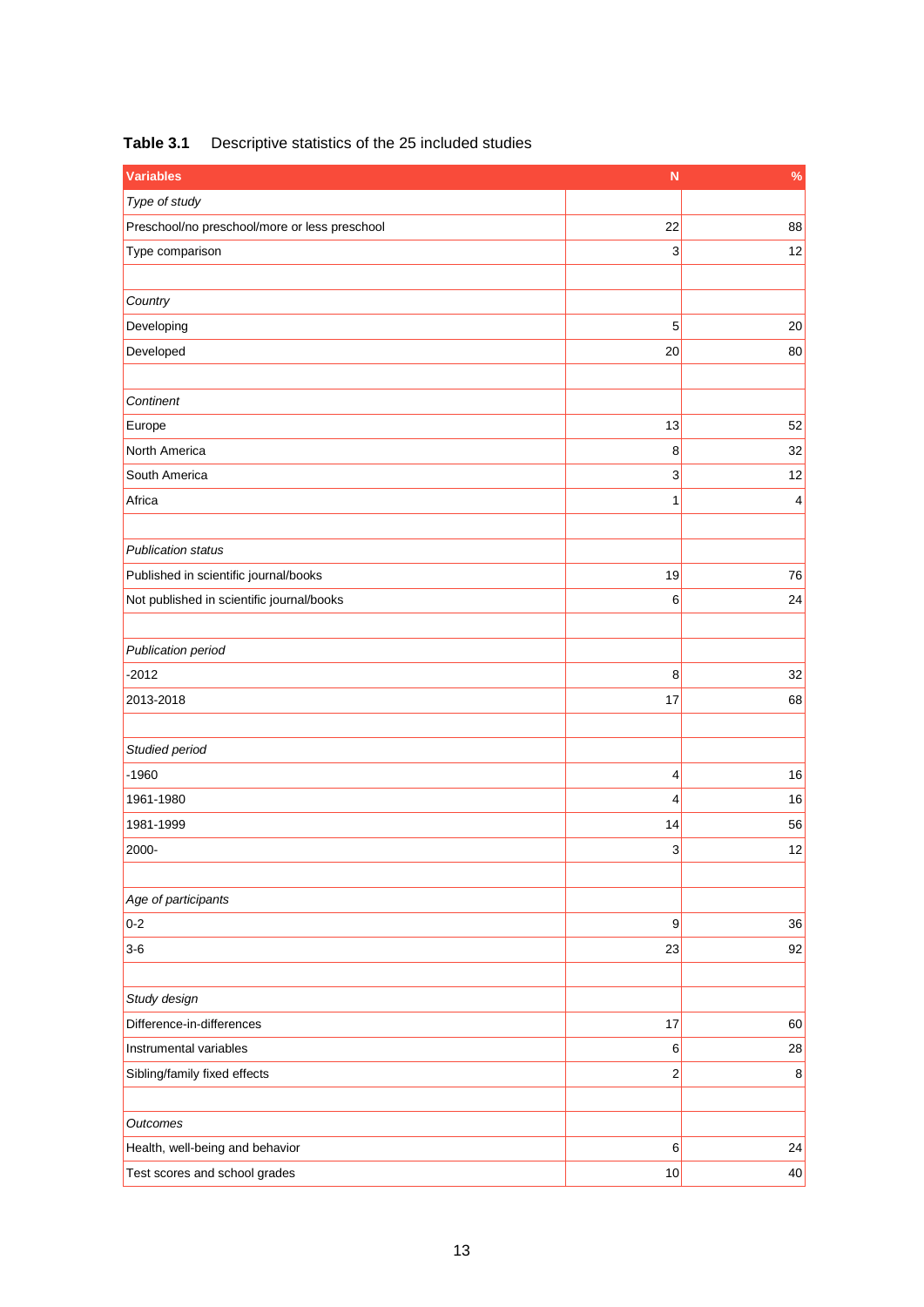| <b>Variables</b>                               |   | %               |
|------------------------------------------------|---|-----------------|
| Primary and secondary school progression       | 9 | 36              |
| Years of schooling and highest grade completed | 6 | 24 <sub>1</sub> |
| <b>Employment and earnings</b>                 | 6 | 24              |
| Benefits-costs analysis                        |   | 1つ              |

<span id="page-13-0"></span>Note: Not all categories sum to 25 because some studies covered more than one category, e.g., included both 0-2 and 3-6-yearolds. In these cases, they were counted in all covered categories. Studied period refers to the period in which the preschool program started.

#### 3.2 Risk of Bias and the Quality of Inference

All included studies used some form of natural experiment to estimate the effects of universal preschool programs. However, the research designs differed in the type of natural experiments used, the type of effect they aimed to estimate, in the assumptions underlying the identification of causal effects, and in the estimation and inference techniques used (Appendix Table 1 includes a brief description of the research designs). Below, we first discuss the main risk of bias in each type of research design. Second, we discuss the quality of the statistical inference (i.e., getting standard errors and p-values right). We conclude with an overall assessment of the direction of bias and whether the statistical significance of the results was likely to be over- or understated.

We did not exclude any study on account of having too high risk of bias or too much inferential problems. The intention of this section is to present the most important objections, as we see them, to the claim that these studies estimate the causal effects of universal preschool programs, before we present the results of the review.

#### 3.2.1 Risk of Bias

The most common research design, used in some form by 17 studies, exploited expansions of universal preschool programs that created variation over time (between cohorts of children) and groups (often defined by an area, such as a municipality, state, or city) in how much children were exposed to the programs. The control groups in these studies were often in informal or parental care, but in most cases at least some children in the control group also attended a formal preschool program.

The studies typically lacked information on which children attended preschool and used a DID design to estimate an ITT effect of being more exposed to the preschool program. An ITT estimate has the advantage of capturing the full effects of the program, including any peer effects on children in treated areas that did not attend preschool (e.g., Cascio & Schanzenbach, 2013; Havnes & Mogstad, 2011). As the control group was in many cases not a no-treatment control, only not as exposed, the absolute magnitudes of the estimates are smaller than a contrast between a treatment and no-treatment control group would have been. That is, beneficial effects would be more beneficial and harmful effects more harmful in the latter type of contrast.

The main assumption needed for DID designs to estimate the causal effects is that the trends of the outcome variable would have been parallel, had the treatment group not been more exposed to the preschool program (e.g., Abadie, 2005). The most serious risk of bias in the included studies is that several studies included few areas (seven studies have less than 20 areas, see Appendix Table 1). In the most extreme case, only one area was treated. In the case of one treated area, the treatment effect will be confounded by any idiosyncratic trend or shock affecting the outcome variable differently in the treated area compared to the control areas, even if the shock is completely random (including few areas in the estimation also makes inference more problematic, which we return to below). This risk of bias decreases, the more treated areas there are, as posi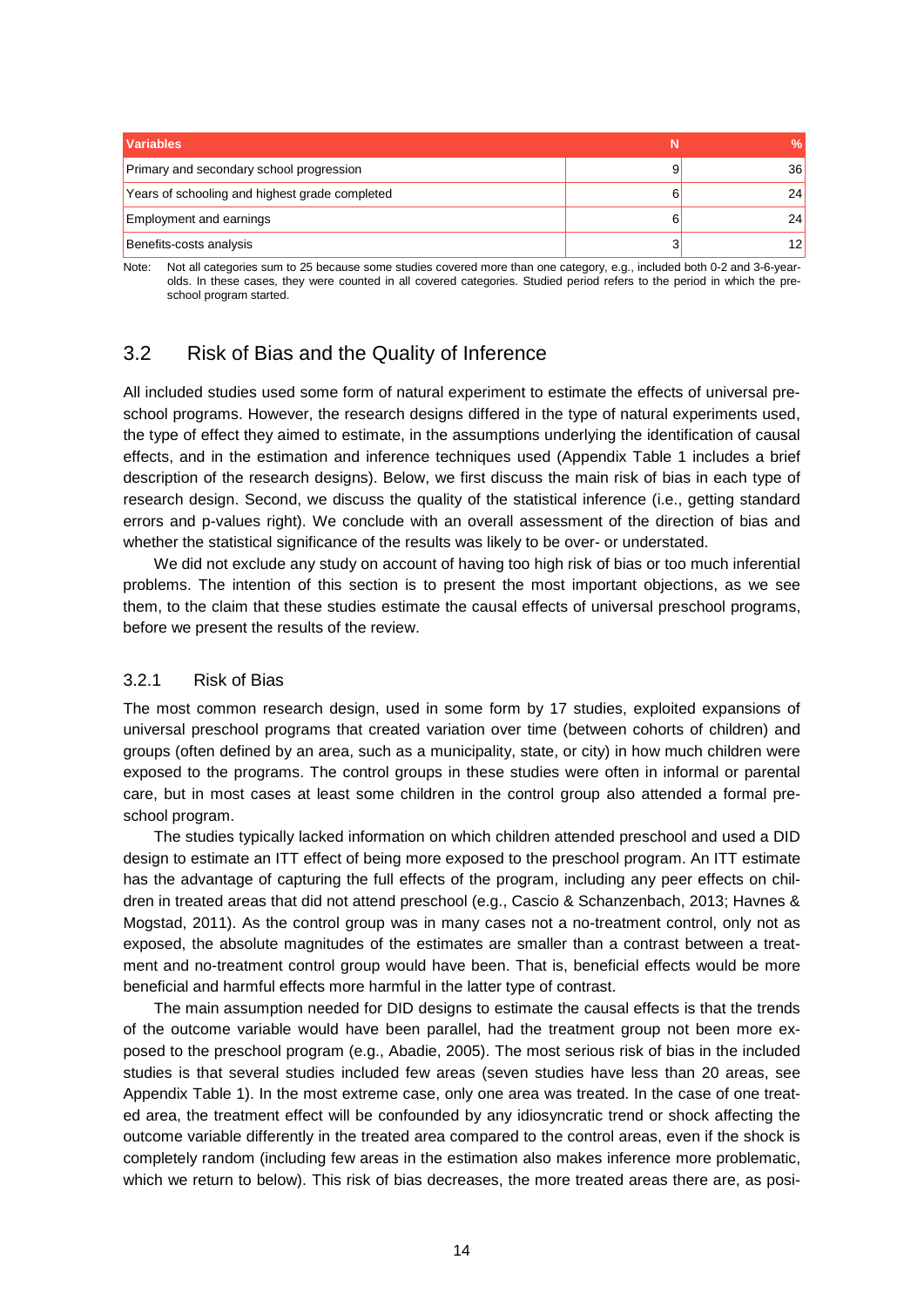tive and negative shocks will be more likely to cancel each other out. However, the direction of such bias is difficult to sign and there were both beneficial and harmful effects among the studies with few treated areas.

Six studies used some form of IV design to estimate the effects of attending preschool. Just including a variable measuring preschool attendance would likely yield biased estimates as families and children differ in terms of characteristics that influence both the attendance decision and child outcomes. The IV designs attempted to solve this problem by using a two-stage least squares estimation procedure. In the first step, attendance is predicted by a set of variables, at least one of which (the instrument) was assumed to 1) exert a substantial influence on attendance, and 2) only affect child outcomes through its influence on attendance. The included studies used either thresholds in the admission system that determined whether a child was offered a preschool slot or variants of differences in the preschool supply created by municipal guarantees, historical differences, or similar preschool expansions to those used in the DID designs.

The IV studies all have access to data on preschool attendance and estimated variants of a local average treatment effect (LATE). A LATE is the effect for the so-called "compliers"; that is, the children who would not have attended preschool, if they had not been influenced by the instrument (Imbens & Angrist, 1994). A first problem with the IV designs is that this group is not readily observable and may not be representative of the larger population of interest. LATE estimates are therefore not easily comparable across studies, as the compliers change from context to context.

The instruments used in the IV designs seemed to be strong enough according to the information contained in the studies (i.e., they met condition 1) above). However, it was hard to rule out correlation with child outcomes through other channels than preschool attendance for all instruments used. Historical and geographical differences in the supply of preschools may be correlated with other unobserved determinants of child outcomes (e.g., the value placed by families on having an education or school quality), and admission rules may compare families with different characteristics when samples include children who are not directly at the cut-off created by the rule. Signing this bias across the IV designs was difficult, however, and there were IV designs showing both beneficial and harmful effects.

Two studies employed family or sibling fixed effects, both in the context of expansions of access to universal preschool. The research design uses variation in preschool attendance among siblings to estimate a treatment-on-the-treated (TOT) effect. The sibling fixed effects control for all influences that affect the siblings in the same way, so if the attendance differences between siblings was only driven by access preschools, for instance, this design may recover the causal effect. A problem is that expanding preschools often means that access increases over time and therefore tends to affect younger rather than older siblings. The effects may therefore be confounded by birth-order effects, which tend to favor older siblings (e.g., Black, Grönqvist, & Öckert, 2017). Both studies control for birth-order effects to mitigate these problems. More generally, parental investments in education and care may be correlated with the decision to send one child and not the other(s) to preschool. The sign of the bias, if any, was therefore again uncertain, but both studies employing this design showed beneficial effects.

#### 3.2.2 Quality of Inference

For a number of reasons, the standard errors and p-values reported in the included studies were more likely downward than upward biased. Most studies reported multiple outcomes but only two adjusted for multiple hypothesis testing (Heckman et al., 2017; Lebihan, Haeck, & Merrigan, 2017). Treatment was often assigned on the area level, which means that the standard errors needed to be adjusted for the clustering of children in areas. However, standard methods for cluster-robust variance estimation often underestimate the standard errors when there are few clusters or the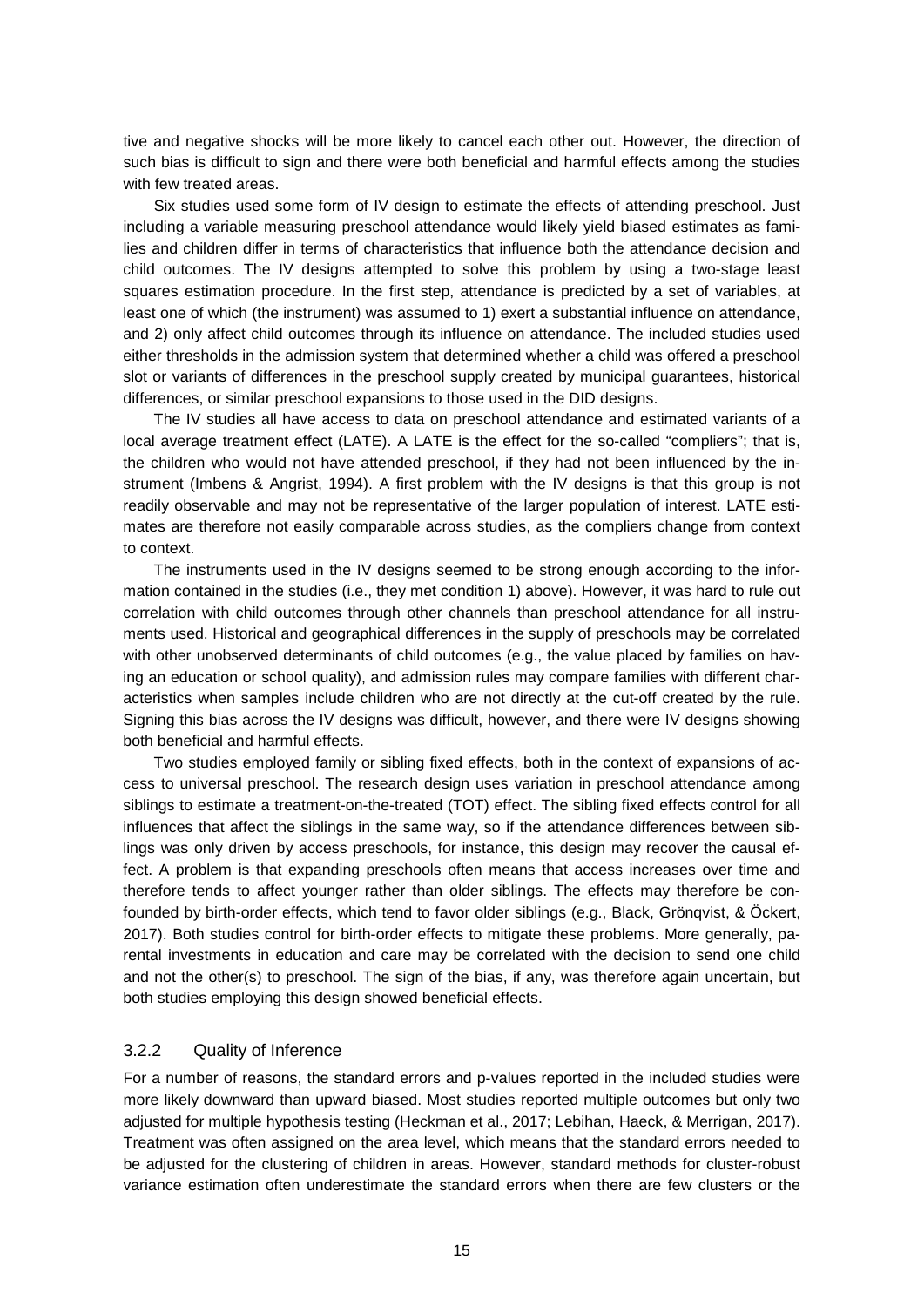number of children per cluster differs a lot among clusters (e.g., Cameron & Miller, 2015; Mackinnon & Webb, 2017). Few included studies used methods that have been found to work better in these cases (like the wild-cluster bootstrap of Cameron, Gelbach, & Miller, 2008). Furthermore, Mackinnon and Webb (2017) found that even these methods may yield poor results, when the number of treated units is very small. Lastly, Young (2017) found that IV designs tend to produce too small standard errors and p-values when standard inference methods were used.

#### 3.2.3 Overall Assessment

The claim that included studies estimated the causal effects of universal preschool programs has several caveats. However, although individual studies may be biased we found few indications that the estimates were systematically biased toward showing either beneficial or harmful effects. In light of the inference problems mentioned above, the included studies seem more likely to overstate the statistical significance of their findings than understate it.

A problem that pertains to the whole literature rather than the individual studies is the issue of publication bias; that is, the tendency that statistically significant results are more likely to be published than null findings. For this reason, we included unpublished reports. However, Franco, Malhotra, and Simonovits (2014) found results indicating that publication bias in the social sciences was more driven by researchers not writing up null results than journals not publishing them. It is difficult to tell whether this is the case for the literature we reviewed, but as we shall see in the following results sections, there were plenty of examples of insignificant results reported in our included studies.

#### <span id="page-15-0"></span>3.3 Health, Well-being, and Behavior

Table 3.2 displays the estimated effects of universal preschool programs on measures related to health, well-being, and behavior. We included personality measures, family formation, and crime, as personality is closely related to behavior, family formation is a type of behavior, and crime is a measure of anti-social behavior. Personality traits and family formation are not clear-cut measures of beneficial or harmful effects, although some are related to other more unambiguous measures (for instance, conscientiousness is positively associated with earnings and health; Almlund, Duckworth, Heckman, & Kautz, 2011). Four studies reported estimates on measures of problem behavior or personality traits, three studies reported measures related to health, healthy behaviors, and well-being, and two studies reported the effects on outcomes related to crime. The outcomes were measured when the children where between 8 and 59 years old. It was not possible to convert all estimates to a common effect size measure. Whenever there was sufficient information, we calculated either effect sizes in standard deviations or percentage points and percent. The estimates were calculated so that a positive (negative) sign implied an increase (decrease) of the behavior/health/trait measured. For example, a negative sign on an estimate of overall health implied decreased health and therefore a harmful effect.

For all three subcategories (behavior/personality, health and well-being, and crime) the estimates were mixed. There were examples of beneficial and harmful effects in all subcategories. Furthermore, most estimates were insignificant. Few studies reported heterogeneity over SES or gender, and there was no clear pattern in either category.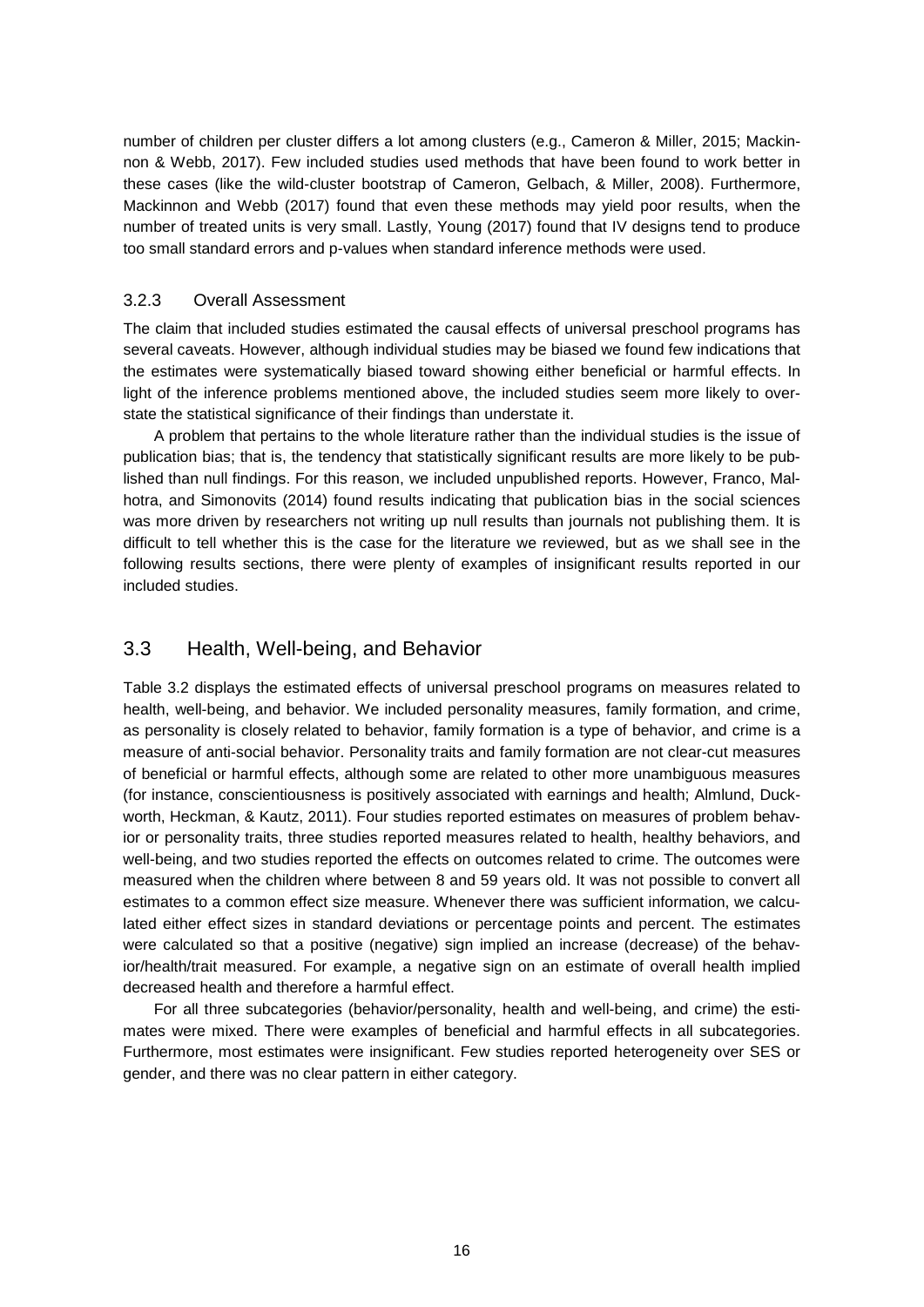| Table 3.2 |  |  | Health, well-being, and behavior |  |
|-----------|--|--|----------------------------------|--|
|-----------|--|--|----------------------------------|--|

| (1)<br>(2)<br>(3)<br>(4)             |                                                                    | (5)                                                                                                                                                                           | (6)                                                                                                                                                                          |                                                                                                                                                                                                           |                                                                                                                                               |
|--------------------------------------|--------------------------------------------------------------------|-------------------------------------------------------------------------------------------------------------------------------------------------------------------------------|------------------------------------------------------------------------------------------------------------------------------------------------------------------------------|-----------------------------------------------------------------------------------------------------------------------------------------------------------------------------------------------------------|-----------------------------------------------------------------------------------------------------------------------------------------------|
| <b>Study</b>                         | Age/grade                                                          | <b>Type of effect</b>                                                                                                                                                         | <b>Average effect</b>                                                                                                                                                        | <b>SES</b>                                                                                                                                                                                                | <b>Gender</b>                                                                                                                                 |
| Baker et al. (2015)                  | $12-20$ years                                                      | <b>ITT</b> effect of being<br>more exposed on<br>stress, quality of life,<br>and being accused of<br>a crime                                                                  | Effect sizes in standard<br>deviations or percentage<br>points and %<br>Stress: 0.094<br>Quality of life: 0.36<br>Crime: 0.30 (3.7%)                                         | Not reported                                                                                                                                                                                              | Not reported for<br>stress and quality<br>of life<br>Crime<br>Girls: 0.17 (2.1%)<br>Boys: 0.43 (5.3%)                                         |
| Berlinski et al.<br>(2009)           | 3rd grade                                                          | <b>ITT</b> effect (uptake<br>close to 1 though) of<br>new preschool plac-<br>es per child on<br>teacher ratings of<br>behavior                                                | Effect in percentage points Not reported<br>and %<br>Attention: 12 (13%)<br>Effort: 21 (24%)<br>Discipline: 11 (15%)<br>Participation: 17 (20%)                              |                                                                                                                                                                                                           | Not reported                                                                                                                                  |
| Fort et al. (2018)                   | $8-14$ years<br>(mean 10.7)                                        | LATE of 1 extra<br>month of preschool<br>on the (log of) open-<br>ness (O), conscien-<br>tiousness (C), extra-<br>version (E), agreea-<br>bleness (A), and<br>neuroticism (N) | Effects in %<br>$Q: -0.4%$<br>$C: -0.0\%$<br>$E: -0.6%$<br>A: -0.4%<br>N: 0.2%                                                                                               | Lower income<br>O: 0.1%<br>C: 0.7%<br>$E: -1.1%$<br>A: 0.3%<br>N: -0.5%<br><b>Higher income</b><br>O: 1.4%<br>$C: -0.1%$<br>$E: -0.6%$<br>A: -1.2%<br>N: 0.9%                                             | Girls<br>$O: -0.5%$<br>C: 0.3%<br>$E: -1.2%$<br>$A: -0.3%$<br>N: 0.0%<br>Boys<br>$O: -0.3%$<br>C: 0.1%<br>$E: -0.3%$<br>$A: -0.4%$<br>N: 0.2% |
| Havnes & Mogstad Age 30-39<br>(2011) |                                                                    | <b>ITT</b> effect on being<br>more exposed to<br>preschool on the<br>probability of being a<br>parent, single without -1.4 (1.8%)<br>children, and single<br>with children.   | Effects in percentage<br>points and %<br>Parent (P)<br>Single without children (S)<br>0.62(4.4%)<br>Single with children (SC)<br>$-0.04$ $(-0.48%)$                          | Mother high<br>school/no high<br>school<br>No high school<br>$P: -1.1 (-1.4%)$<br>$S: 0.56(4.0\%)$<br>SC: 0.12 (1.4%)<br>High school<br>$P: -1.3 (-1.6%)$<br>S: 0.23 $(1.7%)$<br>SC: $-0.61$ ( $-7.3\%$ ) | Girls<br>$P: -2.04 (-2.5%)$<br>S: 0.95(6.8%)<br>SC: -0.31 (-3.7%)<br>Boys<br>$P: -0.87 (+1.1%)$<br>S: 0.31 (2.2%)<br>SC: 0.21 (2.6%)          |
| Herbst (2017)                        | 44-59 years                                                        | ITT effect of \$100<br>more in spending on<br>the probability of a<br>work-limiting disabil-<br>ity                                                                           | Effects in percentage<br>points and %<br>$-0.3$ $(-4.8%)$                                                                                                                    | Not reported                                                                                                                                                                                              | Not reported                                                                                                                                  |
| Lebihan et al.<br>(2017)             | Behavior: 8-9<br>vears<br>Health and<br>well-being:<br>12-14 years | <b>ITT</b> effect of being<br>more exposed on<br>behavior, health, and<br>well-being                                                                                          | Effect sizes in standard<br>deviations<br>Behavior<br>Hyperactivity (H): 0.074<br>Anxiety (A): 0.21<br>Physical aggression (P):<br>0.10<br>Indirect aggression (I):<br>0.094 | Mothers, post-<br>secondary<br>schooling:<br>Without<br>H: -0.026<br>A: 0.30<br>P: 0.067<br> : 0.27                                                                                                       | Not reported                                                                                                                                  |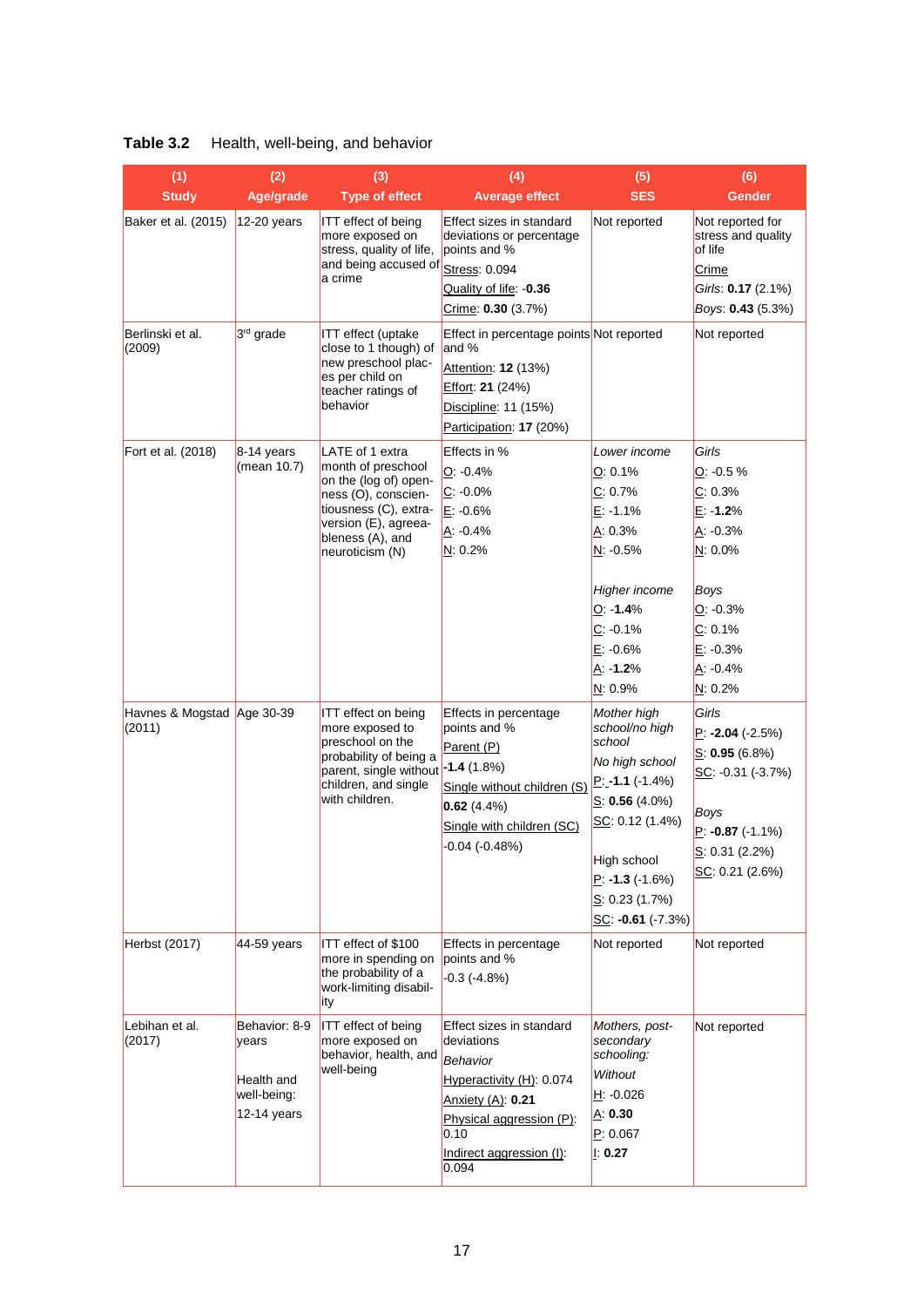| (1)<br><b>Study</b> | (2)<br>Age/grade | (3)<br>Type of effect                                                                                          | (4)<br>Average effect                                                                                                                                                                                  | (5)<br><b>SES</b>                                                                                       | (6)<br><b>Gender</b> |
|---------------------|------------------|----------------------------------------------------------------------------------------------------------------|--------------------------------------------------------------------------------------------------------------------------------------------------------------------------------------------------------|---------------------------------------------------------------------------------------------------------|----------------------|
|                     |                  |                                                                                                                | Health and well-being<br>Overall health: -0.04<br>Had asthma attack: 0.005<br>Mental health: -0.037<br>Belonging: -0.023<br>Life satisfaction: -0.098<br>Drank alcohol: -0.018<br>Doesn't smoke: 0.080 | With<br>H: 0.12<br>A: 0.19<br>P: 0.11<br>$\ $ : -0.005<br>Not reported for<br>health and well-<br>being |                      |
| Smith (2015)        | $18-19$ years    | <b>ITT</b> effect of being<br>more exposed on the points and %<br>probability of being<br>charged with a crime | Effects in percentage<br><b>Black</b><br>Felonies: -2.8 (-17%)<br>Misdemeanors: - 5.7 (-<br>32%<br>White<br>Felonies: -0.6 (-20%)<br>Misdemeanors: 0.9 (18%)                                           | Not reported                                                                                            | Not reported         |

Note: Whenever there was sufficient information, we calculated either effect sizes in standard deviations or percentage points and percent. The estimates were calculated so that a positive (negative) sign implied an increase (decrease) of the behavior/health/trait measured. For example, a negative sign on an estimate of overall health implied decreased health and therefore a harmful effect. Statistically significant effects (p < 0.05), as reported by the studies, are shown in bold. Type of SES heterogeneity is shown in italics in column 5.

#### <span id="page-17-0"></span>3.4 Test Scores and School Grades

The effect sizes in Table 3.3 are based on standardized tests of science, mathematics, and literacy, combinations of the latter two subjects, broader tests of cognitive skills and IQ, or school grades. The earliest tests were performed when children were around 8 years and the latest when they were 18-20 years old. Although tests of educational achievement and school grades measure different skills from those that an IQ test measures, achievement and IQ tests are significantly correlated (e.g., Borghans, Golsteyn, Heckman, & Humphries, 2016). Furthermore, motivation and incentives to perform well are important for all tests (e.g., Kautz, Heckman, Diris, ter Weel, & Borghans, 2014), which is another reason to believe that standardized achievement tests and IQ capture overlapping skills. Grades are likely to capture other skills than IQ to an even higher degree. We therefore analyzed these outcomes together.

Most studies included in Table 3.3 reported beta-coefficients with the scores standardized to have mean zero and standard deviation equal to one. We reported effect sizes calculated in this way whenever possible in the table (some studies lack information), but it should be noted that the standardization procedure differed between studies (e.g., some were standardized by grade, site, or year, and some by the overall standard deviation). The studies did not contain sufficient information to enable a uniform way of standardization, so we kept the results as reported in the studies. As the standardization may affect the effect size, variation in this procedure may be one reason for the variation in effect sizes between studies. Positive estimates imply a beneficial effect.

The effects of universal preschool programs for the general population of children on test scores and school grades were mixed, in the sense that Table 3.3 contains significant beneficial and harmful effects, as well as insignificant estimates. The ITT effects range from large harmful effect sizes to large beneficial effect sizes (-0.23 to 0.26, both extremes are from Baker et al., 2015, and both are for math tests). The two examples of studies having access to attendance data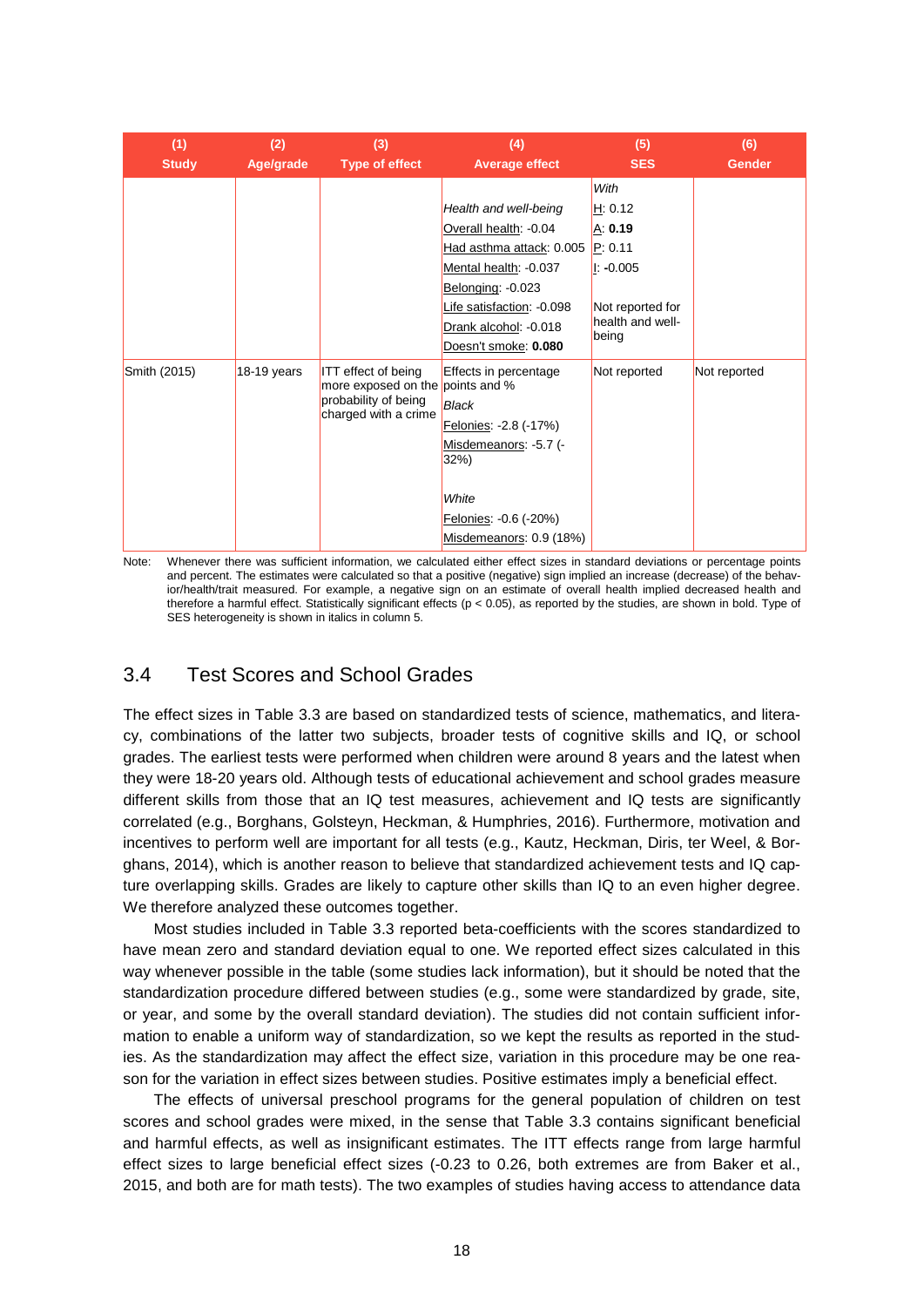were likewise mixed, one showing significant beneficial effects (Bietenbeck, Ericsson, & Wamalva, 2017) and one significant harmful effects (Fort, Ichino, & Zanella, 2018).

Most studies reporting heterogeneity over SES found more beneficial/less harmful effects for children from families with low SES, and no study found a consistent opposite pattern. The absolute magnitude of effects was larger for girls in all studies reporting heterogeneity over gender. However, most gender differences were small and the differences not significant in any study performing such a test.

| (1)                                  | (2)                   | (3)                                                                                                                                        | (4)                                                                                                                                                 | (5)                                                                                                                                                                                                                                            | (6)                                                                                                                                                        |
|--------------------------------------|-----------------------|--------------------------------------------------------------------------------------------------------------------------------------------|-----------------------------------------------------------------------------------------------------------------------------------------------------|------------------------------------------------------------------------------------------------------------------------------------------------------------------------------------------------------------------------------------------------|------------------------------------------------------------------------------------------------------------------------------------------------------------|
| <b>Study</b>                         | Age/grade             | <b>Type of effect</b>                                                                                                                      | <b>Average effect</b>                                                                                                                               | <b>SES</b>                                                                                                                                                                                                                                     | <b>Gender</b>                                                                                                                                              |
| Baker et al.<br>(2015)               | 13-16 years           | <b>ITT</b> effect of being Math<br>more exposed on<br>math, reading,<br>and science test<br>scores                                         | SAIP/PCAP: - 0.23<br><b>PISA: 0.26</b><br>Reading<br>SAIP/PCAP: -0.074<br>PISA: 0.074<br>Science<br>SAIP/PCAP: -0.042<br>PISA: -0.032               | Not reported                                                                                                                                                                                                                                   | Not reported                                                                                                                                               |
| Berlinski et al.<br>(2009)           | 3rd grade             | <b>ITT</b> effect of new<br>preschool places<br>per child on math<br>and Spanish test<br>scores (uptake<br>close to 1 though)              | Math: 0.24<br>Spanish: 0.23                                                                                                                         | Share living in<br>poverty by munici-<br>pality<br>At the 75 <sup>th</sup> percen-<br>tile, effects are 0.08<br>$(Math)$ and 0.16<br>(Spanish) larger<br>than at the median<br>(statistical signifi-<br>cance not reported<br>for this result) | Girls<br>Math: 0.26<br>Spanish: 0.27<br>(Estimates are not<br>significantly different<br>from boys' test scores,<br>which are not reported<br>separately). |
| Bietenbeck et al.<br>(2017)          | $13-16$ years         | TOT effect of<br>attending pre-<br>school on a com-<br>posite score from<br>a standardized<br>literacy test and a<br>numeracy test         | Kenya: 0.12<br>Tanzania: 0.080                                                                                                                      | Household wealth<br>above or below<br>median<br>No consistent<br>differences (results<br>shown in figure<br>only).                                                                                                                             | Not reported                                                                                                                                               |
| Bladen et al.<br>(2016)              | 11 years              | ITT effect of<br>availability of free<br>preschool places<br>in an area of<br>residence on<br>standardized<br>tests of reading<br>and math | Math: -0.002<br>Reading: 0.006                                                                                                                      | Free school meals<br>Eligible<br>Reading: 0.008<br>Math: 0.003<br>Non-eligible<br>Reading: 0.006<br>Math: -0.002                                                                                                                               | Girls<br>Reading: 0.007<br>Math: -0.002<br>Boys<br>Reading: 0.005<br>Math: -0.001<br>(Estimates are not<br>significantly different<br>for boys and girls). |
| Cascio and<br>Schanzenbach<br>(2013) | 8 <sup>th</sup> grade | test scores                                                                                                                                | ITT effect of being Math: 0.9 points (not<br>more exposed on standardized and aver-<br>math and reading age effect for reading is<br>not reported). | Free/reduced-price<br>lunches<br>Eligible<br>Math: 2.2 points<br>Reading: 0.82<br>points<br>Not eligible<br>Math: -1.3 points                                                                                                                  | Not reported                                                                                                                                               |

**Table 3.3** Effects on test scores and school grades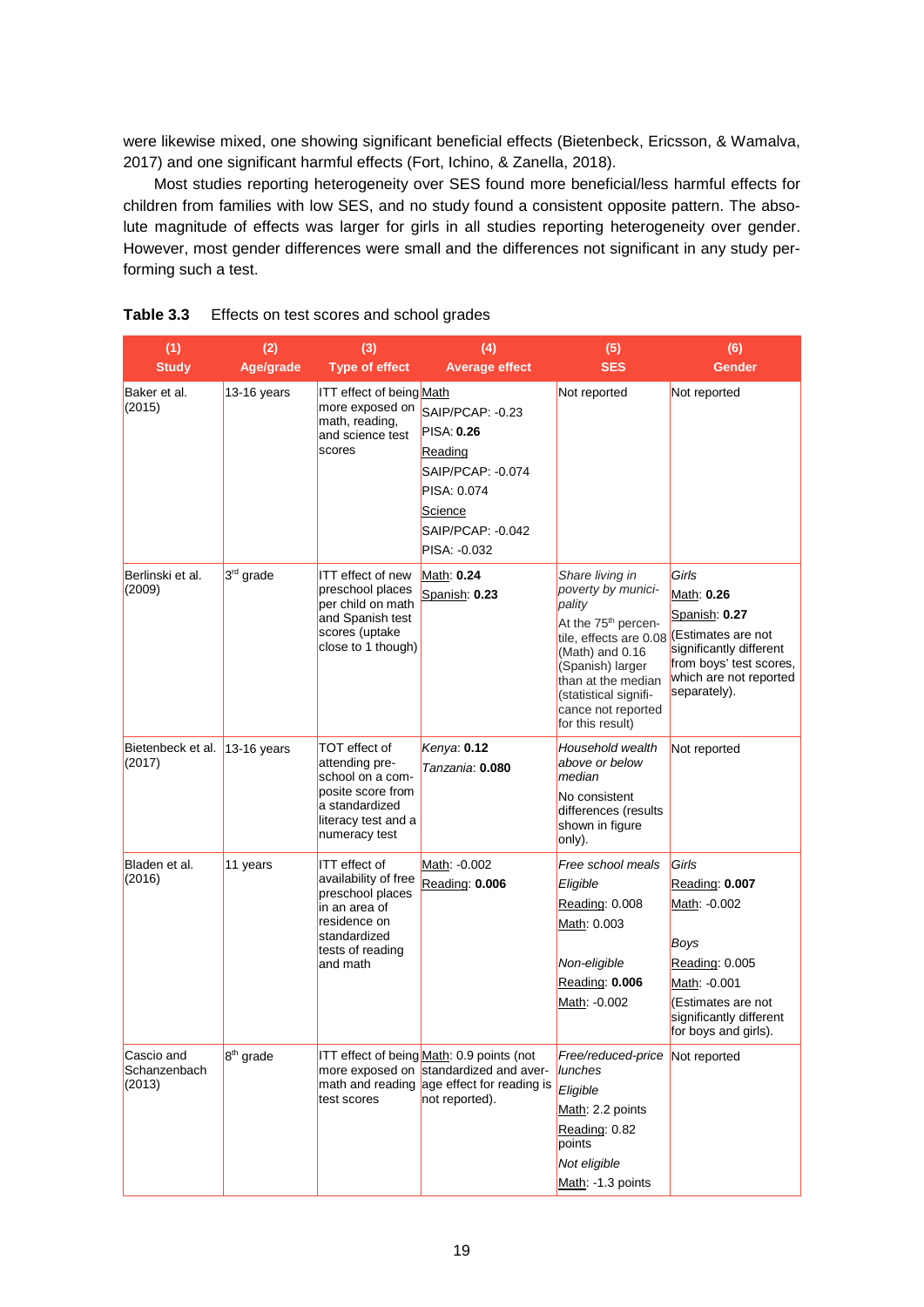| (1)<br><b>Study</b>          | (2)<br>Age/grade            | (3)<br><b>Type of effect</b>                                                                        | (4)<br><b>Average effect</b>                                                                                                   | (5)<br><b>SES</b>                                                                                                                           | (6)<br><b>Gender</b>                                                                                              |
|------------------------------|-----------------------------|-----------------------------------------------------------------------------------------------------|--------------------------------------------------------------------------------------------------------------------------------|---------------------------------------------------------------------------------------------------------------------------------------------|-------------------------------------------------------------------------------------------------------------------|
|                              |                             |                                                                                                     |                                                                                                                                | Reading: -0.81<br>points                                                                                                                    |                                                                                                                   |
| Felfe & Lalive<br>(2010)     | 9-10 years old              | LATE of having<br>spent some time<br>in preschool<br>during 0-3 years<br>of age on school<br>grades | Significant beneficial<br>effect on grades but the<br>scale of the effect is<br>unclear (raw standard<br>deviation is missing) | Not reported                                                                                                                                | Not reported                                                                                                      |
| Felfe et al. (2015) 15 years |                             | ITT effect of being Math: 0.049<br>more exposed on<br>PISA scores in<br>math and reading            | Reading: 0.15                                                                                                                  | Parents with-<br>out/with a second-<br>ary school degree<br>Without<br>Math: 0.041<br>Reading: 0.17<br>With<br>Math: 0.025<br>Reading: 0.11 | Girls<br>Math: 0.11<br>Reading: 0.19<br>Boys<br>Math: -0.011<br>Reading: 0.12                                     |
| Fort et al.<br>(2018)        | $8-14$ years<br>(mean 10.7) | LATE of 1 extra<br>month of pre-<br>school on IQ test<br>score                                      | $-0.045$                                                                                                                       | Lower/higher in-<br>come<br>Lower: $-0.02$<br>Higher: -0.13                                                                                 | Girls: -0.07<br>Boys: -0.04                                                                                       |
| Havnes &<br>Mogstad (2015)   | 18-20 years<br>(males only) | <b>ITT</b> effect on<br>being more ex-<br>posed to pre-<br>school on cogni-<br>tive skills          | Not available                                                                                                                  | Not available                                                                                                                               | Quantile effects for<br>males reported in<br>figure only. Small and<br>insignificant effects in<br>all quantiles. |

Note: Effect sizes measured in standard deviation units. Statistically significant effects (p < 0.05), as reported by the studies, are shown in bold. Type of SES heterogeneity is shown in italics in column 5. The calculation of effect sizes for low and high SES, and for boys and girls use the same standard deviation as the average effect size.

### <span id="page-19-0"></span>3.5 Primary and Secondary School Progression

Effects of universal preschool programs on outcomes related to primary and secondary school progression were measured by an indicator of making age-adequate progress (e.g., being ongrade and probability of not being retained), by an indicator of having been retained (one exception, Dumas & Lefranc, 2012, use the number of retentions), or by an indicator for having graduated/being enrolled, or for having dropped out. To make the estimates as comparable as possible, we transformed measures of making age-adequate progress into measures of grade retention and dropout measures into measures of graduation or being enrolled. Progress and retention rates mirror each other in the sense that the probability of adequate progress equals the probability of never being retained. Graduation and dropout could differ, if there were students who did not graduate on time but had not yet dropped out. However, high school dropout was always measured several years after appropriate graduation in the included studies, making such problems unlikely. The range for child age at measurement was 9-39 years.

Most effect estimates were reported as percentage point changes. In Table 3.4, we converted all estimates to percentage points and also reported the relative effects in percent. The negative estimates represent beneficial effects regarding grade retention, while positive estimates represent beneficial effects regarding graduation and being enrolled.

The included studies indicated that universal preschool programs have beneficial effects on measures related to primary and secondary school progression. All estimates of the average effects for the general population indicated beneficial effects of either attending a preschool program (TOT/LATE estimates) or growing up in a more exposed area (ITT estimates), and 7 out of 12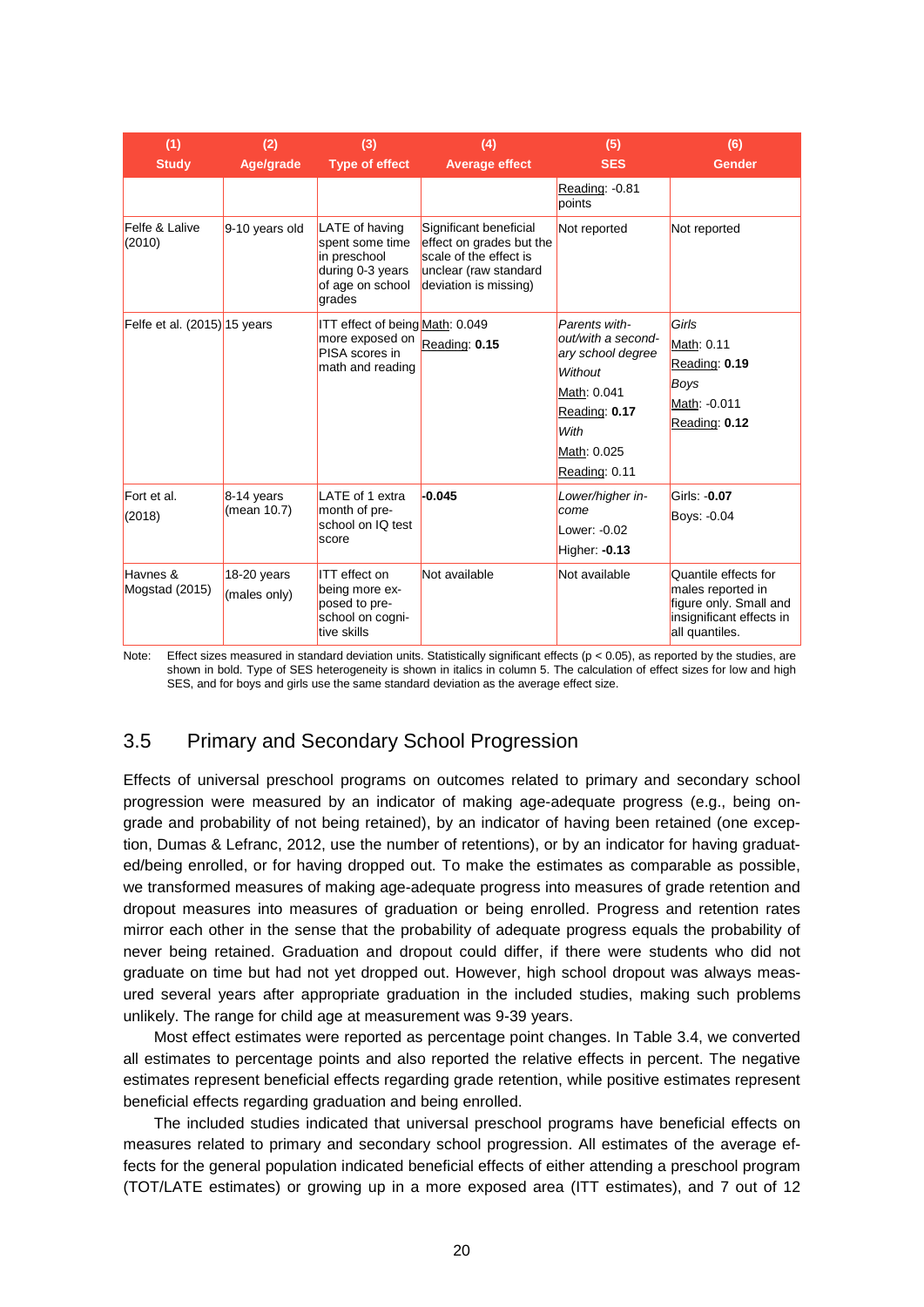estimates were statistically significant on a five percent level. The effects were larger for children from low SES families in all but two cases in the six studies reporting heterogeneous effects. Two studies reported harmful effects for high SES children, but none of the estimates were significant. Effects were less beneficial for girls in three studies and more beneficial in two.

| (1)                          | (2)                                                                        | (3)                                                                                                                                               | (3)                                                                                       | (4)                                                                                                                                                                                  | (5)                                                                                                                                           |
|------------------------------|----------------------------------------------------------------------------|---------------------------------------------------------------------------------------------------------------------------------------------------|-------------------------------------------------------------------------------------------|--------------------------------------------------------------------------------------------------------------------------------------------------------------------------------------|-----------------------------------------------------------------------------------------------------------------------------------------------|
| <b>Study</b>                 | Age/grade                                                                  | <b>Type of effect</b>                                                                                                                             | <b>Average effect</b>                                                                     | <b>SES</b>                                                                                                                                                                           | <b>Gender</b>                                                                                                                                 |
| Bastos et al.<br>(2017)      | 12 years                                                                   | ITT estimate of<br>having access to a<br>preschool on the<br>probability of<br>primary school<br>enrollment and<br>being retained                 | Enrollment<br>3.0(3.5%)<br>Retention<br>$-2.4$ ( $-2.7%$ )                                | Share of adults with no<br>education in communi-<br>ty<br>Low<br>Enrollment: 5.1 (5.9%)<br>Retention: -3.6 (-4.1%)<br>High<br>Enrollment: 0.51<br>(0.58%)<br>Retention: -1.1 (-1.2%) | Girls<br>Enrollment: 2.1<br>(2.4%)<br>Retention: -2.5 (-<br>2.8%<br><b>Boys</b><br>Enrollment: 4.3<br>$(5.0\%)$<br>Retention: -2.5 (-<br>2.8% |
| Berlinski et al.<br>(2008)   | 15 years                                                                   | TOT estimate of<br>attending pre-<br>school 1-3 years<br>$(Mean = 1.75)$<br>compared to 0-1<br>years on the prob-<br>ability of being<br>enrolled | 27 (30%)                                                                                  | Mother's education<br>Low. 27 (30%)<br>High: 8.4 (9.2%)                                                                                                                              | Girls: 24 (27%)<br>Boys: 36 (40%)                                                                                                             |
| Bietenbeck et<br>al. (2017)  | 13-16 years                                                                | TOT effect of<br>attending pre-<br>school on probabil-<br>ity of being en-<br>rolled                                                              | Kenya: 2.0<br>$(2.1\%)$<br>Tanzania: 9.0<br>$(10.1\%)$                                    | Not reported.                                                                                                                                                                        | Not reported.                                                                                                                                 |
| Bingley et al.<br>(2018)     | Age 35                                                                     | ITT of daycare<br>availability on the<br>probability of<br>obtaining a high<br>school/vocational<br>degree                                        | $0.9(1.2\%)$                                                                              | Not reported                                                                                                                                                                         | Not reported                                                                                                                                  |
| Borraz & Cid<br>(2013)       | 15 years                                                                   | LATE estimate of<br>attending pre-<br>school on the<br>probability of being<br>retained                                                           | $-4.4$ ( $-15\%$ )                                                                        | Mother's education<br>Less educated: 7.5<br>(25%)<br>(No separate results<br>for more educated)                                                                                      | Girls: -2.5 (8.3%)<br>Boys: 16 (54%)                                                                                                          |
| Dumas &<br>Lefranc<br>(2012) | 16 years<br>(number of<br>grade repeti-<br>tions) or after<br>high school. | LATE of attending<br>one more year of<br>preschool on the<br>number of grade<br>repetitions and<br>probability of high<br>school graduation       | No. of grade<br>repetitions:<br>$-0.076(-9.4%)$<br>High school<br>graduation:<br>15 (20%) | Not reported (for IV<br>specification).                                                                                                                                              | Not reported (for IV<br>specification).                                                                                                       |
| Felfe et al.<br>(2015)       | Secondary<br>school (not<br>further speci-<br>fied)                        | <b>ITT</b> effect of being<br>more exposed on<br>probability of being<br>retained                                                                 | $-3.2$ ( $-10.9%$ )                                                                       | Parents without/with a<br>secondary school<br>degree<br>Without. -3.7 (-12.6%)<br>With: -1.9 (-6.5%)                                                                                 | Girls: -4.5 (-15%)<br>Boys: -1.9 (-6.5%)                                                                                                      |
| Fitzpatrick<br>(2008)        | $4th$ grade<br>(typically 9                                                | <b>ITT</b> effect of being<br>more exposed on                                                                                                     | $-0.7$ $(-4.5%)$                                                                          | Free/reduced-price<br>lunch eligibility                                                                                                                                              | No differential effects<br>by gender (results                                                                                                 |

**Table 3.4** Effects on school enrollment, grade retention, being on-grade, and dropout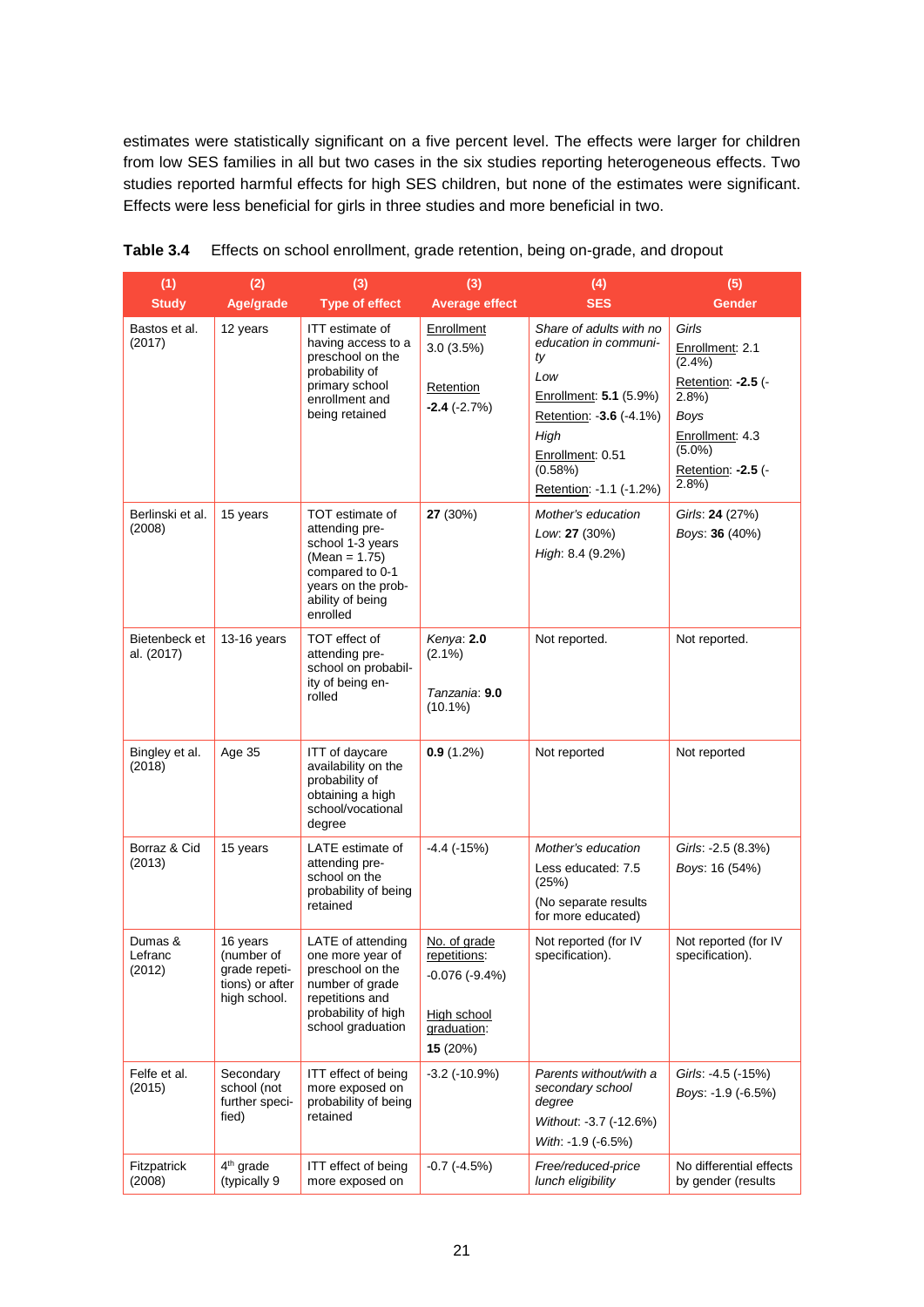| (1)<br><b>Study</b>           | (2)<br>Age/grade | (3)<br>Type of effect                                                                       | (3)<br><b>Average effect</b> | (4)<br><b>SES</b>                                                                                                              | (5)<br><b>Gender</b>                   |
|-------------------------------|------------------|---------------------------------------------------------------------------------------------|------------------------------|--------------------------------------------------------------------------------------------------------------------------------|----------------------------------------|
|                               | years old)       | probability of being<br>retained                                                            |                              | White<br>Eligible: -2.0 (-13%)<br>Not eligible: 0.1 (0.6%)<br>Black<br>Eligible: -2.5 (-16%)<br>Not eligible: -6.0<br>$(-38%)$ | only mentioned in<br>text)             |
| Havnes &<br>Mogstad<br>(2011) | 30-39 years      | ITT effect on being<br>more exposed on<br>probability of high<br>school graduation          | $1.0(1.4\%)$                 | Mother's high school<br>degree<br>No degree: <b>1.3</b> (1.7%)<br>Degree: 0.21 (0.29%)                                         | Girls: 0.81 (1.1%)<br>Boys: 1.2 (1.7%) |
| Herbst (2017)                 | 24-39 years      | ITT effect of \$100<br>more in spending<br>on probability of<br>high school gradu-<br>ation | 2.1(2.7%)                    | Not reported                                                                                                                   | Not reported                           |

Note: Absolute effects are reported in percentage points, relative effects in percent and in parentheses. Positive estimates represent beneficial effects of preschool for enrollment and graduation. Negative estimates represent beneficial effects for the number of grade repetitions and probability of being retained. Significant estimates ( $p < 0.05$ ), as reported by the studies, are shown in bold. The effect is the increase or decrease in percent, calculated by dividing the effect estimate by the mean in the estimation sample. Type of SES heterogeneity is shown in italics in column 5.

### <span id="page-21-0"></span>3.6 Years of Schooling and Highest Grade Completed

Table 3.5 shows the estimates from four studies that reported effects on years of schooling and two studies that reported effects on the highest grade attained. As the highest grade was typically measured in years, the two outcomes are fairly comparable and are reported in years in Table 3.5. Furthermore, the table includes two estimates of the probability of obtaining a college and bachelor's degree. Age at measurement ranged from 13 to 66.

All six studies that included an estimate of the average effects of attending or being more exposed to universal preschool, indicated significant increases in the years of schooling and highest grade completed. The estimates of years of schooling range from 0.07 (Havnes & Mogstad, 2011) to 3.3 years (Bietenbeck et al. 2017).

Six studies examined how the effect differed over SES. Four studies found that the effect was largest for low SES children, one study found that children with highly educated mothers gained the most, and one study found no consistent differences over SES. Four studies reported heterogeneous effects across gender. All found beneficial effects for both genders, and the differences were mostly small. One study found larger effects for boys.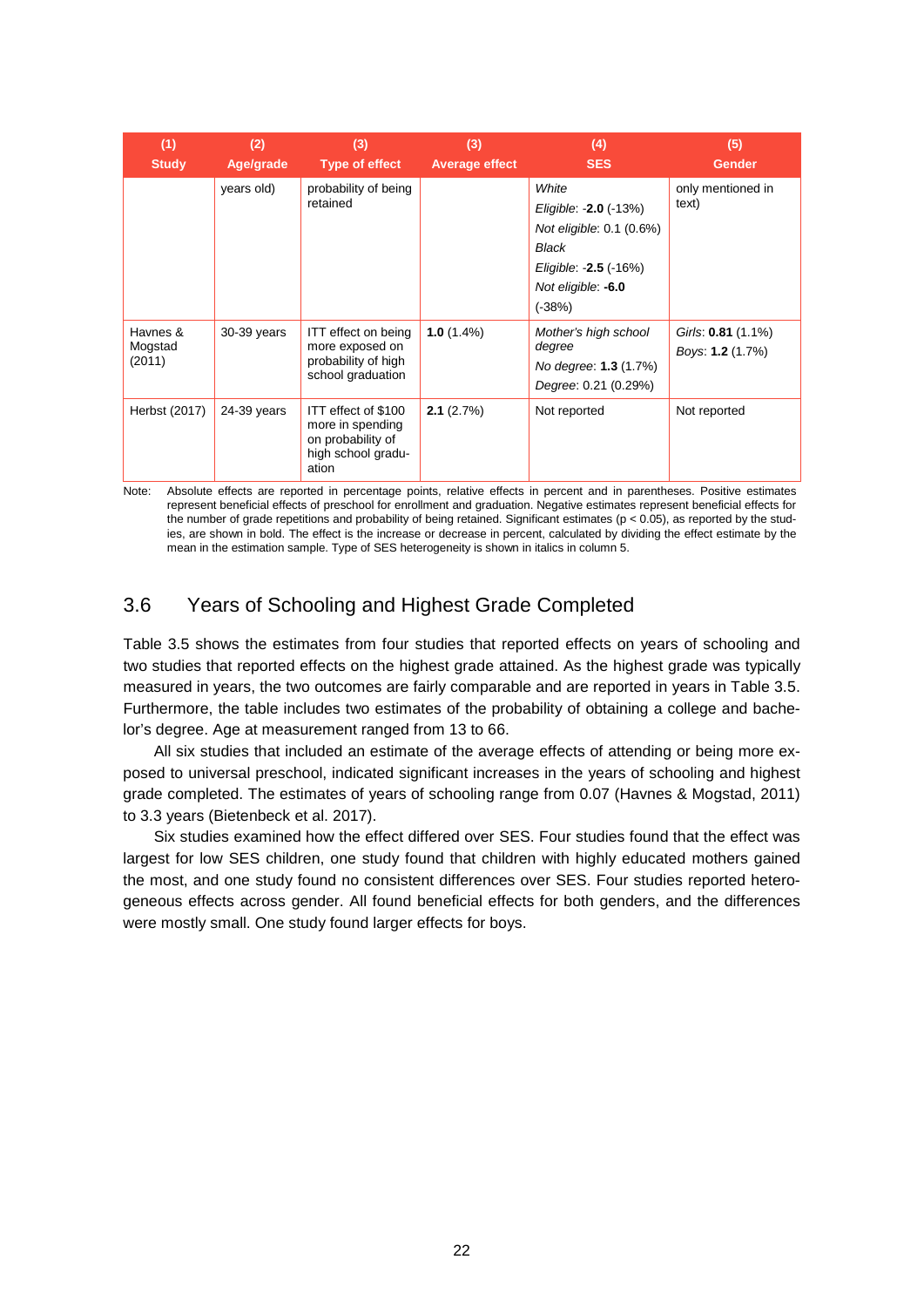| (1)                                                  | (2)                      | (3)                                                                                                                           | (4)                                                                                             | (5)                                                                                                                                                                                                                                                                                                            | (6)                                                                                                                                      |
|------------------------------------------------------|--------------------------|-------------------------------------------------------------------------------------------------------------------------------|-------------------------------------------------------------------------------------------------|----------------------------------------------------------------------------------------------------------------------------------------------------------------------------------------------------------------------------------------------------------------------------------------------------------------|------------------------------------------------------------------------------------------------------------------------------------------|
| <b>Study</b>                                         | Age                      | <b>Type of effect</b>                                                                                                         | Average<br>effect                                                                               | <b>SES</b>                                                                                                                                                                                                                                                                                                     | <b>Gender</b>                                                                                                                            |
| Berlinski et al.<br>(2008)                           | Age 15                   | TOT effect of attend-<br>ing preschool on<br>years of schooling                                                               | 0.79                                                                                            | Mother's education<br>Low: 0.74                                                                                                                                                                                                                                                                                | Girls: 0.88<br>Boys: 0.89                                                                                                                |
| Bietenbeck et<br>al. (2017)                          | Age 13-16                | TOT effect of attend-<br>ing preschool on                                                                                     | Kenya: 0.12                                                                                     | High: 0.25<br>Household wealth<br>above/below median                                                                                                                                                                                                                                                           | Not reported                                                                                                                             |
|                                                      |                          | highest grade com-<br>pleted                                                                                                  | Tanzania:<br>0.11                                                                               | (Results shown in<br>figure only).<br>Kenya:<br>Children below median<br>have insignificantly<br>higher effects.<br>Tanzania:<br>Children below median<br>have significantly<br>lower effects.                                                                                                                 |                                                                                                                                          |
| Bingley et al.<br>(2018)                             | Age 35                   | ITT of daycare avail-<br>ability on years of<br>schooling and the<br>probability of obtain-<br>ing a college degree           | Years of<br>schooling<br>0.092<br>College<br>degree<br>Percentage<br>points (%)<br>0.017(5.4%)  | Maternal schooling<br>level<br>Years of schooling<br>Basic: 0.021<br>High school/vocational<br>training: 0.064<br>College/university:<br>0.077<br>Not reported for col-<br>lege degree                                                                                                                         | Years of schooling<br>Girls: 0.049<br>Boys: 0.13<br>Not reported for col-<br>lege degree                                                 |
| Bingley &<br>Westergård-<br><b>Nielsen</b><br>(2012) | Age 23-30                | ITT of being more<br>exposed to pre-<br>school on years of<br>schooling                                                       | Not reported                                                                                    | (Results reported for<br>more finegrained<br>categories than in<br>other studies) Children<br>of less educated<br>mothers have signifi-<br>cantly more years of<br>schooling. Preschool<br>does not have any<br>significant effect on<br>education for children<br>with higher educated<br>mothers or fathers. | No general pattern<br>found                                                                                                              |
| Havnes &<br>Mogstad<br>(2011, 2015)                  | Age 30-39 &<br>age 33-42 | ITT effect on being<br>more exposed to<br>preschool on years<br>of schooling and the<br>probability of attend-<br>ing college | Years of<br>schooling<br>0.074<br>Attending<br>college<br>Percentage<br>points (%)<br>1.2(3.3%) | Mother high school<br>(HS) education or not<br>and family income<br>Years of schooling<br>Low. 0.24<br>Mid: 0.081<br>High: 0.018<br>Attending college<br>Percentage points (%)<br>No HS: 1.4 (3.7%)<br>HS: 0.33 (0.88%)                                                                                        | Years of schooling<br>Girls: 0.066<br>Boys: 0.084<br>Attending college<br>Percentage points (%)<br>Girls: 1.2 (3.3%)<br>Boys: 1.2 (3.2%) |
| Haimovich<br>Paz (2015)                              | Age 30-66                | ITT effect of expo-<br>sure to kindergarten<br>on maximum grade<br>attainment                                                 | 0.18                                                                                            | Mother tongue<br>Non-English: 0.29<br>English: 0.14                                                                                                                                                                                                                                                            | The sample consists<br>only of boys                                                                                                      |
| Herbst (2017)                                        | Age 24-39                | ITT effect of \$100<br>more in spending on                                                                                    | Percentage<br>points (%)                                                                        | Not reported                                                                                                                                                                                                                                                                                                   | Not reported                                                                                                                             |

#### **Table 3.5** Effects on years of schooling and highest grade completed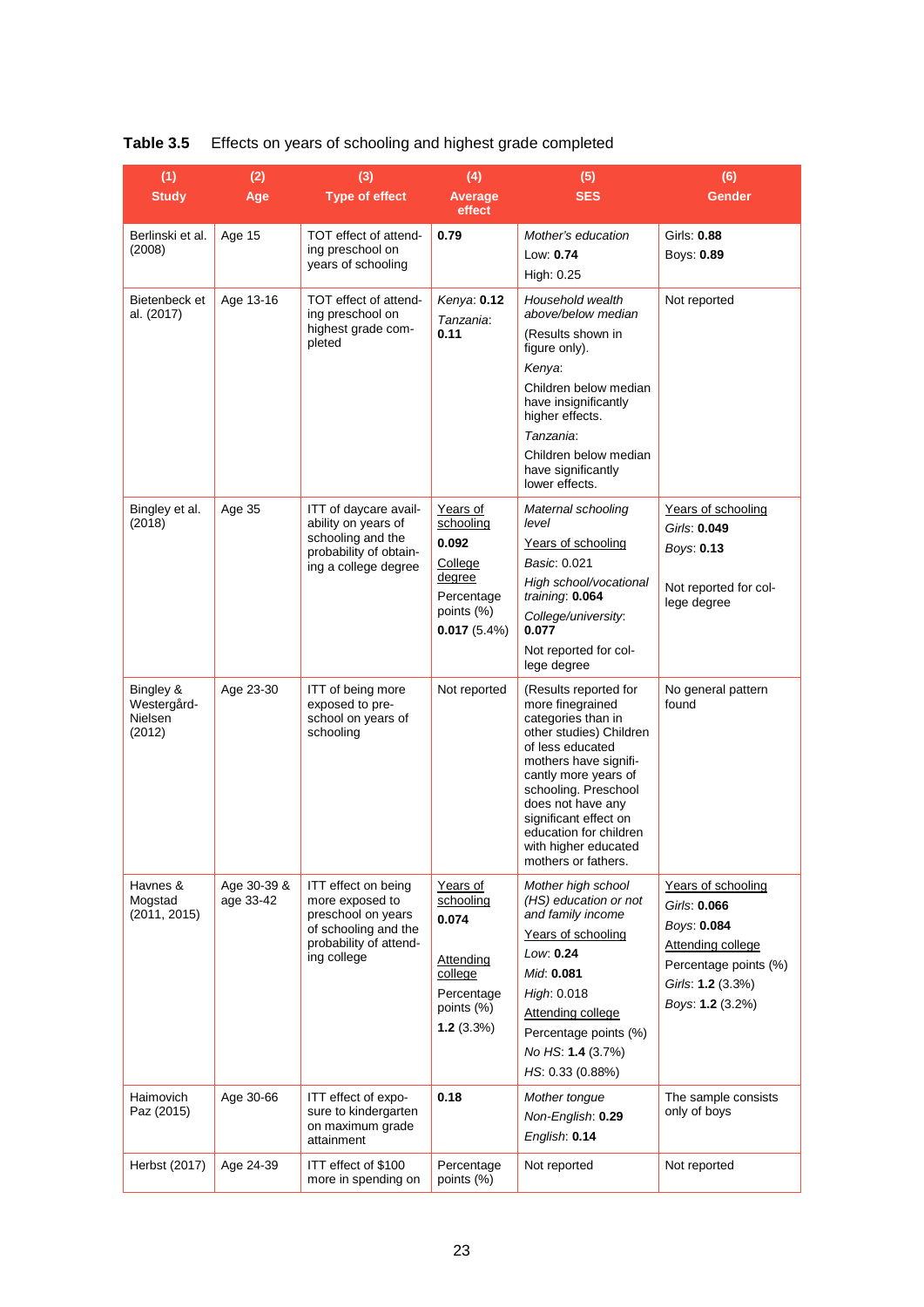| (1)<br><b>Study</b> | (2)<br>Age | (3)<br><b>Type of effect</b>                         | (4)<br>Average<br>effect | (5)<br><b>SES</b> | (6)<br><b>Gender</b> |
|---------------------|------------|------------------------------------------------------|--------------------------|-------------------|----------------------|
|                     |            | probability of obtain-<br>ing a bachelor's<br>degree | 1.9(27%)                 |                   |                      |

<span id="page-23-0"></span>Note: Effects measured in years, unless otherwise mentioned. Statistically significant effects (p < 0.05), as reported in the studies, are shown in bold. Type of SES heterogeneity is shown in italics in column 5.

### 3.7 Employment and Earnings

Table 3.6 shows the estimates from studies that examined the effect of universal preschool programs on measures related to earnings, employment, and welfare, measured at ages from 23 to 59 years. The estimates for earnings were reported in percent and in percentage points for the probability of being employed and being on welfare. Positive estimates in Table 3.6 indicate beneficial effects on earnings and employment, while negative estimates indicate beneficial effects on the probability of being on welfare or receiving public assistance.

All estimates for the three outcomes indicated beneficial effects for the general population of children. Most estimates were statistically significant. However, the average effect contains hid substantial heterogeneity in some cases: all but two studies found larger effects for low SES children, and some estimates indicated significantly harmful effects for high SES children. In contrast, no consistent pattern was found in the studies that examined heterogeneity across gender.

| (1)<br><b>Study</b>                       | (2)<br>Age               | (3)<br><b>Type of effect</b>                                                                                                                                    | (4)<br><b>Average effect</b>                                   | (5)<br><b>SES</b>                                                                                                                                                              | (6)<br><b>Gender</b>                                                                                              |
|-------------------------------------------|--------------------------|-----------------------------------------------------------------------------------------------------------------------------------------------------------------|----------------------------------------------------------------|--------------------------------------------------------------------------------------------------------------------------------------------------------------------------------|-------------------------------------------------------------------------------------------------------------------|
| Bingley et al. (2018)                     | Age 35                   | ITT effect of<br>living in a<br>neighborhood<br>with a preschool<br>when 4 years-<br>old on (log)<br>earnings and<br>probability of<br>having no earn-<br>ings. | Earnings:<br>1.2%<br>No earnings:<br>$-0.2$ ( $-1.6\%$ )       | Maternal education<br>Earnings:<br>Basic: 0.00%<br>High school: 1.1%<br>College: 1.5%<br>No earnings:<br>Not reported                                                          | Earnings:<br>Girls: 0.1%<br>Boys: 2.2%<br>No earnings:<br>Girls: 0.005<br>$(4.1\%)$<br>Boys: -0.008<br>$(-6.6%)$  |
| Bingley &<br>Westergård-Nielsen<br>(2012) | Age 23-30                | <b>ITT</b> of being<br>more exposed<br>to daycare on<br>(log) earnings                                                                                          | Not reported                                                   | Interaction terms<br>between dummies<br>for parental earnings<br>quartile and pre-<br>school density are<br>largely negative for<br>low earnings and<br>positive for high.     | No general pat-<br>tern found                                                                                     |
| Havnes & Mogstad<br>(2011, 2015)          | Age 30-39 &<br>age 33-42 | ITT effect on<br>being more<br>exposed on<br>earnings and<br>the probability of<br>being on welfare                                                             | Earnings:<br>0.092%<br>Being on wel-<br>fare:<br>$-0.91(-5.6)$ | Mother high school<br>(HS) education or<br>not and family in-<br>come<br>Earnings:<br>Low: 2.9%<br>Mid. - 0.50%<br>High: -2.0%<br>The quantile treat-<br>ment effects indicate | Earnings:<br>Girls: 0.22%<br>Boys: -0.22%<br>Being on welfare:<br>Girls: -1.2 (-7.2%)<br>Boys: -0.63<br>$(-3.9%)$ |

| Table 3.6<br>Effect on earnings (percent), employment, and being on welfare |  |  |
|-----------------------------------------------------------------------------|--|--|
|-----------------------------------------------------------------------------|--|--|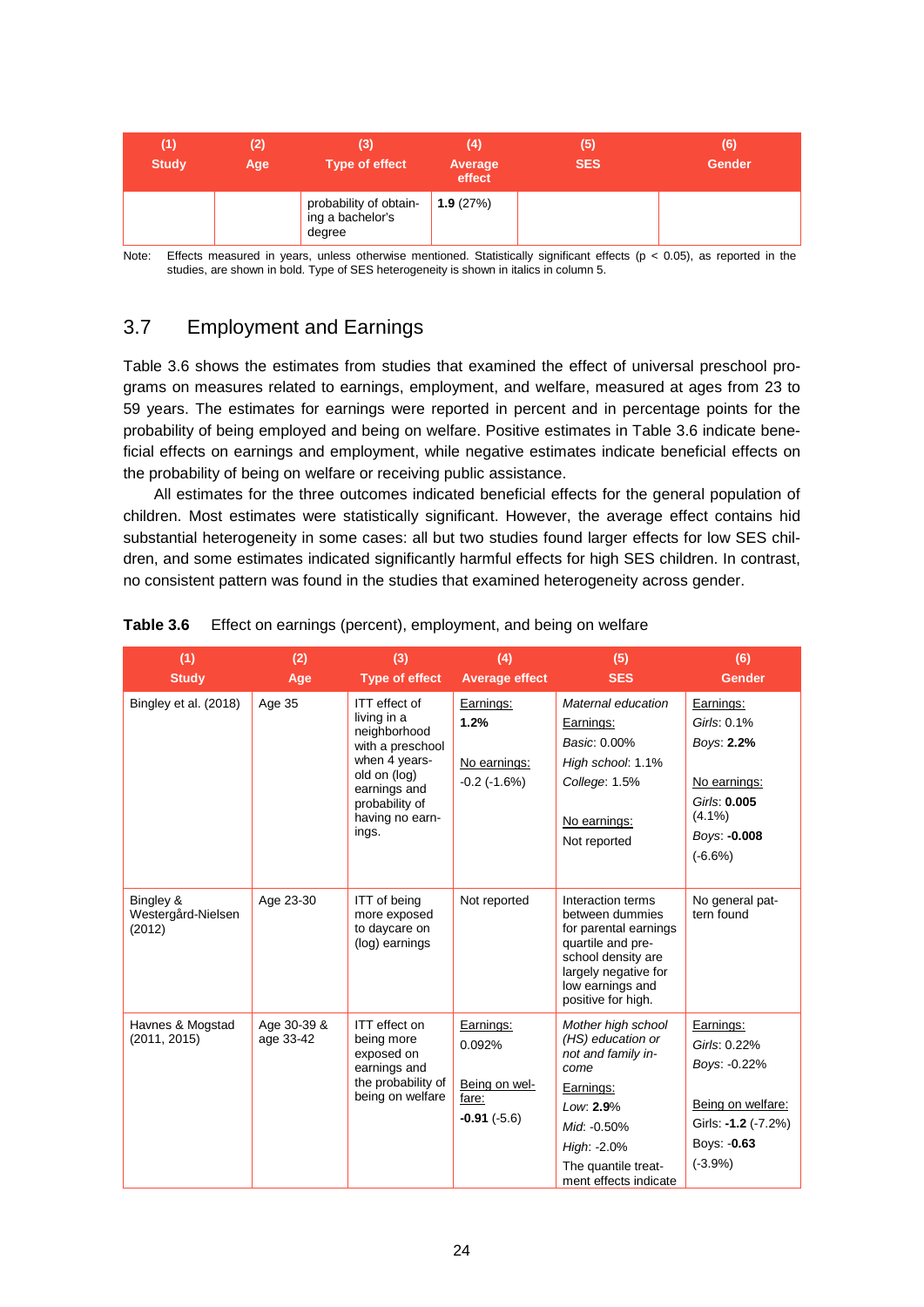| (1)<br><b>Study</b>     | (2)<br>Age  | (3)<br><b>Type of effect</b>                                                                                                 | (4)<br><b>Average effect</b>                                               | (5)<br><b>SES</b>                                                                                                                                                                                                                                                 | (6)<br><b>Gender</b>                   |
|-------------------------|-------------|------------------------------------------------------------------------------------------------------------------------------|----------------------------------------------------------------------------|-------------------------------------------------------------------------------------------------------------------------------------------------------------------------------------------------------------------------------------------------------------------|----------------------------------------|
|                         |             |                                                                                                                              |                                                                            | larger effects in the<br>lower earnings<br>quantiles. The ef-<br>fects start to turn<br>negative around the<br>80 <sup>th</sup> quantile and are<br>substantial and<br>significant at the top.<br>Being on welfare:<br>No HS: -0.84 (-5.1%)<br>$HS: -1.2 (+7.6%)$ |                                        |
| Haimovich Paz<br>(2015) | 25-45 years | ITT effect of<br>being more<br>exposed on<br>earnings for<br>white males                                                     | 1.5%                                                                       | Mother tongue<br>Non-English: 4%<br>English: 1%                                                                                                                                                                                                                   | The sample<br>consists of boys<br>only |
| Herbst (2017)           | 44-59 years | ITT effect of<br>\$100 more in<br>spending on<br>In(earnings),<br>being employed,<br>or receiving<br>public assis-<br>tance. | Earnings:<br>2.5%<br>Employed last<br>year:<br>0.5(0.61%)<br>Public assis- | Earnings:<br>The quantile treat-<br>ment effects (report-<br>ed in a figure) are<br>positive for all quin-<br>tiles, but the magni-<br>tudes are larger for<br>low SES.                                                                                           | Not reported                           |
|                         |             |                                                                                                                              | tance:<br>$-0.2$ ( $-7.1\%$ )                                              | Not reported for<br>employment and<br>public assistance.                                                                                                                                                                                                          |                                        |

Note: Effects on earnings are given in percent and are either calculated by dividing the effect estimate by mean earnings, or from beta-coefficients where the outcome variable is transformed to ln(earnings). Effects on the probability of being employed, being a recipient of welfare benefits, or having no earnings are given in percentage points. Statistically significant effects (p < 0.05), as reported in the studies, are shown in bold. Type of SES heterogeneity is shown in italics in column 5.

#### <span id="page-24-0"></span>3.8 Benefit-Cost Analyses

Universal preschool programs involve a substantial amount of public spending, and one of the most important question for policy makers is whether the total benefits outweigh the cost of implementation. Three studies in our sample included a Benefit-Cost Analysis (BCA): Berlinski, Galiani, and Manacorda (BGM, 2008) examined a program in Uruguay; Cascio and Schanzenbach (CS, 2013) examined programs in the US states of Georgia and Oklahoma; and van Huizen, Plantenga, and Dumhs (vHPD, 2017) used estimates from Felfe, Nollenberger, and Rodríquez-Planas (2015) to analyze a Spanish program.

In all three studies, the estimated benefit-to-cost ratio was clearly above one, meaning that for every dollar the government invested in the universal preschool program society received more than one dollar in return. The ratios therefore indicated that the universal preschool programs were a worthwhile investment (Akinyemi, 2013). However, the three BCAs build on several assumptions and estimates. We discuss the main assumptions and compare the estimates used to other estimates from the included studies below.

The three studies extrapolated child earnings from the effect of universal preschool programs on either test scores (vHPD, CS) or years of schooling (BGM, 2008) when children were around 15 years of age and assumed that that the relationship between test score/years of schooling and earnings was constant over a child's career. BGM used a TOT estimate, while vHPD and CS transformed ITT estimates to TOT estimates by dividing the ITT with the differential take-up rate between treatment and control groups. The increases in lifetime earnings were estimated to be 1.3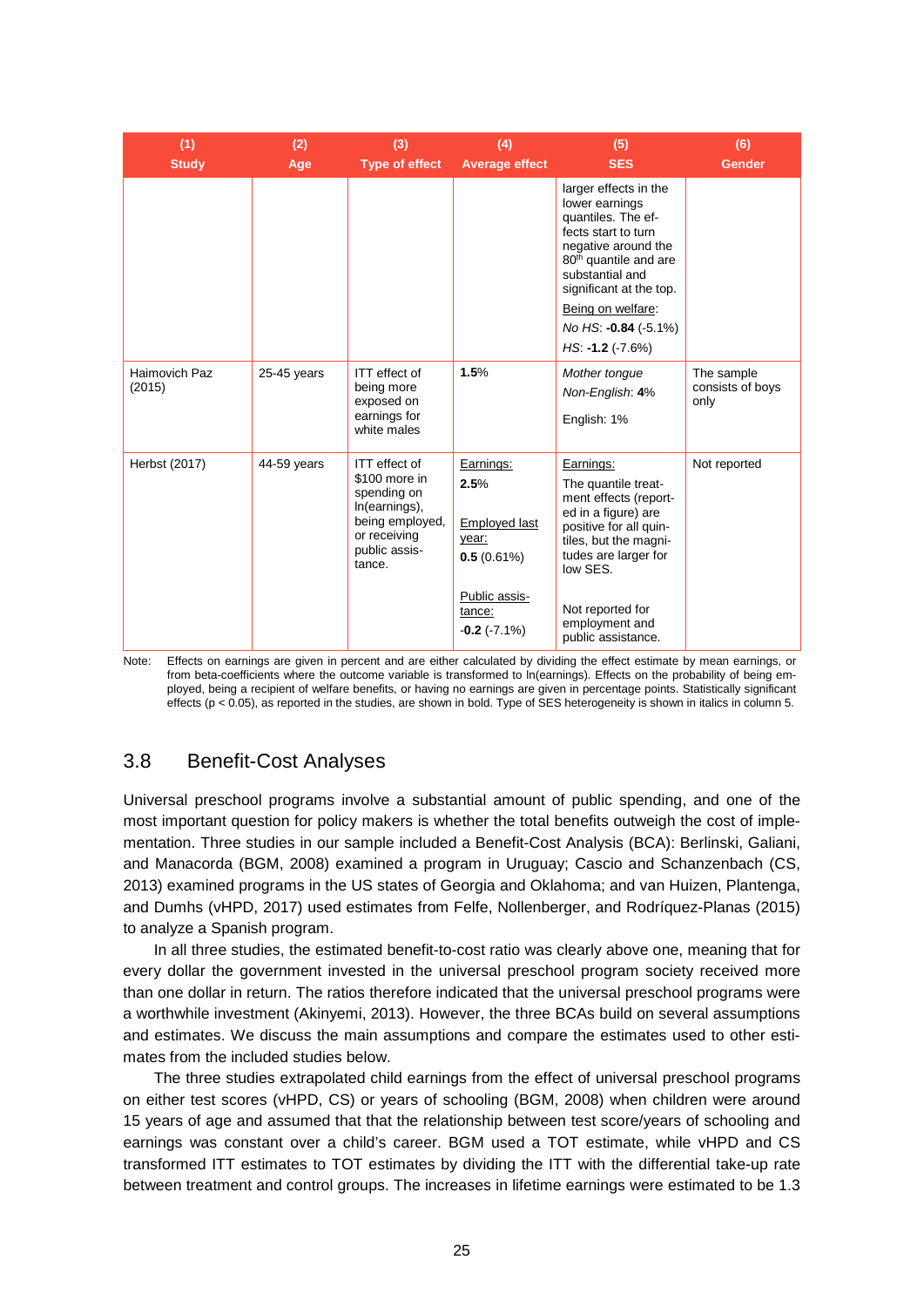(CS), 6.0 (vHPD), and 7.9 percent (BGM). To compare them to the other estimates of earnings reported in Table 3.6, we converted the TOT estimates in CS and vHPD back to ITT estimates. The test scores amount to around 0.03 standard deviations (CS) and 0.15 (vHPD), and the earnings estimate to around 0.3% (CS) and 1.5% (vHPD). The CS estimates are not particularly large compared to our other estimates, while vHPD is among the largest. We have fewer estimates to which we can compare BGM's estimates, but both of them seem to be larger than most of our other estimates. The larger effects might by fully reasonable though, given their developing country context.

BGM and CS did not include effects on maternal employment or tax revenues. The program studied by vHPD increased maternal employment, and vHPD included increased earnings for mothers, extrapolated from the employment estimate, as an additional benefit. Furthermore, vHPD included increased tax revenues from the increased child and maternal income, as well as benefits to tax payers from improving graduation and retention rates. The main share of benefits came from improved child earnings though; tax revenues and maternal earnings made up less than 35 percent of total benefits.

All three studies assumed that the estimates extended to all treated children and that any spill-over or general equilibrium effects of the intervention were ignorable. The studies did not include effects on for example welfare dependency, crime, health, and well-being, and there were no estimates of intergenerational effects included in the analyses (Rossin-Slater & Wüst, 2017, found beneficial intergenerational effects on educational attainment from a targeted Danish program). These omissions seem likely to have understated the total benefits of the programs, as the omitted outcomes tend to be positively associated with test scores and years of schooling.

All studies included the direct cost of the program for tax payers and parents (net of any decreased costs due to, for instance, out-of-pocket spending on other programs for parents). Only BGM included a cost of children staying in school for more years and a cost of obtaining revenue to finance the program (in their case the projected interest on a loan). Raising tax revenue to pay for operating costs, or the interest on a loan, may, depending on how the tax is designed, be costly due to deadweight losses. It is not obvious how large such losses would be, but some government guidelines use 10-20 percent of the costs funded by general taxation (e.g., Finansministeriet, 2017; Treasury of New Zealand, 2015).

The discount rate typically has a great impact on the results of BCAs. BGM and vHPD used a 3 percent discount rate for their baseline scenarios, and CS used the 30-year return on US Treasury bills, which was 3.4 percent at the time. The benefit-to-cost ratios in the baseline scenarios were 3.2 in CS, 4.3 in vHPD, and 19 in BGM. All ratios were above one, also when substantially higher discount rates were used.

Summing up, both benefits and costs appeared to be underestimated in the three studies. The omitted posts on the benefit side were, in our view, potentially more substantial than the omitted posts on the cost side. Increasing program costs by 20 percent to account for deadweight losses of taxation would, for example, not drive the ratios below one in any of the studies. Regarding the extrapolation of test scores and years of schooling to earnings, CS did not stand out in comparison to our other estimates, but still produced a ratio quite far above one. Other universal preschool programs showing beneficial effects may therefore also have benefit-to-cost ratios comfortably over one. In turn, this is a sign that the magnitude of the included effects was often substantial.

#### <span id="page-25-0"></span>3.9 Comparison of Preschool Types

Datta Gupta and Simonsen (DGS, 2012, 2016) compared outcomes for children who attended public center-based care to children who attended family day care, exploiting the variation in the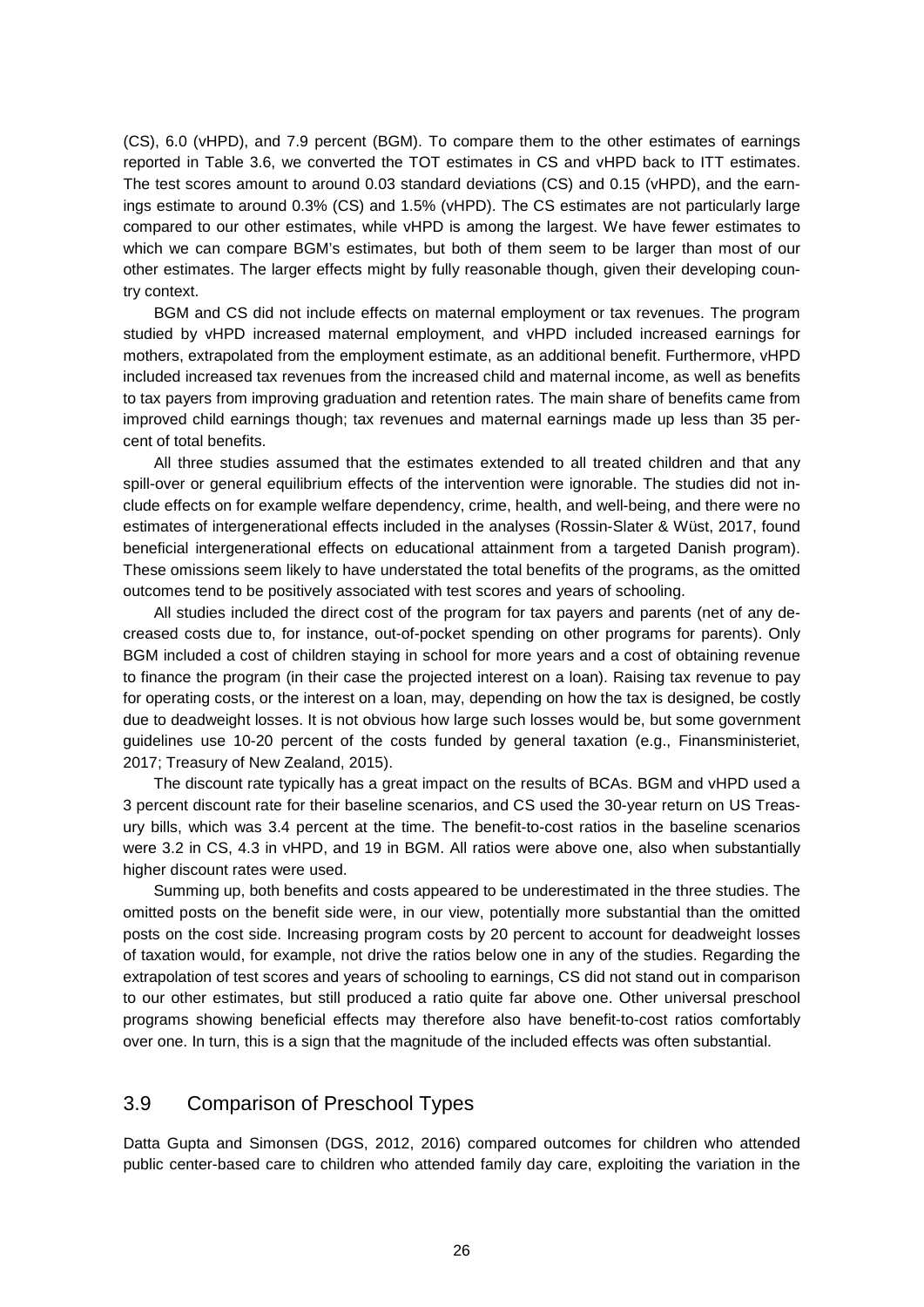composition of the type of child care municipalities provided. Children in family day care were cared for in the homes of child-minders employed and regulated by the Danish municipalities.

The two care arrangements investigated in DGS, center-based and family day care, differed mostly with regard to the preschool teachers' training. While core staff in the center-based preschool setting had to hold a pedagogical degree, the caregivers in the family day care setting generally had less education, and no specific training was required (DGS, 2016). The two settings have approximately the same staff-to-child ratios (cf. Appendix Table 1). As most Danish children eventually enroll in center-based care, DGS estimated how an additional 1.5 years of early centerbased care affected the child.

The comparison in DGS is not completely different from the comparison in some of the other studies, as several studies compared a formal universal preschool program to a more informal kind of preschool (c.f. Appendix Table 1). However, the family day care arrangement in DGS setting was highly regulated in contrast to informal out-of-home care in other included studies. The difference between formal preschool and informal care may be more pronounced in settings where the informal care setting is less regulated (DGS, 2016).

DGS (2016) found that enrollment in center-based care at age two increased enrollment in the academic track in high school at age 17 by 11 percentage points (17%), and the average grade in Danish (Math) by 0.23 (0.10) standard deviations at age 15. The effects on high school enrollment and average grade in Danish were significant on a five percent level. Significant effects for boys were found on all outcomes, while only the increase in the average grade in Danish was significant for girls. In addition, DGS found that the effects were larger for children of mothers with no more than high school education compared to children of mothers with some higher education. DGS (2012) found that children who attended center-based preschool at age three liked school significantly more than children who attended family day care, at age 11, but found no significant differences on a number of other outcomes, such as the Strengths and Difficulties Questionnaire, language and cognitive skills, delayed school entry, smoking, alcohol, and petty theft and vandalism.

Heckman et al. (2017) compared the Reggio Emilia approach, originating from the Italian city of the same name, with preschool approaches given to children in the nearby cities of Padova and Parma. The Reggio Emilia approach is based on a perception of the child as an individual with rights and potentials. The approach is notable for its investments in staffing, early inclusion of children with disabilities, and high rates of provision of early childhood services. However, non-Reggio Emilia approaches have historically shared many features with the Reggio Approach, and the similarities have increased over time. For that reason, the differences between the two preschool settings may be small and possibly negligible (Heckman et al. 2017).

Heckman et al. (2017) estimated the effect of preschool (age 0-6) for different cohorts at different ages; from a child cohort (aged seven) up until an age 50 cohort. Heckman et al. (2017) found that, compared to other types of preschool, Reggio Emilia approach preschool increased the child's depression score at age 19 (Parma), increased the probability of ever having voted in municipal and Regional elections at age 30 (Padova). There were no significant effects on a number of measures, including IQ, educational attainment, and health. The authors concluded that the differences in quality between the Reggio Emilia approach and the alternative programs were not sufficiently large to show substantial differences in outcomes for the adult population (Heckman et al. 2017, p. 60).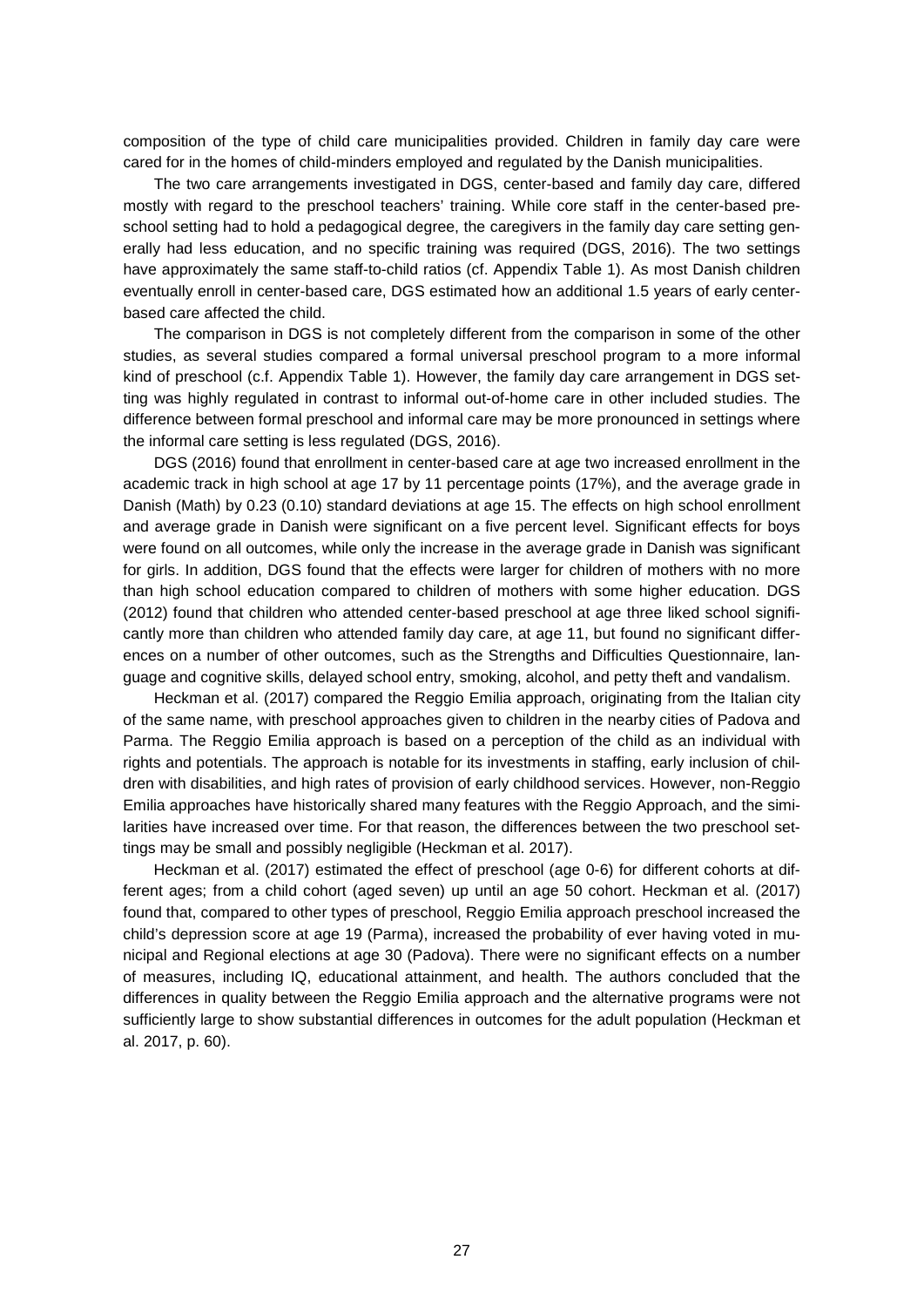### <span id="page-27-0"></span>4 Discussion

We found 25 studies examining the effects of universal preschool programs on child outcomes from third grade to adulthood. The studies examined a broad range of programs, implemented in different countries and time periods. Below we discuss our most important findings, first regarding the average effects for the general population of children, and second regarding the heterogeneity in terms of SES and gender. We then discuss the limitations of the review, and lastly offer some concluding remarks and suggestions for further research.

#### <span id="page-27-1"></span>4.1 Effects for the General Population of Children

We have two main findings regarding the average effects: Firstly, the effects on test scores and school grades, and on measures related to health, well-being, and behavior varied across (and sometimes within) studies. The magnitudes also varied, and the majority of estimates were not statistically significant (as reported in the studies). Secondly, all estimates for outcome measures related to adequate primary and secondary school progression, years of schooling and highest degree completed, and earnings and employment indicated beneficial average effects. The magnitudes of these estimates were often substantial, as well as statistically significant. Furthermore, the three included BCAs indicated benefits-to-costs ratios clearly above one. While the majority of studies and estimates thus indicated that universal preschool programs have beneficial long-term effects, the differences between outcome types are important to understand, and we discuss potential explanations below.

A simple explanation for the differences between outcome types could be that some programs were of a low enough quality to be harmful on average. No harmful effects were detected in adulthood, but the few studies that included estimates in primary and secondary school as well as in adulthood showed consistent beneficial average effects over time. If harmful effects are similarly persistent, this pattern indicates a crucial point: universal preschool programs need to be of better quality than children's counterfactual mode of care to produce beneficial effects.

Another interpretation could be that the full effects of universal preschool are better captured by the longer-term measures. Measures like graduation, earnings, and employment are arguably influenced by a broader set of skills than some of the measures for which studies found harmful effects. For example, improved personality skills seem to be the best explanation for the patterns in the Perry Preschool program of on the one hand enduring beneficial effects on crime, health, and earnings, and on the other hand short-term but quickly fading effects on cognitive skills (Heckman et al., 2013). However, as the included studies found some harmful effects on crime, health, and behavioral measures, lasting effects on personality skills cannot explain all the differences found between outcome types.

An additional reason related to the timing of measurement is that harmful effects may wane, either because other interventions are later given to children who fall behind, or naturally as children get older. For example, there could be short-term harmful effects on health and socialization from being around other children, but such effects may pass or even turn beneficial over time (e.g., Strachan, 1989; Baker et al., 2008). Although there was some evidence of fadeout of initial harmful effects (see e.g., Lebihan et al., 2017), most of them seem too long-term for waning effects to be a major explanation of the differences between outcomes.

Some outcome measures may be more variable and therefore more likely to produce both harmful and beneficial estimates by chance, despite the true effect being beneficial or harmful. Test score and grades are typically measured on one occasion, while school progression, graduation, employment, and earnings are the result of more continuous processes. They are therefore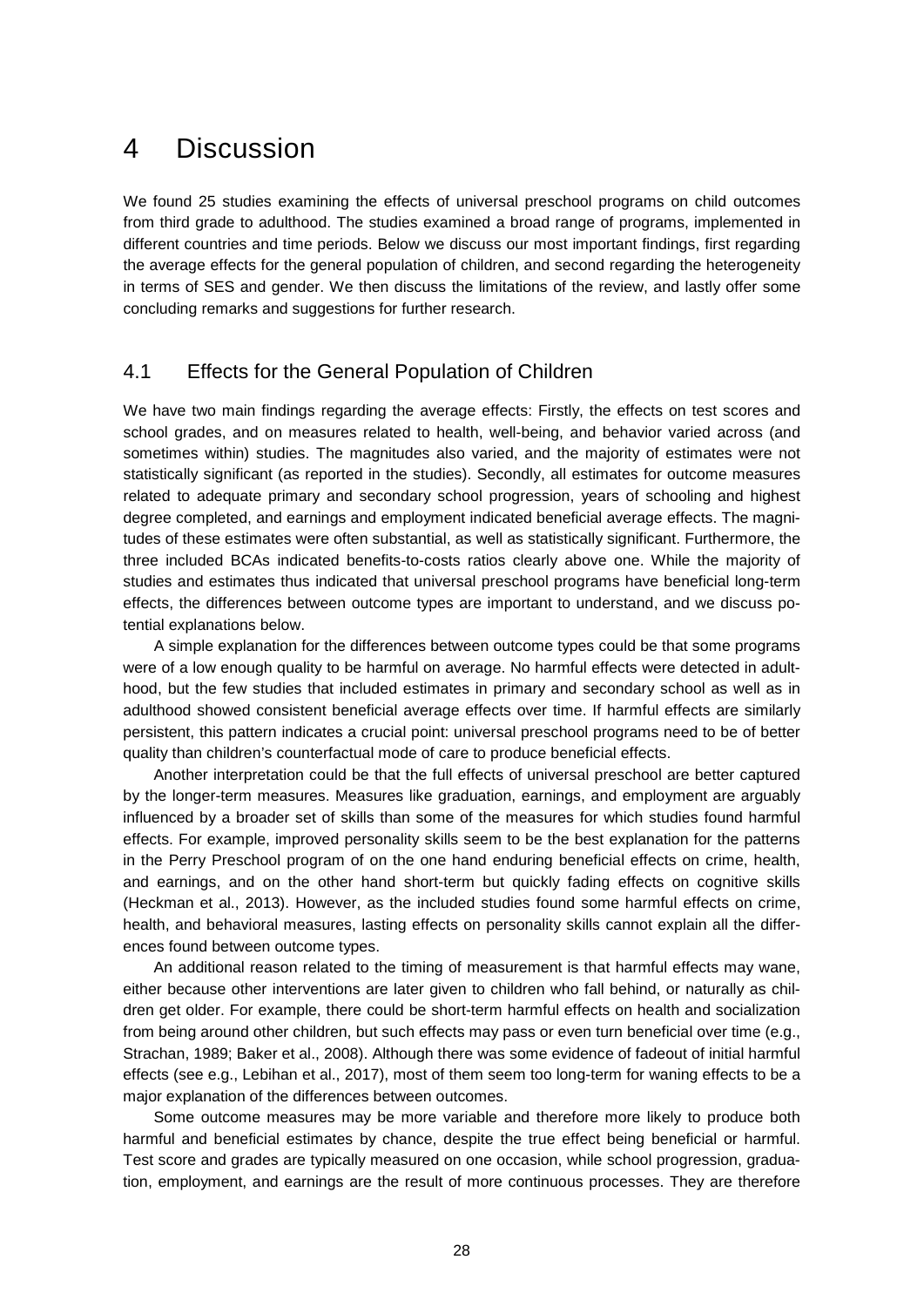less prone to chance results. Included cognitive skills tests were often not high stakes for students, and incentives and motivation to perform well matter for test results (e.g., Kautz et al., 2014). If children do not put in a lot of effort, the chance component of test scores may be substantial. However, some harmful effects were found on outcomes that were not measured at one test occasion and that are high stakes. The increased crime rates found in Baker et al. (2015) is perhaps the best example.

In our view, the differences between outcome types are not due to upward bias in studies showing beneficial effects. Individual studies may of course be biased, but the risk of upward bias in studies showing beneficial effects did not seem to be higher than the risk of downward bias in studies showing harmful effects. Studies were more likely to systematically overstate statistical significance, due to for example multiple hypothesis testing and problems with properly adjusting for clustering. These problems also pertained to studies showing harmful effects and would not change the direction of the effects.

Publication bias may mean that we should temper our conclusions regarding both beneficial and harmful effects, as null effects might be missing from the literature. While this may be the case, the treatment group in the included studies was often just more exposed than the control group. Given an effect, such study designs underestimate both beneficial and harmful effects. The distribution of true effects may therefore contain both larger harmful and beneficial effects, as well as more null and small effects. In any case, unless harmful effects were less likely to be published or written up  $-$  of which we have no evidence  $-$  publication bias cannot explain the differences between outcome types.

We cannot rule out a combination of the other explanations, but the simplest explanation of the differences between outcome types is that they were caused by different universal preschool programs having different effects. Indeed, given the variation in factors related to quality in the studied programs it would have been surprising if we had not found some differences. It was perhaps more surprising, also in relation to the message from prior reviews, that the results were not more mixed. We return to the causes of quality differences below, where we discuss heterogeneity in terms of SES and gender.

#### <span id="page-28-0"></span>4.2 Heterogeneity over Socioeconomic Status and Gender

Having beneficial effects on average does not imply that universal preschool is equally good for all children. Previous reviews emphasized that beneficial effects of universal preschool programs were stronger for disadvantaged, or low SES, children. Our synthesis showed that this tendency was present for many outcomes, although there were examples of opposite effects. The relatively large beneficial effects found in studies from developing countries, where more or most children are low SES in comparison with developed countries, were also consistent with the pattern of more beneficial effects for low SES children. In line with previous reviews, we did not find a consistent pattern of gender differences in the effects of universal preschool programs. Our discussion in the introduction implied that gender differences may be quite subtly dependent on the features of both the preschool program and the counterfactual mode of care. The information needed to tease out these conditions was rarely present in the included studies, and we therefore focus the discussion below on the differences between children with high and low SES.

The few studies that showed more beneficial effects for high SES children can be rationalized by examining the quality differences between preschool programs and the counterfactual mode of care. The larger beneficial effects for high SES children in for example Bingley, Jensen, and Sander (2018) were found in a context where high SES children's counterfactual mode of care was low quality informal or private care (and not parental care like for most low SES children).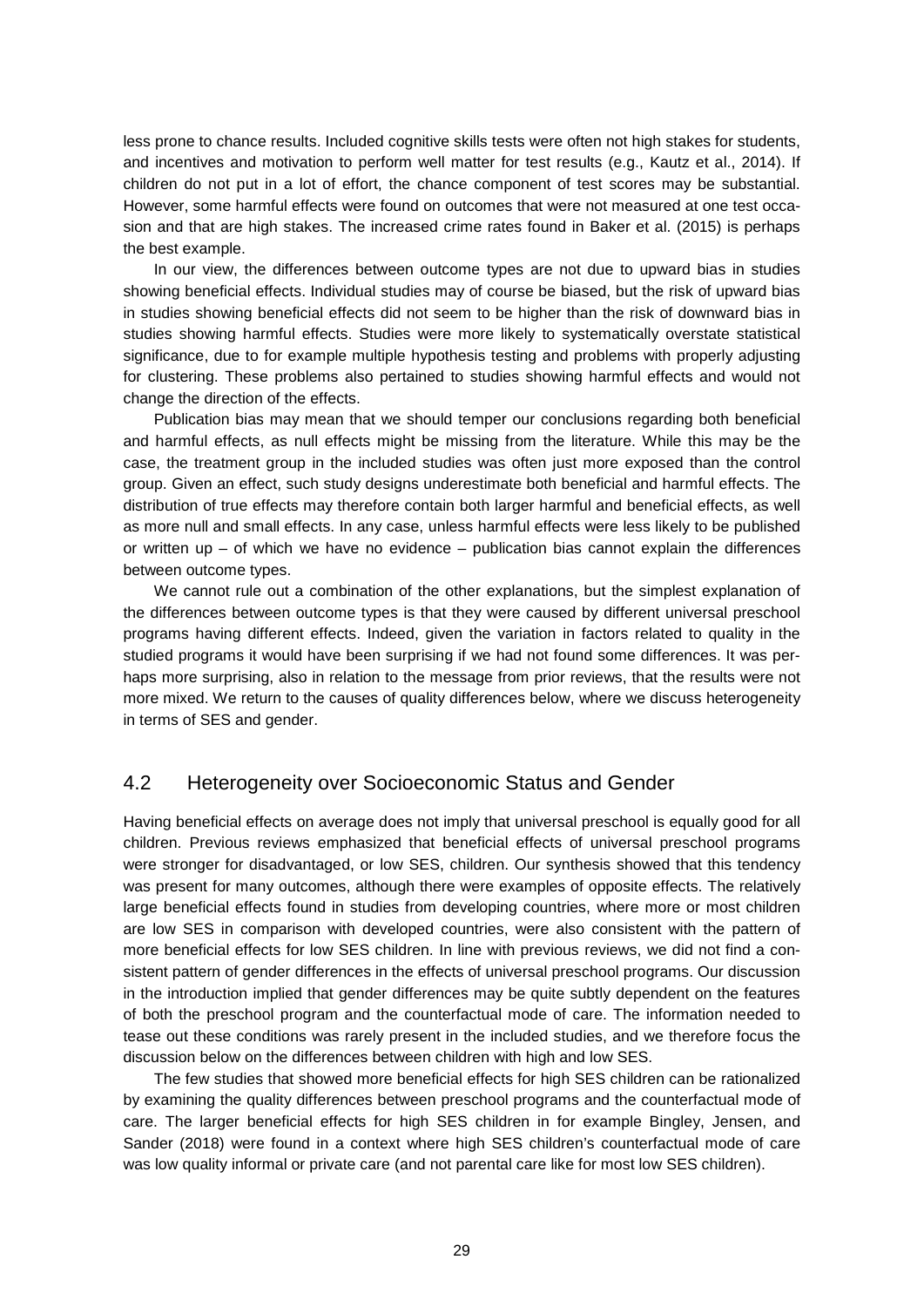In most contexts, low SES children seemed more likely to improve their quality of care more by attending universal preschool programs than high SES children, indicating that universal preschool reduces socioeconomic inequalities. This is good news for governments looking for ways to provide equal opportunities to all children, but it matters greatly whether the reduction in inequality is caused by relative improvements of low SES children's skills or by an absolute worsening of high SES children's skills. Havnes and Mogstad (2015) suggested that differences in the effects over SES could either be explained by differences between high and low SES children in the take up of preschool programs, or in the effects of preschool programs. Distinguishing between the two explanations requires data for attendance, which most studies in our sample lack. We will therefore not be able to settle this issue. However, as the case for targeted programs become stronger if universal preschool provides lower quality than the counterfactual mode of care for high SES children (i.e., the harmful effects are caused by an absolute worsening of skills), we think it is still worth discussing the second explanation further in terms of relative and absolute effects of universal preschool on skills. Because nearly all examples of significant harmful effects were found for children with relatively high SES (Fort et al., 2018; Havnes & Mogstad, 2015; Lebihan et al., 2017) or, in the case of Baker et al. (2015), was most likely driven by this group, we center the discussion on these studies.

For outcomes where there is some form of rivalry (like getting into popular college programs), one group doing better than the other could be explained in terms either relative or absolute gains. For non-rival outcomes, where one child's attainment does not decrease other children's attainment, harmful effects cannot be explained by relative gains. Havnes & Mogstad (2011, 2015) found significant harmful effects on total earnings and the probability of being a high and top earner for high SES children, while the effects on standardized tests, years of schooling, the probability of attending college, dropping out of high school, being a low earner, and being on welfare indicated beneficial effects (although many effects were small and insignificant). As one would expect more rivalry on local labor markets over (high) earnings than rivalry over the other measures, this pattern of results is consistent with harmful effects being due to a relatively greater improvement of skills for low SES children. The pattern is also consistent with preschool lowering the absolute level of some skills for high SES children that are important for earnings, but not (as important) for the other measures.

By the same reasoning, the significant harmful effects found by Fort et al. (2018) in Bologna, Italy, on a cognitive skills test, and by Baker et al. (2015) and Lebihan et al. (2017) in Quebec, Canada, on measures of anxiety, quality of life, and crime are more likely due to an absolute lowering of skills for high SES children, as these outcome measures have low or no degree of rivalry. The program in Quebec received low quality assessments, especially at its inception (e.g., Almond et al., 2017; Cascio, 2015; Lebihan et al., 2017; van Huizen & Plantenga, 2015) and had a low staff-to-child ratio. The program in Bologna is often considered to be of a high quality, although it has a relatively low staff-to-child ratio for the 0-2 age group studied by Fort et al. (2018). The samples in Baker et al. (2015) and Lebihan et al. (2017) also included younger children (their age range was 0-4 years), and, as discussed in the introduction, preschool may be more likely to have harmful effects for very young children. Relatively few other included studies examined 0-2-yearolds, and most of those that did also included older children. It is therefore difficult to tell from our sample whether these harmful effects were program or age specific, or a combination of the two.

The discussion of heterogeneous effects again highlights the importance of quality of care. However, as many universal preschool programs lower the cost of child care for families, beneficial effects may partly be explained by increased incomes. We cannot rule out such effects, but pure income effects have received relatively little support in related literatures (e.g., Heckman & Mosso, 2014, but see Black, Devereux, Løken, & Salvanes, 2014, for a counterexample in a preschool context). Some of our included studies examined programs with clearly positive income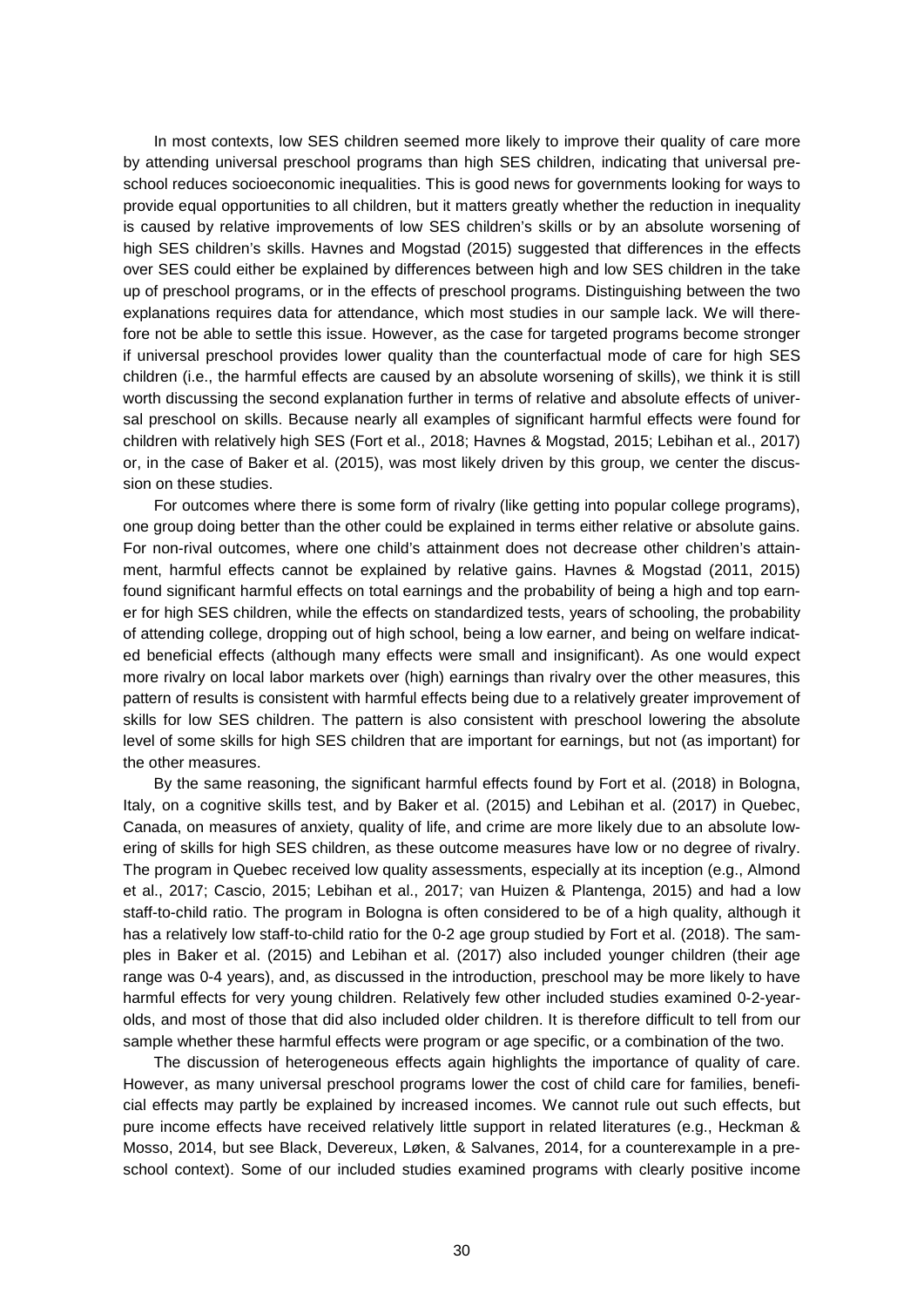<span id="page-30-0"></span>effects, but still found significant harmful effects (e.g., Baker et al., 2015; Lebihan et al., 2017), which further suggests that the quality of universal preschool programs is of first-order importance.

#### 4.3 Limitations

We limited the scope of the search to the most relevant databases and by requiring that studies contained keywords matching the three dimensions of population, intervention type, and type of comparison. A broader search would have included all studies that matched any of these dimensions, but was infeasible given the extremely large number of hits (see the section *Search Strings* in the appendix). It is possible that we missed relevant studies because of this. However, as we searched the most relevant databases and performed an extensive citation tracking effort, it is unlikely that we missed essential parts of the literature.

We included studies comparing different types of preschools against each other, but found very few of this kind, and no conclusions about the long-term effects can be drawn. Although we found relatively many studies comparing universal preschool programs to informal or parental care, few studies examined the same outcomes and measured those outcomes in the same way. Furthermore, the content and contexts of the included programs differed widely. There were thus few fully comparable outcomes, and we refrained from meta-analysis primarily for this reason. Therefore, we were unable to report effect sizes averaged across studies and to formally examine the consistency of effects across studies.

All reviews are limited by the topics examined by the included studies. No study in our sample examined whether there were long-term spillover effects from expanding universal preschool programs. For example, if universal preschool has beneficial (harmful) effects on skills, we could, given the strong connection between human capital and growth (e.g., Hanushek & Woessmann, 2008), expect increased (decreased) growth rates. Such effects would not just affect treated areas and children, but whole regions and countries.

An inherent limitation in a review of long-term outcomes is that it is unclear how the universal preschool programs examined in the included studies relate to present day programs. That is, extrapolation of the results to the universal preschool programs of today should be done with caution.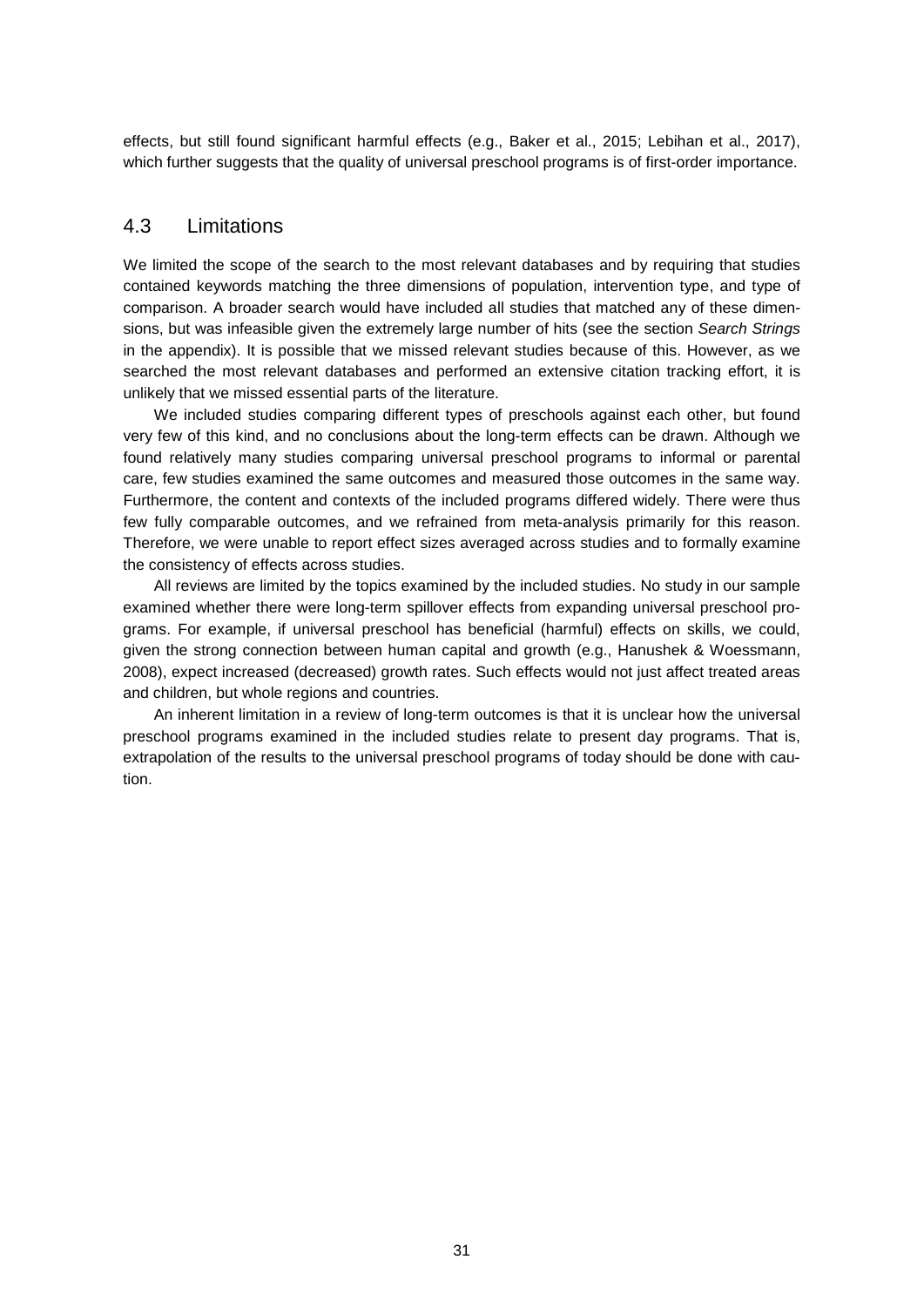### <span id="page-31-0"></span>5 Conclusion

Our review indicated that universal preschool programs can yield important long-term benefits in many contexts and for many children. Beneficial effects may occur when the programs are of higher quality than children's counterfactual mode of care. This was more often the case for children from low SES families, whereas we found no consistent gender heterogeneity. Furthermore, developing country programs showed relatively large beneficial effects. Increasing access to universal preschool programs for low SES children may therefore reduce inequality, both within and between countries.

We want to stress, however, that it matters greatly how inequality is reduced. The harmful effects we found for primarily high SES children, although they constitute a minority of all effects, should be taken seriously. More research about the causes of these effects and how they can be avoided would be important for policy. More studies with attendance data and including young children would be especially valuable additions to the literature.

Choosing among preschools, rather than choosing whether to put their child in preschool or not, is the choice facing many parents in large parts of the world. The quality of preschools may be difficult to observe for parents (Mocan, 2007), especially as there is doubt about whether available quality indicators accurately reflect preschool quality (e.g., Sabol et al., 2013). Preschool types, based on a clearly advertised approach, for example, would be easier to observe. To validate information about preschool types, studies comparing them over long-term outcomes are needed.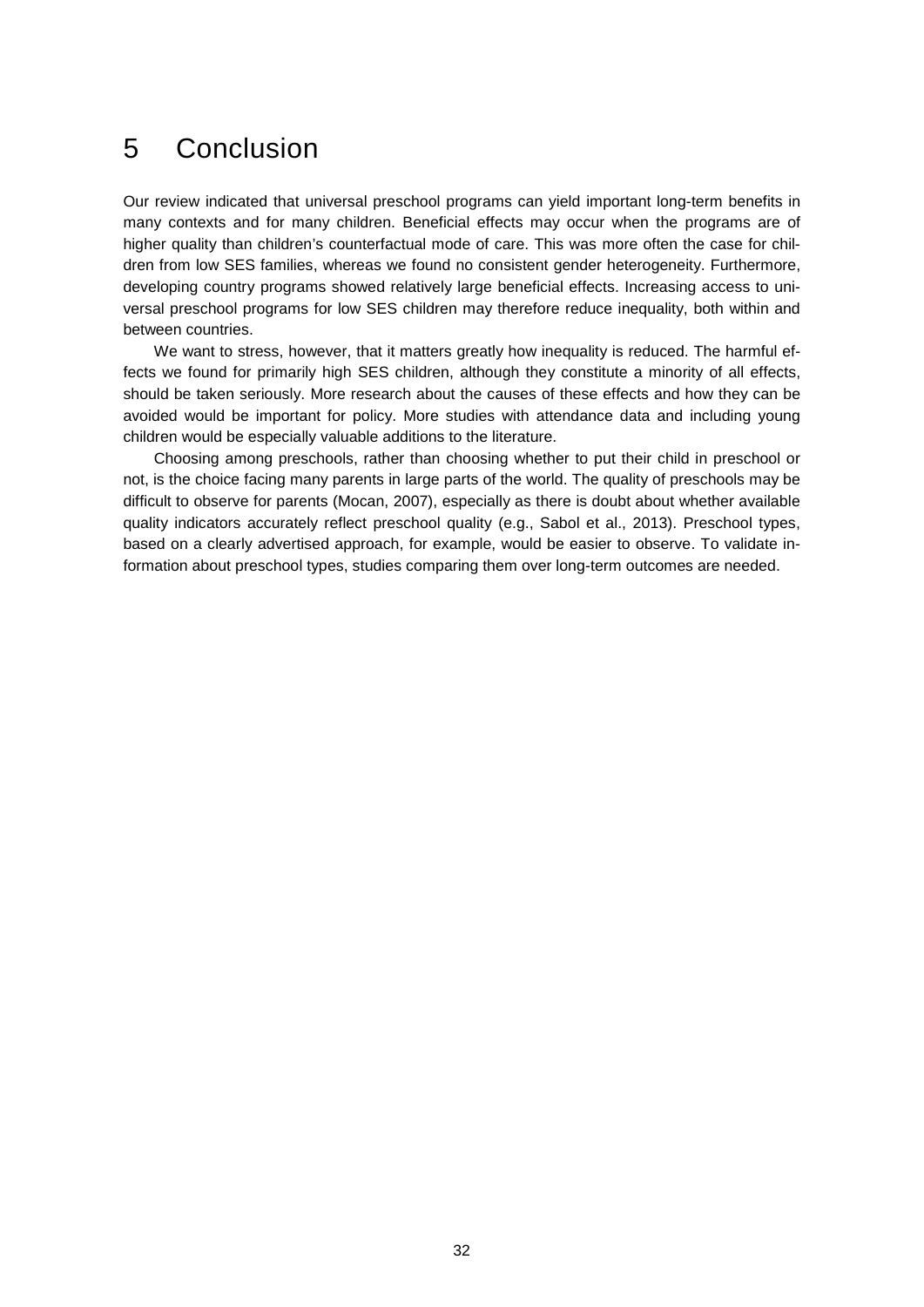### <span id="page-32-0"></span>6 References

Studies included in the synthesis are marked with \*.

- Abadie, A. (2005). Semiparametric difference-in-differences estimators. *Review of Economic Studies*, *72*(1), 1–19. doi:10.1111/0034-6527.00321
- Akinyemi, S. (2013). *The economics of education*. Strategic Book Publishing & Rights Agency, LLC.
- Almlund, M., Duckworth, A. L., Heckman, J., & Kautz, T. (2011). Personality psychology and economics. In *Handbook of the Economics of Education* (Vol. 4, pp. 1–181). Amsterdam: Elsevier. doi:10.3386/w16822
- Almond, D., Currie, J., & Duque, V. (2017). *Childhood circumstances and adult outcomes: Act II* (NBER Working Paper No. w23017). Retrieved from [http://www.nber.org/papers/w2301.](http://www.nber.org/papers/w2301)
- Apps, P., Mendolia, S., & Walker, I. (2013). The impact of pre-school on adolescents' outcomes: Evidence from a recent English cohort. *Economics of Education Review*, *37*, 183–199. doi:10.1016/j.econedurev.2013.09.006.
- Baker, M. (2011). Innis Lecture: Universal early childhood interventions: what is the evidence base?. *Canadian Journal of Economics*, *44*(4), 1069–1105. doi:10.1111/j.1540- 5982.2011.01668.x.
- Baker, M., Gruber, J., & Milligan, K. (2008). Universal child care, maternal labor supply, and family well-being. *Journal of Political Economy*, *116*(4), 709–745. doi:10.1086/591908.
- \*Baker, M., Gruber, J., & Milligan, K. (2015). *Non-cognitive deficits and young adult outcomes: The long-run impacts of a universal child care program* (NBER Working Paper No. 21571). Retrieved from [http://www.nber.org/papers/w21571.](http://www.nber.org/papers/w21571)
- Barnett, W. S. (2011). Effectiveness of early educational intervention. *Science*, *333*(975), doi: 10.1126/science.1204534.
- \*Bastos, P., Bottan, N. L., & Cristia, J. (2017). Access to Preprimary Education and Progression in Primary School: Evidence from Rural Guatemala. *Economic Development and Cultural Change*, *65*(3), 521-547. doi:10.1086/691090.
- Bauchmüller, R., Gørtz, M., & Rasmussen, A. W. (2014). Long-run benefits from universal highquality preschooling. *Early Childhood Research Quarterly*, *29*(4), 457–470. doi:10.1016/j.ecresq.2014.05.009
- Belsky, J. (2001): Emanuel Miller Lecture: Developmental risks (still) associated with early child care. *Journal of Child Psychology and Psychiatry*, *23*, 396-404. doi:10.1111/1469-7610.00782
- \*Berlinski, S., Galiani, S., & Gertler, P. (2009). The effect of pre-primary education of primary school performance. *Journal of Public Economics, 93*, 219-234. doi:10.1016/j.jpubeco.2008.09.002.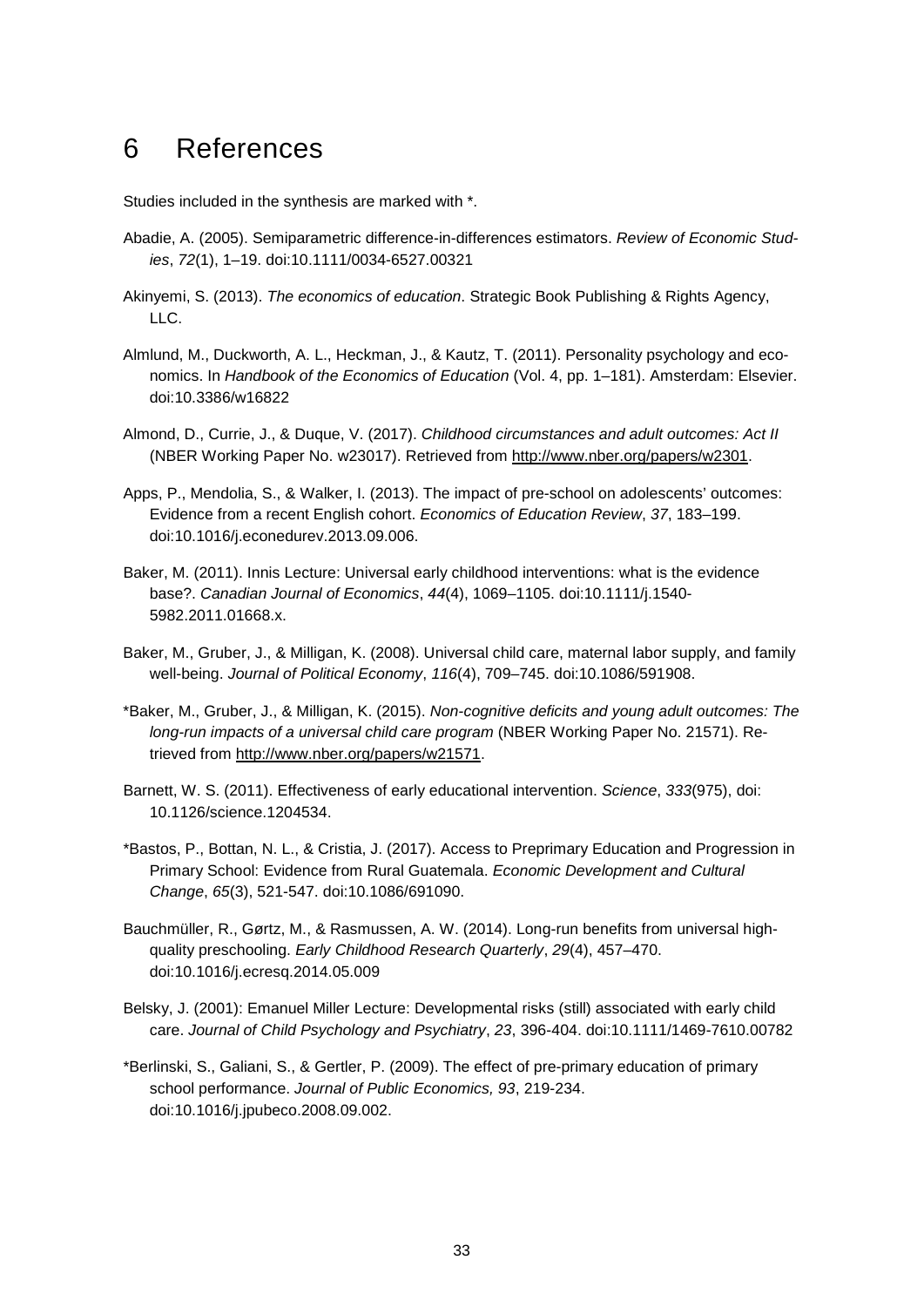- \*Berlinski, S., Galiani, S., & Manacorda, M. (2008). Giving children a better start: Preschool attendance and school-age profiles. *Journal of Public Economics, 92*, 1416-1440. doi:10.1016/j.jpubeco.2007.10.007.
- Bertrand, M., & Pan, J. (2013). The trouble with boys: Social influences and the gender gap in disruptive behavior. *American Economic Journal: Applied Economics*, *5*(1), 32-64. doi:10.1257/app.5.1.32
- Björklund, A., & Salvanes, K. G. (2011). Education and family background: Mechanisms and policies. In *Handbook of the Economics of Education* (Vol. 3, pp. 201-247). Amsterdam: Elsevier. doi:10.1016/b978-0-444-53429-3.0000
- \*Bietenbeck, J., Ericsson, S., & Wamalva, F. (2017). *Preschool attendance, school progression, and cognitive skills in East Africa* (IZA Discussion Paper Series, DP No. 11212). Retrieved from [http://ftp.iza.org/dp11212.pdf.](http://ftp.iza.org/dp11212.pdf)
- \*Bingley, P., Jensen, V. M., & Sander, S. (2018). One size fits all? Effects of universal daycare on long-run child and mother outcomes. Forthcoming in Sander, S. (2018). *Essays on investments in universal early childhood education*. Dissertation, University of Copenhagen.
- \*Bingley, P., & Westergaard-Nielsen, N. (2012). Intergenerational transmission and day care. In: Ermisch, J., M. Jäntti, and T. Smeeding (eds). *From Parents to Children: The Intergenerational Transmission of Advantage* (p. 190–204). New York: Russell Sage Foundation.
- Black, M. M., Walker, S. P., Fernald, L. C., Andersen, C. T., DiGirolamo, A. M., Lu, C., ... & Devercelli, A. E. (2017). Early childhood development coming of age: Science through the life course. *Lancet*, *389*(10064), 77–90. doi:10.1016/s0140-6736(16)31389-7
- Black, S. E., Devereux, P. J., Løken, K. V., & Salvanes, K. G. (2014). Care or cash? The effect of child care subsidies on student performance. *Review of Economics and Statistics*, *96*(5), 824– 837. doi:10.1162/rest\_a\_00439
- Black, S. E., Grönqvist, E., & Öckert, B. (2017). Born to lead? The effect of birth order on noncognitive abilities. *Review of Economics and Statistics*, forthcoming. doi:10.1162/rest\_a\_00690
- \*Blanden, J., Del Bono, E., McNally, S., & Rabe, B. (2016). Universal pre-school education: The case of public funding with private provision. *Economic Journal, 126*, 682-723. doi:10.1111/ecoj.12374.
- Borenstein, M., Hedges, L. V., Higgins, J., & Rothstein, H. R. (2009). *Introduction to meta-analysis*. Hoboken, NJ: John Wiley & Sons, Ltd.
- Borghans, L., Golsteyn, B. H., Heckman, J. J., & Humphries, J. E. (2016). What grades and achievement tests measure. *Proceedings of the National Academy of Sciences*, *113*(47), 13354–13359. doi:10.1073/pnas.1601135113
- \*Borraz, F., & Cid, A. (2013). Preschool attendance and school-age profiles: A revision. *Children and Youth Services Review*, *35*, 816–825. doi:10.1016/j.childyouth.2013.01.023.
- Bradley, R. H., & Corwyn, R. F. (2002). Socioeconomic status and child development. *Annual review of Psychology*, *53*(1), 371–399.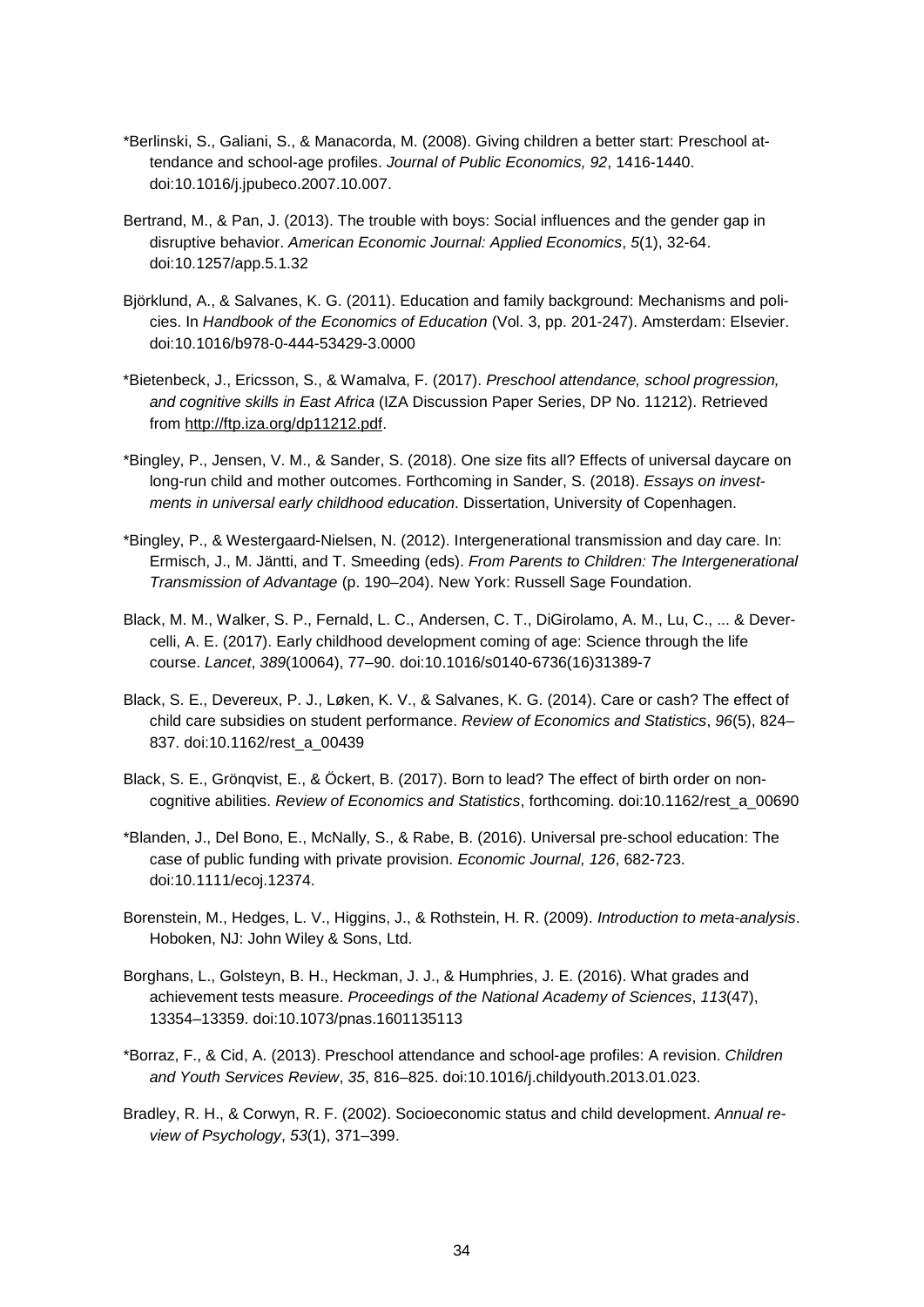- Bradley, R. H., & Vandell, D. L. (2007). Child care and the well-being of children. *Archives of Pediatrics & Adolescent Medicine*, *161*(7), 669–676. doi:10.1001/archpedi.161.7.669
- Cameron, A. C., Gelbach, J. B., & Miller, D. L. (2008). Bootstrap-based improvements for inference with clustered errors. *Review of Economics and Statistics*, *90*(3), 414–427. doi:10.1162/rest.90.3.414.
- Cameron, A. C., & Miller, D. L. (2015). A practitioner's guide to cluster-robust inference. *Journal of Human Resources*, *50*(2), 317–372. doi:10.3368/jhr.50.2.317
- Campbell, F., Conti, G., Heckman, J. J., Moon, S. H., Pinto, R., Pungello, E., & Pan, Y. (2014). Early childhood investments substantially boost adult health. *Science*, *343*(6178), 1478–1485. doi:10.1126/science.1248429
- Carneiro, P., & Ginja, R. (2014). Long-term impacts of compensatory preschool on health and behavior: Evidence from Head Start. *American Economic Journal: Economic Policy*, *6*(4), 135– 173. doi:10.1257/pol.6.4.135
- Cascio, E. U. (2009). *Do investments in universal early education pay off? Long-term effects of introducing kindergartens into public schools* (NBER Working Paper No. 1495). Retrieved from [http://www.nber.org/papers/w14951.](http://www.nber.org/papers/w14951)
- Cascio, E. U. (2015). The promises and pitfalls of universal early education. *IZA World of Labor*, *116*, 1–16. doi:10.15185/izawol.116
- Cascio, E. U. (2017). *Does Universal Preschool Hit the Target? Program Access and Preschool Impacts* (No. w23215). National Bureau of Economic Research. doi:10.3386/w23215
- \*Cascio, E. U. & Schanzenbach, D. W. (2013). The impacts of expanding access to high-quality preschool education. *Brookings Papers on Economic Activity*, 127–178. doi:10.1353/eca.2013.0012.
- Clarke-Stewart, A., Gruber, C. P., & Fitzgerald, L. M. (1994). *Children at home and in day care*. Hillsdale, NJ: Lawrence Erlbaum Associates, Publishers.
- Costa, J. C., da Silva, I. C. M., & Victora, C. G. (2017). Gender bias in under-five mortality in low/middle-income countries. *BMJ Global Health*, 2(2), e000350. doi:10.1136/bmjgh-2017- 000350
- Cunha, F., & Heckman, J. (2007). The technology of skill formation. *American Economic Review*, *97*(2), 31–47. doi:10.1257/aer.97.2.31
- Currie, J., & Thomas, D. (1995). Does Head Start make a difference?. *American Economic Review*, *85*(3), 341–364. doi:10.3386/w4406
- \*Datta Gupta, N. & Simonsen, M. (2012). The effects of non-parental child care on pre-teen skill and risky behavior. *Economics Letters, 116*, 622-625. doi:10.1016/j.econlet.2012.06.020.
- \*Datta Gupta, N. & Simonsen, M. (2016). Academic performance and type of early childhood care. *Economics of Education Review, 53*, 217-229. doi:10.1016/j.econedurev.2016.03.013.
- Deming, D. (2009). Early childhood intervention and life-cycle skill development: Evidence from Head Start. *American Economic Journal: Applied Economics*, *1*(3), 111–134. doi:10.1257/app.1.3.111.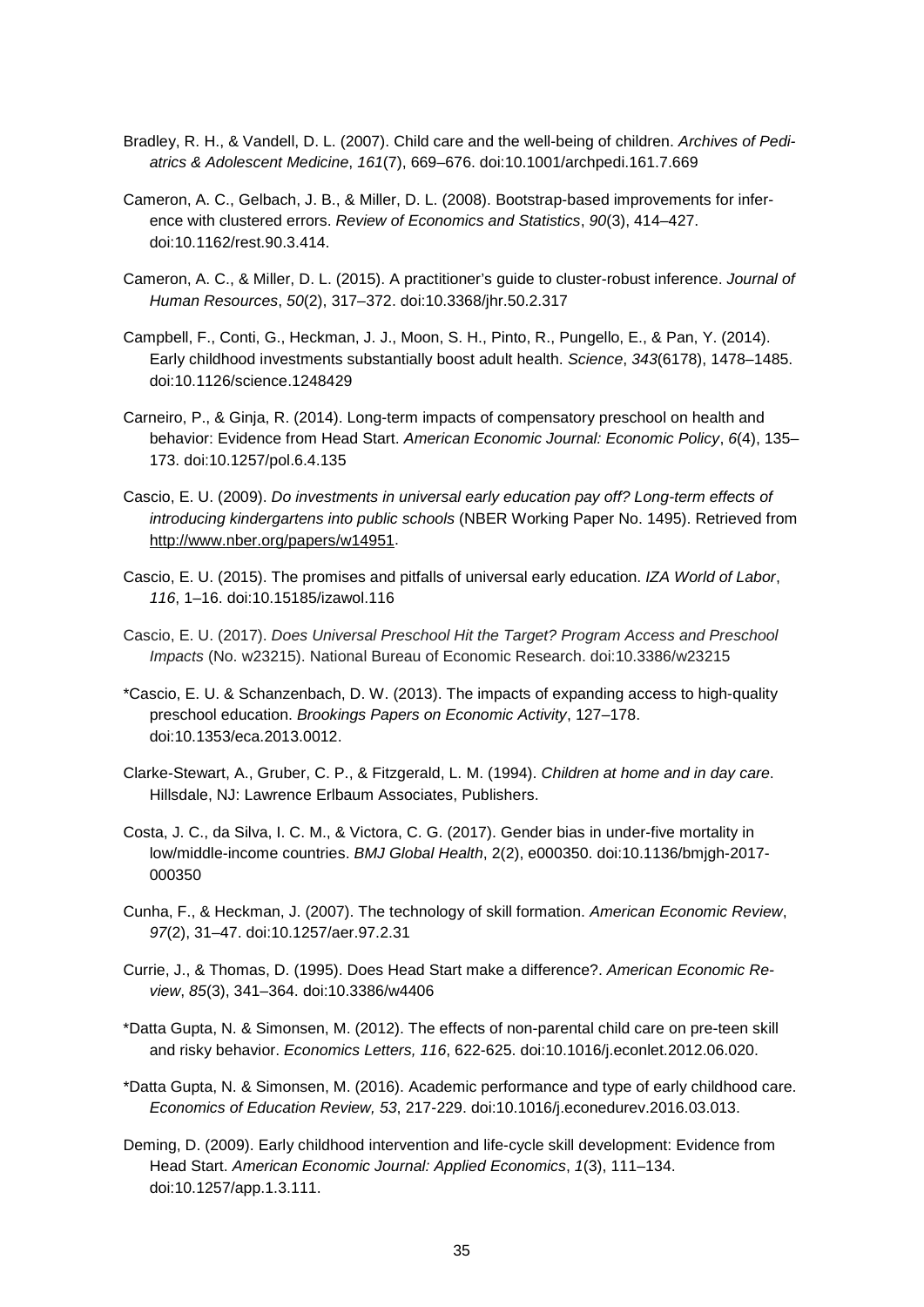- Devaux-Spatarakis, A. (2014). L'experimentation "telle qu'elle se fait": Lecons de trois experimentations par assignation aléatoire. *Formation Emploi: Revue Francaise de Sciences Sociales*, (126), 17–38.
- Development Partners Group Tanzania (2007). *The Teacher Education Development and Management Strategy – 2007/2008 to 2010/2011*. Dar es Salaam: The Ministry of Education and Vocational Training. Retrieved from: [http://www.tzdpg.or.tz/fileadmin/documents/dpg\\_internal/dpg\\_working\\_groups\\_clusters/cluster](http://www.tzdpg.or.tz/fileadmin/documents/dpg_internal/dpg_working_groups_clusters/cluster_2/education/3-Core_Documents/2.02-Education_Sector/Teacher_Education_Development_and_Management_Strategy_2007-08_2010-11.pdf) [\\_2/education/3-Core\\_Documents/2.02-](http://www.tzdpg.or.tz/fileadmin/documents/dpg_internal/dpg_working_groups_clusters/cluster_2/education/3-Core_Documents/2.02-Education_Sector/Teacher_Education_Development_and_Management_Strategy_2007-08_2010-11.pdf) [Education\\_Sector/Teacher\\_Education\\_Development\\_and\\_Management\\_Strategy\\_2007-](http://www.tzdpg.or.tz/fileadmin/documents/dpg_internal/dpg_working_groups_clusters/cluster_2/education/3-Core_Documents/2.02-Education_Sector/Teacher_Education_Development_and_Management_Strategy_2007-08_2010-11.pdf) [08\\_2010-11.pdf.](http://www.tzdpg.or.tz/fileadmin/documents/dpg_internal/dpg_working_groups_clusters/cluster_2/education/3-Core_Documents/2.02-Education_Sector/Teacher_Education_Development_and_Management_Strategy_2007-08_2010-11.pdf)
- Dodge, K. A., Bai, Y., Ladd, H. F., & Muschkin, C. G. (2017). Impact of North Carolina's early childhood programs and policies on educational outcomes in elementary school. *Child Development*, *88*(3), 996–1014. doi:10.1111/cdev.12645
- \*Dumas, C. & Lefranc, A. (2012). Early schooling and later outcomes: Evidence from pre-school extension in France. In: Ermisch, J., M. Jäntti, and T. Smeeding (eds). *From Parents to Chil*dren: The Intergenerational Transmission of Advantage (p. 164–189). New York: Russell Sage Foundation, 2012.
- Elango, S., García, J. L., Heckman, J. J., & Hojman, A. (2015). *Early childhood education* (NBER Working Paper No. 21766). Retrieved from [http://www.nber.org/papers/w21766.](http://www.nber.org/papers/w21766)
- \*Felfe, C., & Lalive, R. (2010). *How does early child care affect child development? Learning from the children of German unification*. Beiträge zur Jahrestagung des Vereins für Socialpolitik 2010: Ökonomie der Familie - Session: Economics of Child Care and Child Development, No. B11-V2.
- \*Felfe, C., Nollenberger, N., & Rodríquez-Planas, N. (2015). Can't buy mommy's love? Universal childcare and children's long term cognitive development. *Journal of Population Economics, 28*, 393–422. doi: 10.1007/s00148-014-0532-x
- Finansministeriet (2017). *Vejledning i samfundsøkonomiske konsekvensvurderinger*. Copenhagen: Finansministeriet. Retrieved from [https://www.fm.dk/publikationer/2017/vejledning-i](https://www.fm.dk/publikationer/2017/vejledning-i-samfundsoekonomiske-konsekvensvurderinger)[samfundsoekonomiske-konsekvensvurderinger.](https://www.fm.dk/publikationer/2017/vejledning-i-samfundsoekonomiske-konsekvensvurderinger)
- \*Fitzpatrick, M. D. (2008). Starting school at four: The effect of universal pre-kindergarten on children's academic achievement. *The B.E. Journal of Economic Analysis and Policy, 8*(1), Article 46. doi:10.2202/1935-1682.1897
- Flaherty, S. C., & Sadler, L. S. (2011). A review of attachment theory in the context of adolescent parenting. *Journal of Pediatric Health Care*, *25*(2), 114–121. doi:10.1016/j.pedhc.2010.02.005
- \*Fort, M., Ichino, A. & Zanella, G. (2018). *The cognitive cost of daycare 0-2 for children in advantaged families.* Unpublished manuscript. Retrieved from [http://www.andreaichino.it/research\\_progress/fort\\_ichino\\_zanella\\_rev1.pdf.](http://www.andreaichino.it/research_progress/fort_ichino_zanella_rev1.pdf)
- Franco, A., Malhotra, N., & Simonovits, G. (2014). Publication bias in the social sciences: Unlocking the file drawer. *Science*, *345*(6203), 1502–1505. doi:10.1126/science.1255484.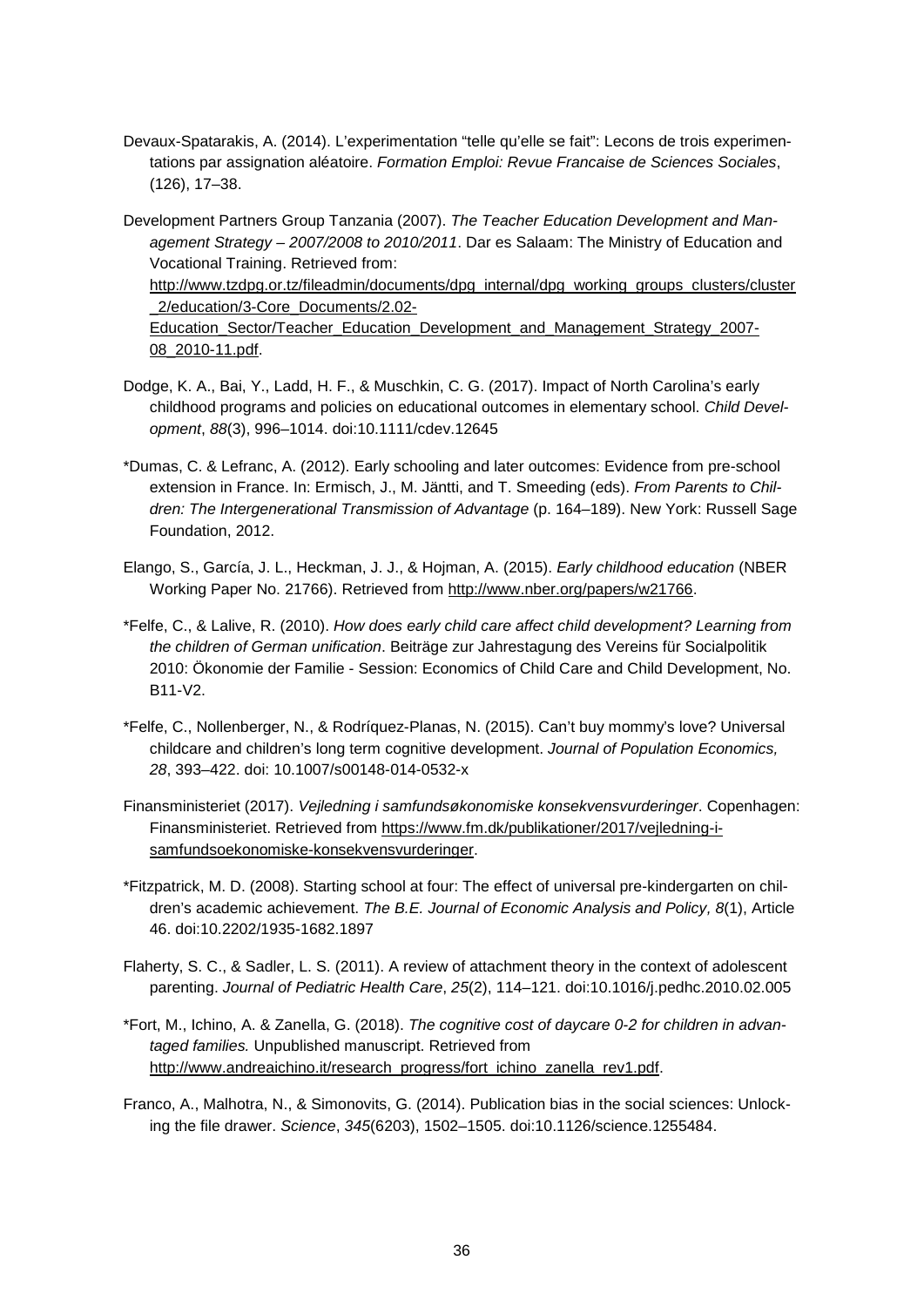- García, J. L., Heckman, J. J., Leaf, D. E., & Prados, M. J. (2016). *The life-cycle benefits of an influential early childhood program* (NBER Working Paper No. 22993). Retrieved from [http://www.nber.org/papers/w22993.](http://www.nber.org/papers/w22993)
- Gertler, P., Heckman, J., Pinto, R., Zanolini, A., Vermeersch, C., Walker, S., ... & Grantham-McGregor, S. (2014). Labor market returns to an early childhood stimulation intervention in Jamaica. *Science*, *344*(6187), 998–1001. doi:10.1126/science.1251178
- Goossens, F. A., & Ijzendoorn , M. H. (1990). Quality of infants' attachments to professional caregivers: Relation to infant‐parent attachment and day‐care characteristics. *Child Development*, *61*(3), 832–837. doi:10.2307/1130967
- \*Haimovich Paz, F. (2015). The long-term return to early childhood education: Evidence from the first US kindergartens. In Haimovich Paz, F., *Three Essays on the Economics of Education and Early Childhood* (Ch. 1), Doctoral dissertation, University of California. Retrieved from [https://escholarship.org/uc/item/4vd7d3x9.](https://escholarship.org/uc/item/4vd7d3x9)
- Hanushek, E. A., & Woessmann, L. (2008). The role of cognitive skills in economic development. *Journal of Economic Literature*, *46*(3), 607–68. doi:10.1257/jel.46.3.607
- Hart, B., & Risley, T. R. (2003). The early catastrophe: The 30 million word gap by age 3. *American Educator*, *27*(1), 4–9.
- \*Havnes, T. & Mogstad, M. (2011). No child left behind: Subsidized child care and children's longrun outcomes. *American Economic Journal: Economic Policy, 3*(2), 97- 129. doi: 10.1257/pol.3.2.97.
- \*Havnes, T. & Mogstad, M. (2015). Is universal child leveling the playing field? *Journal of Public Economics,127*, 100-114. doi:10.1016/j.jpubeco.2014.04.007.
- \*Heckman, J. J., Biroli, P., Del Boca, D., Heckman, L. P., Koh, Y. K., Kuperman, S., Moktan, S., Pronzato, C. D. & Ziff, A. L. (2017)*.* Evaluation of the Reggio Approach to early education*. Research in Economics,* forthcoming*.*
- Heckman, J. J., Moon, S. H., Pinto, R., Savelyev, P. A., & Yavitz, A. (2010). The rate of return to the HighScope Perry Preschool Program. *Journal of Public Economics*, *94*(1-2), 114–128. doi:10.1016/j.jpubeco.2009.11.001.
- Heckman, J. J., & Mosso, S. (2014). The economics of human development and social mobility. Annual Review of Economics, *6*(1), 689–733. doi:10.3386/w19925
- Heckman, J., Pinto, R., & Savelyev, P. (2013). Understanding the mechanisms through which an influential early childhood program boosted adult outcomes. *American Economic Review*, *103*(6), 2052–2086. doi:10.1257/aer.103.6.2052
- Henry, G. T., & Rickman, D. K. (2007). Do peers influence children's skill development in preschool?. *Economics of Education Review*, *26*(1), 100–112. doi:10.1016/j.econedurev.2005.09.006
- \*Herbst, C. M. (2017). Universal child care, maternal employment, and children's long-run outcomes: Evidence from the US Lanham Act of 1940. *Journal of Labor Economics, 35*(2), 519- 564. doi:10.1086/689478.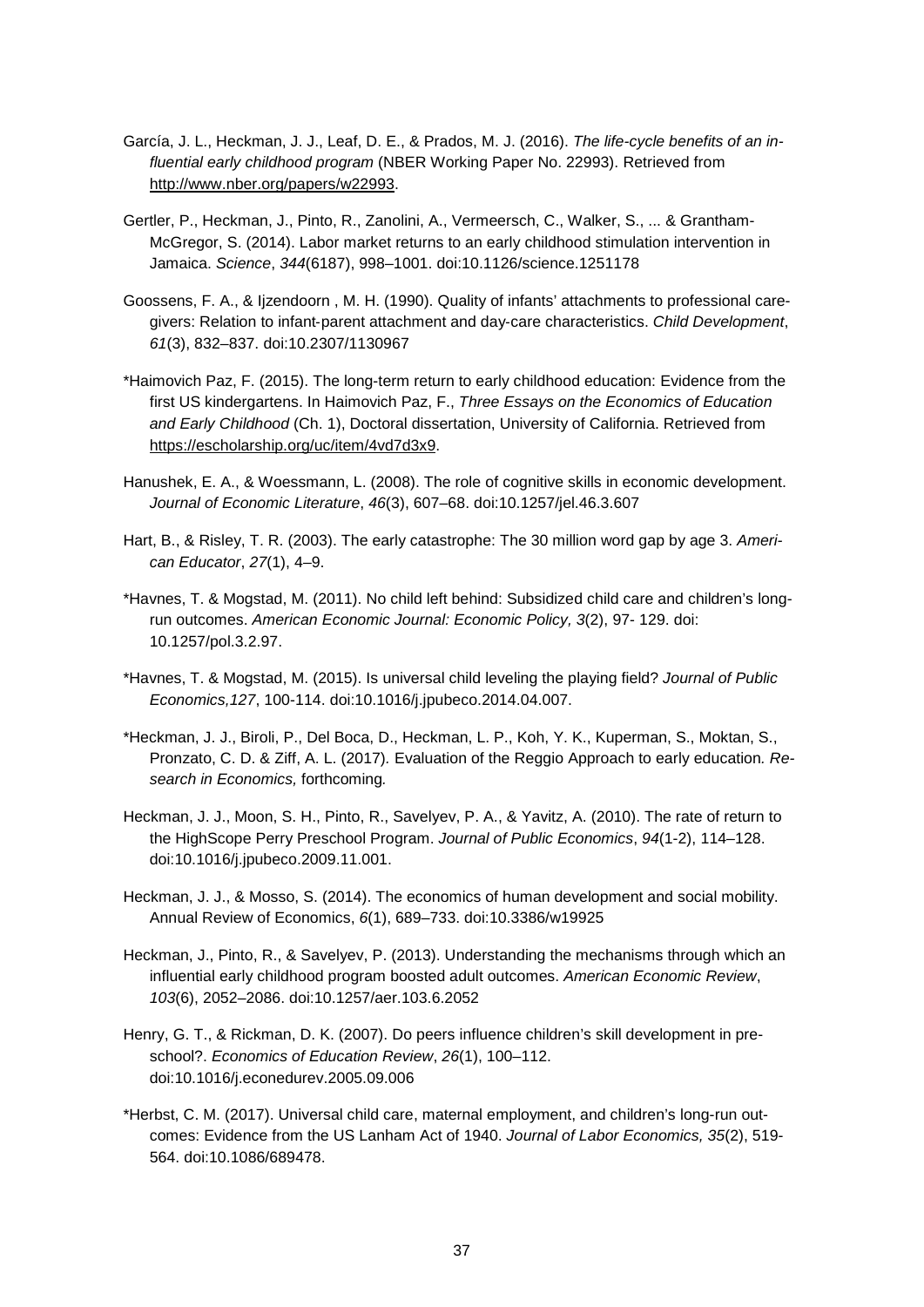- Higgins, J. P. T., & Green, S. (2011). *Cochrane handbook for systematic reviews of interventions version 5.1.0*. The Cochrane Collaboration. Retrieved from [http://handbook.cochrane.org.](http://handbook.cochrane.org/)
- Imbens, G. W., & Angrist, J. D. (1994). Identification and estimation of local average treatment effects. *Econometrica*, *62*(2), 467–475. doi:10.2307/2951620
- Kautz, T., Heckman, J. J., Diris, R., ter Weel, B., & Borghans, L. (2014). *Fostering and measuring skills: Improving cognitive and non-cognitive skills to promote lifetime success* (OECD Education Working Papers, No. 110). OECD Publishing, Paris. Retrieved from [http://dx.doi.org/10.1787/5jxsr7vr78f7-en.](http://dx.doi.org/10.1787/5jxsr7vr78f7-en)
- Kline, P., & Walters, C. R. (2016). Evaluating public programs with close substitutes: The case of Head Start. *Quarterly Journal of Economics*, *131*(4), 1795–1848. doi:10.1093/qje/qjw027
- \*Lebihan, L., Haeck, C. & Merrigan, P. (2017). Universal childcare and long-term effects on child well-being: Evidence from Canada*. Journal of Human Capital*, forthcoming.
- Ludwig, J., & Miller, D. L. (2007). Does Head Start improve children's life chances? Evidence from a regression discontinuity design. *Quarterly Journal of Economics*, *122*(1), 159–208. doi:10.1093/qje/qjw027
- New Zealand Treasury (2015). *Guide to social cost benefit analysis*. Wellington: New Zealand Treasury. Retrieved from<http://purl.oclc.org/nzt/g-cba>
- Magnuson, K. A., Kelchen, R., Duncan, G. J., Schindler, H. S., Shager, H., & Yoshikawa, H. (2016). Do the effects of early childhood education programs differ by gender? A metaanalysis. *Early Childhood Research Quarterly*, *36*, 521–536. doi:10.1016/j.ecresq.2015.12.021
- MacKinnon, J. G., & Webb, M. D. (2017). Wild bootstrap inference for wildly different cluster sizes. *Journal of Applied Econometrics*, 32(2), 233–254. doi: 10.1002/jae.2508
- McCoy, D. C., Yoshikawa, H., Ziol-Guest, K. M., Duncan, G. J., Schindler, H. S., Magnuson, K., ... & Shonkoff, J. P. (2017). Impacts of early childhood education on medium- and long-term educational outcomes. *Educational Researcher*, *46*(8), 474–487. doi:10.3102/0013189x17737739
- Melhuish, E., Ereky-Stevens, K., Petrogiannis, K., Ariescu, A., Penderi, E., Rentzou, K., ... & Leseman, P. (2015). *A review of research on the effects of early childhood education and care (ECEC) upon child development*. CARE project; Curriculum quality analysis and impact review of European early childhood education and care (ECEC). Retrieved from [http://ecec](http://ecec-care.org/fileadmin/careproject/Publications/reports/new_version_CARE_WP4_D4_1_Review_on_the_effects_of_ECEC.pdf)[care.org/fileadmin/careproject/Publications/reports/new\\_version\\_CARE\\_WP4\\_D4\\_1\\_Review\\_](http://ecec-care.org/fileadmin/careproject/Publications/reports/new_version_CARE_WP4_D4_1_Review_on_the_effects_of_ECEC.pdf) on the effects of ECEC.pdf.
- Mocan, N. (2007). Can consumers detect lemons? An empirical analysis of information asymmetry in the market for child care. *Journal of Population Economics*, *20*, 743–780. doi:10.1007/s00148-006-0087-6
- Moher, D., Liberati, A., Tetzlaff, J., Altman, D. G., & The PRISMA Group (2009). Preferred reporting items for systematic reviews and meta-analyses: The PRISMA Statement. *PLoS Medicine 6*(7), e1000097. doi:10.1371/journal.pmed1000097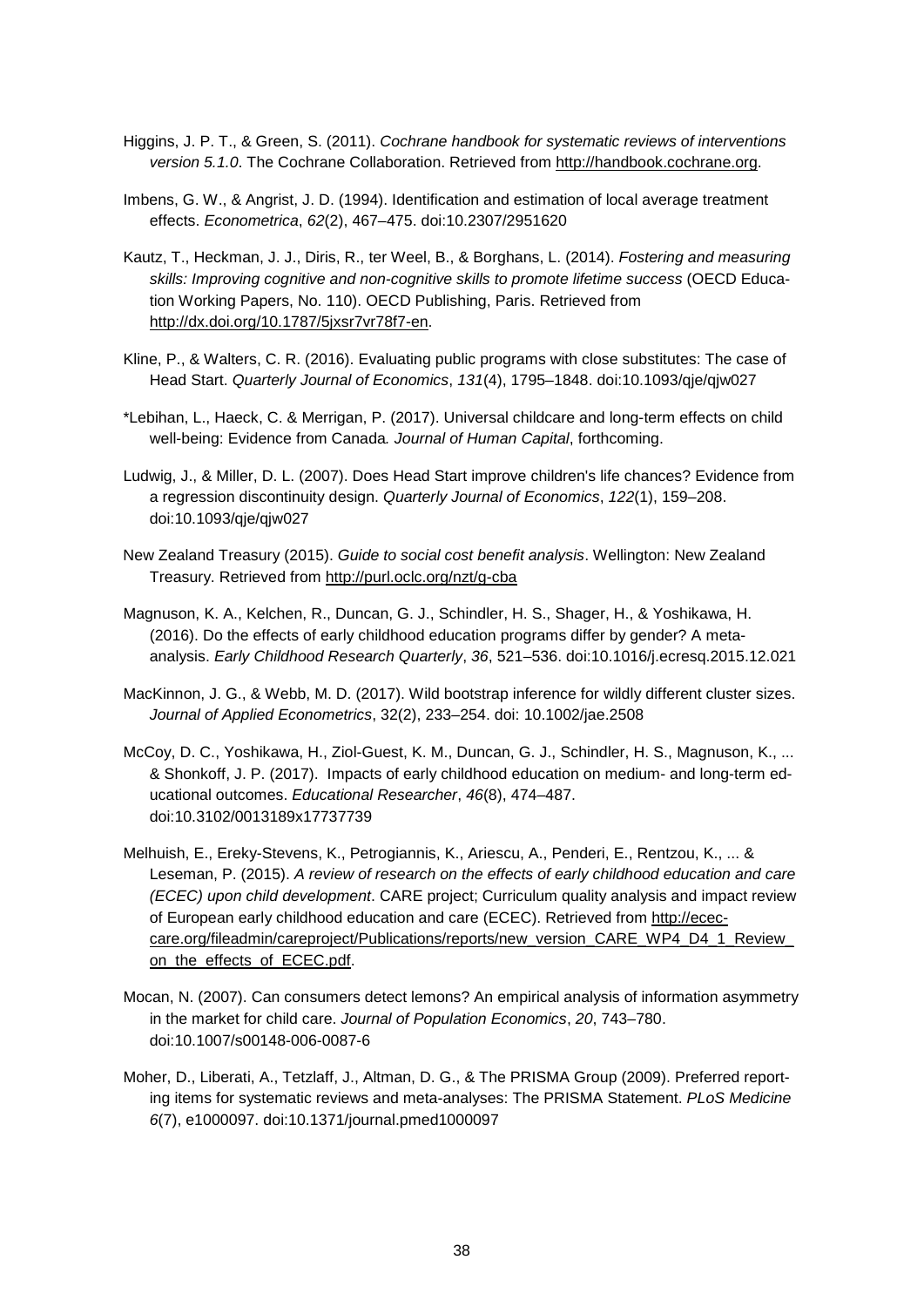- NICHD Early Child Care Research Network. (2002). Child-care structure→ process→ outcome: Direct and indirect effects of child-care quality on young children's development. *Psychological Science*, *13*(3), 199–206.
- OECD (2016). *Society at a Glance 2016: OECD Social Indicators*. OECD Publishing, Paris. [http://dx.doi.org/10.1787/9789264261488-en.](http://dx.doi.org/10.1787/9789264261488-en)
- OECD (2017). *Public spending on childcare and early education*. OECD family database. Retrieved from [http://www.oecd.org/els/family/database.htm.](http://www.oecd.org/els/family/database.htm)
- Phillips, D., Lipsey, M., Dodge, K., Haskins, R., Bassok, D., Burchinal, M., & Weiland, C. (2017). *The current state of scientific knowledge on pre-kindergarten effects*. Brookings Institution and the Duke Center for Child and Family Policy. Retrieved from [https://www.brookings.edu/wp](https://www.brookings.edu/wp-content/uploads/2017/04/duke_prekstudy_final_4-4-17_hires.pdf)[content/uploads/2017/04/duke\\_prekstudy\\_final\\_4-4-17\\_hires.pdf.](https://www.brookings.edu/wp-content/uploads/2017/04/duke_prekstudy_final_4-4-17_hires.pdf)
- Reynolds, A. J., & Ou, S.-R. (2011). Paths of effects from preschool to adult well-being: A confirmatory analysis of the Child–Parent Center Program. *Child Development*, *82*(2), 555–582. doi:10.1111/j.1467-8624.2010.01562.x
- Reynolds, A. J., & Temple, J. A. (2008). Cost-effective early childhood development programs from preschool to third grade. *Annual Review of Clinical Psychology*, *4*, 109–139. doi:10.1146/annurev.clinpsy.3.022806.091411
- Rossin-Slater, M., & Wüst, M. (2017). *What is the added value of preschool? Long-term impacts and interactions with an infant health intervention* (NBER Working Paper No. 22700). Retrieved from [https://pdfs.semanticscholar.org/dfee/70be7360060910e2615110a69da8b42f1a59.pdf.](https://pdfs.semanticscholar.org/dfee/70be7360060910e2615110a69da8b42f1a59.pdf)
- Ruhm, C., & Waldfogel, J. (2012). Long-term effects of early childhood care and education. *Nordic Economic Policy Review*, *1*(1), 23–51. doi:10.6027/9789289329873-2-en
- Sabol, T. J., Hong, S. S., Pianta, R. C., & Burchinal, M. R. (2013). Can rating pre-K programs predict children's learning?. *Science*, 341(6148), 845–846. doi:10.1126/science.1233517
- \*Smith, A. (2015). *The long-run effects of universal pre-K on criminal activity*. Unpublished manuscript. Retrieved from [https://ssrn.com/abstract=2685507.](https://ssrn.com/abstract=2685507)
- Strachan, D. P. (1989). Hay fever, hygiene, and household size. *BMJ: British Medical Journal*, *299*(6710), 1259–1260. doi:10.1136/bmj.299.6710.1259
- UNESCO (2005). *Policy review report: Early childhood care and education in Kenya.* Early Childhood and Family Policy Series. Retrieved from: [http://unesdoc.unesco.org/images/0013/001390/139026e.pdf.](http://unesdoc.unesco.org/images/0013/001390/139026e.pdf)
- UNESCO (2006a). *Argentina – Early childhood care and education (ECCE) programmes.*  UNESCO International Bureau of Education (IBE). Retrieved from: [http://unesdoc.unesco.org/images/0014/001480/148089e.pdf.](http://unesdoc.unesco.org/images/0014/001480/148089e.pdf)
- UNESCO (2006b). *Guatemala – Early childhood care and education (ECCE) programmes.*  UNESCO International Bureau of Education (IBE). Retrieved from: [http://unesdoc.unesco.org/images/0014/001481/148101e.pdf.](http://unesdoc.unesco.org/images/0014/001481/148101e.pdf)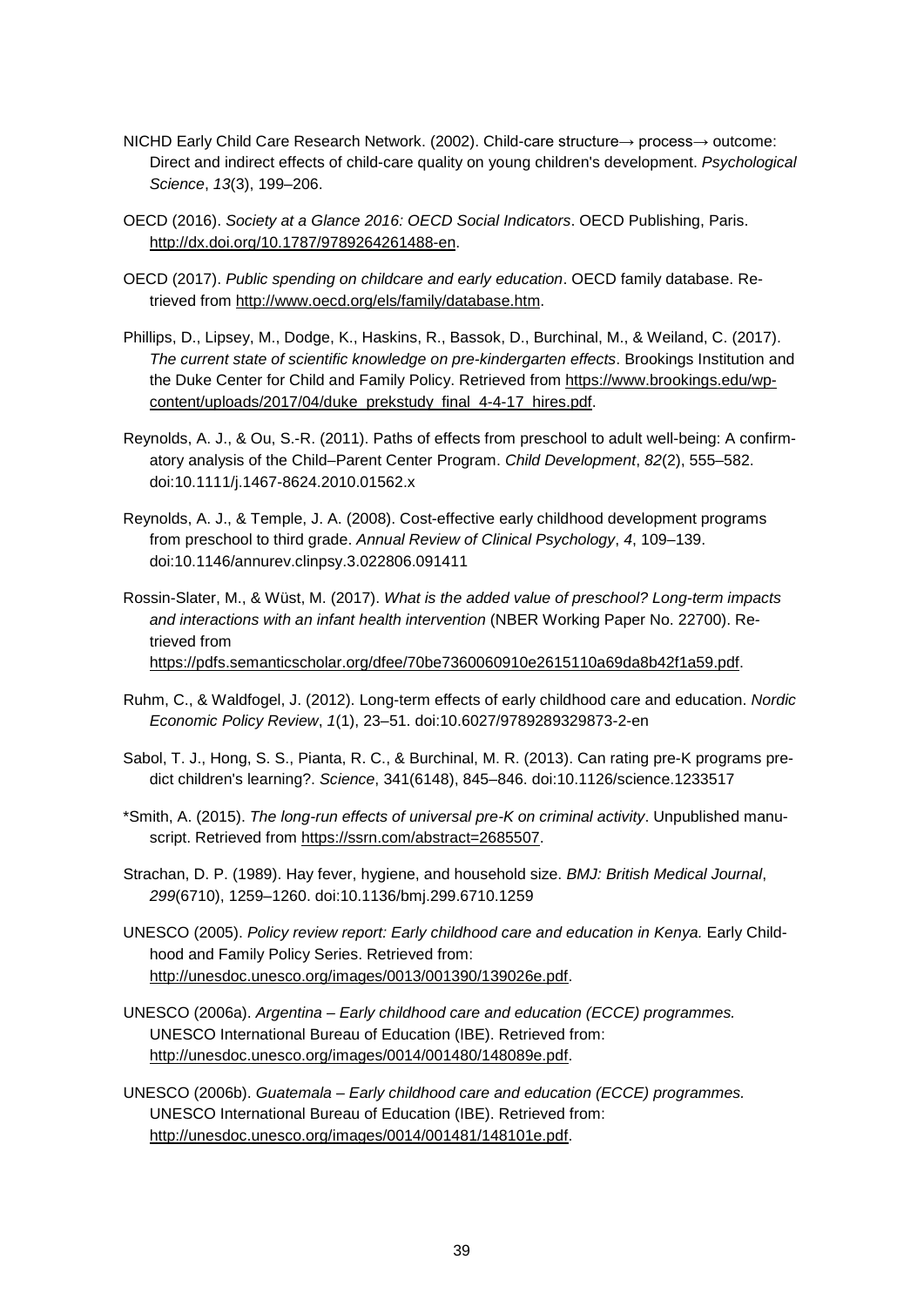- UNESCO (2006c). *Uruguay – Early childhood care and education (ECCE) programmes.* UNESCO International Bureau of Education (IBE). Retrieved from: [http://unesdoc.unesco.org/images/0014/001481/148111e.pdf.](http://unesdoc.unesco.org/images/0014/001481/148111e.pdf)
- UNESCO (2018). Gross enrolment ratio, pre-primary, both sexes (%). UNESCO Institute for Statistics. Retrieved from: [http://data.uis.unesco.org/index.aspx?queryid=142#](http://data.uis.unesco.org/index.aspx?queryid=142)
- van Huizen, T., & Plantenga, J. (2015). *Universal child care and children's outcomes – A metaanalysis of evidence from natural experiments* (U.S.E Discussion Paper Series nr: 15-13). Retrieved from [https://dspace.library.uu.nl/handle/1874/324613.](https://dspace.library.uu.nl/handle/1874/324613)
- \*van Huizen, T., Plantenga, J. & Dumhs, L. (2017). The costs and benefits of investing in universal preschool: Evidence from a Spanish reform. *Child Development,* forthcoming. doi:10.1111/cdev.12993.
- Waldfogel, J. (2015). The role of preschool in reducing inequality. *IZA World of Labor*, 219. doi:10.15185/izawol.219
- World Bank (2012). *Tanzania – Early childhood development*. Retrieved from: [http://documents.worldbank.org/curated/en/986161468134082667/pdf/799320WP0SABER0bo](http://documents.worldbank.org/curated/en/986161468134082667/pdf/799320WP0SABER0box0379795B00PUBLIC0.pdf) [x0379795B00PUBLIC0.pdf.](http://documents.worldbank.org/curated/en/986161468134082667/pdf/799320WP0SABER0box0379795B00PUBLIC0.pdf)
- World Bank (2017). *Gross enrolment ratio, pre-primary, both sexes (%)*. UNESCO Institute for Statistics. Retrieved from:<https://data.worldbank.org/indicator/SE.PRE.ENRR>
- Young, A. (2017). *Consistency without inference: Instrumental variables in practical application*. Unpublished manuscript, London: London School of Economics and Political Science. Retrieved from[: http://personal.lse.ac.uk/YoungA/.](http://personal.lse.ac.uk/YoungA/)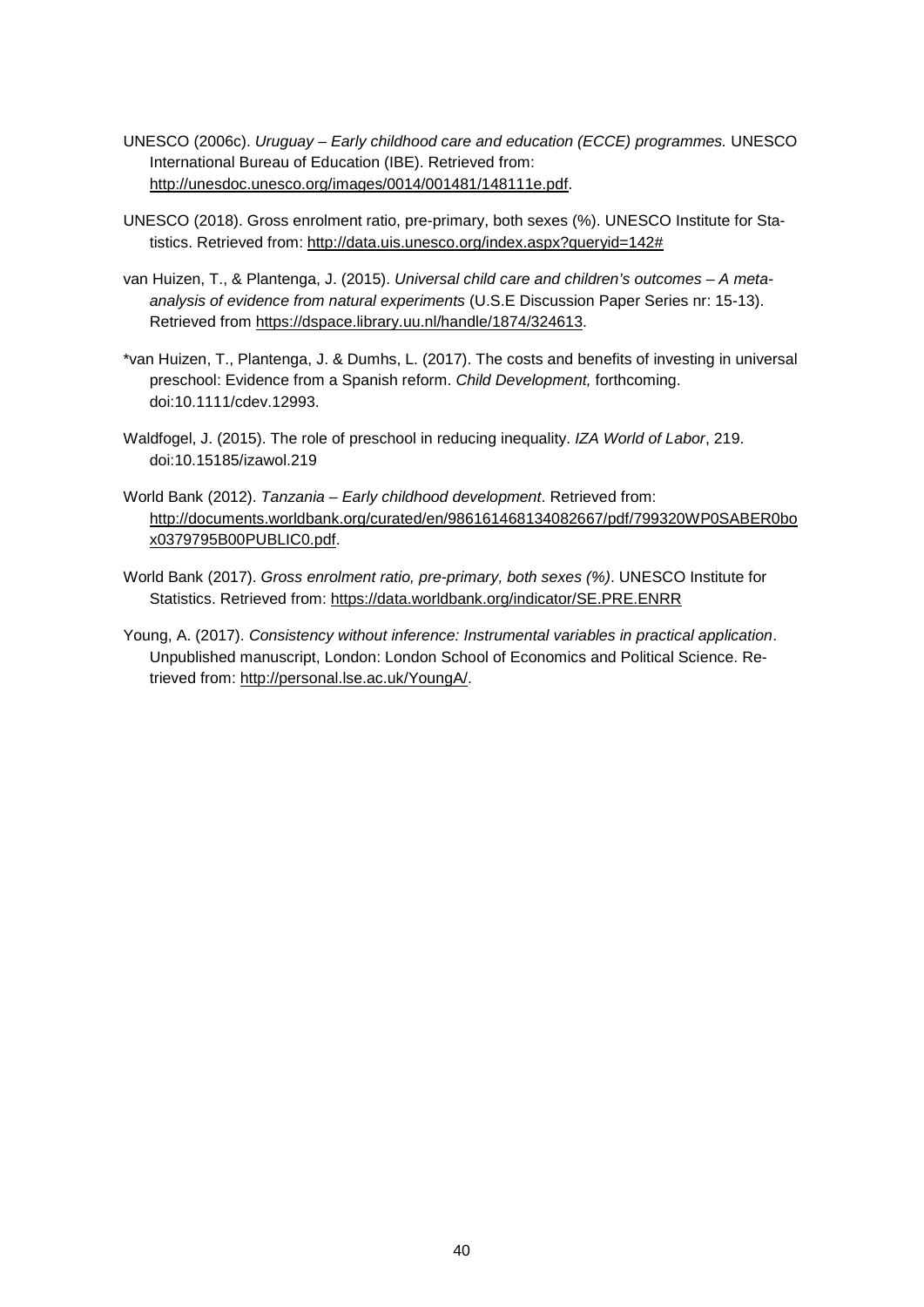### <span id="page-40-0"></span>Appendix

The contents of this appendix are as follows: The section Information about Included Studies describes the included studies and examined preschool programs in more detail. The section Examples of Excluded Studies provides examples of studies that we screened in full text but did not include. The section Additional Results from the Search and Screening Process contains additional details about the results of the search and screening process. The section Included Estimates describes the motivation for choosing one estimate over another in the cases where the choice did not obviously follow the principles described in the section Analysis in the main text. The section Search Strings contains the full search strings for the electronic databases.

#### <span id="page-40-1"></span>Information about Included Studies

In Appendix Table 1 below, the included studies are described in terms of what country and region were studied, the preschool program and control condition, staff-to-child ratios, group sizes and staff education, and the natural experiment and estimation strategy used. Studies are listed in alphabetical order, except that studies of the same preschool programs are grouped together. When information about certain details about a preschool program was not included in a study, we included related information (e.g., group sizes instead of staff-to-child ratio, or, if possible, information used from other sources. These are referenced in the table. All other information was taken from the included studies. We used a few acronyms: difference-in-differences (DID), intention-totreat (ITT), local average treatment effect (LATE), and regression discontinuity (RD). N denotes the number of areas included in the estimations, and n the number of child observations. Both numbers refers to the sample sizes used in the estimations of the mean effects. Ranges refer to the minimum and maximum N and n used in a study.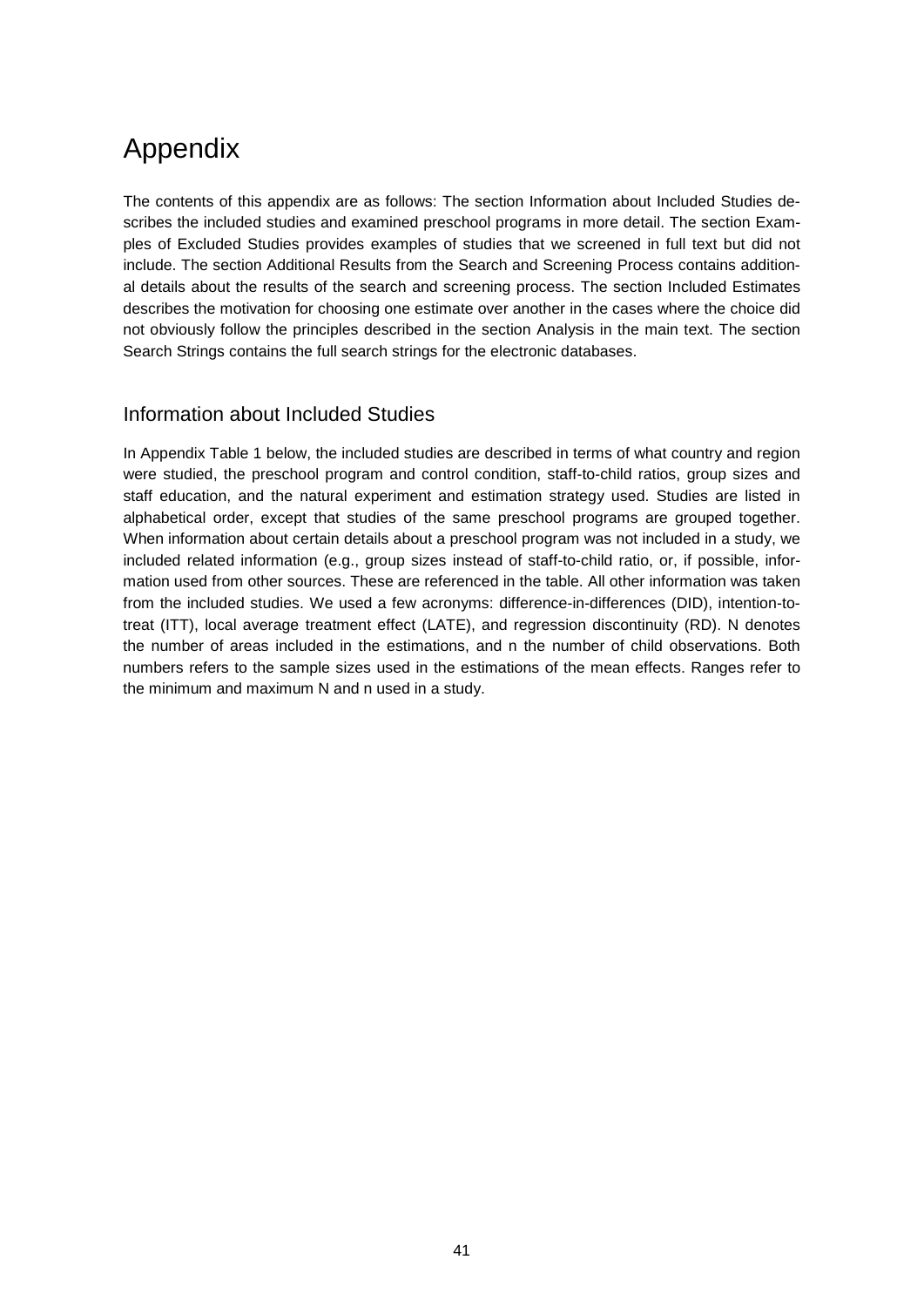#### **Appendix Table 1** Characteristics of included studies

| <b>Included study</b>                                                        | Country/region, period,<br>and sample                                                                                                                                                                                                                                                                                                                                                      | Preschool program(s) & control condition                                                                                                                                                                                                                                                                                                                                                                                                                                                                                                                                                                                                                                                                                                                                                                                                                                                  | Staff-to-child ratio & staff educa-<br>tion in preschool program(s)                                                                                                                                                                                                                                                                                                                    | <b>Identification and estimation</b>                                                                                                                                                                                                                                                                                                                                                                 |
|------------------------------------------------------------------------------|--------------------------------------------------------------------------------------------------------------------------------------------------------------------------------------------------------------------------------------------------------------------------------------------------------------------------------------------------------------------------------------------|-------------------------------------------------------------------------------------------------------------------------------------------------------------------------------------------------------------------------------------------------------------------------------------------------------------------------------------------------------------------------------------------------------------------------------------------------------------------------------------------------------------------------------------------------------------------------------------------------------------------------------------------------------------------------------------------------------------------------------------------------------------------------------------------------------------------------------------------------------------------------------------------|----------------------------------------------------------------------------------------------------------------------------------------------------------------------------------------------------------------------------------------------------------------------------------------------------------------------------------------------------------------------------------------|------------------------------------------------------------------------------------------------------------------------------------------------------------------------------------------------------------------------------------------------------------------------------------------------------------------------------------------------------------------------------------------------------|
| Baker, Gruber &<br>Milligan (2015)<br>Lebihan, Haeck<br>& Merrigan<br>(2015) | Country/Region: Canada<br>Period: 1997-2001<br>Preschool program intro-<br>duced in 1997 and phased<br>in over a period of four<br>years to 2001.<br>Sample: 0-4 years old.<br>The program was open for<br>four-year-olds in 1997 and<br>became available for 0-1<br>years in 2000-2001.<br>$N = 10$<br>$n = 10,857 - 45,242$ (not<br>reported per specification in<br>Baker et al., 2015) | Preschool program: Quebec introduced a subsidy on<br>universal preschool for children aged 0-4 in 1997, making<br>preschool available for everyone for 5 dollars a day. The<br>program was introduced step-wise by age. Preschool<br>under the program was provided in two venues: preschool<br>centers (centres de la petite enfance, CPE) and home-<br>based care.<br>Control condition: Children in Quebec shift from informal<br>care into center-based care. The proportion of 0-4-year-<br>olds in care rose by 14 percentage points, or roughly one-<br>third of the baseline rate. There are no substantial chang-<br>es in the number of children that were cared for in their<br>own home (Baker et al., 2008, Table 2, p. 724), indicating<br>that the introduction of publicly available preschool crowds<br>out informal care arrangements/privately provided child<br>care. | Staff-to-child ratio:<br>0-3-year-olds: 1:8<br>4-5-year-olds: 1:10<br>(Baker et al., 2008, p. 717).<br>Staff education: Two-thirds of staff<br>must have a college diploma or uni-<br>versity degree in early childhood<br>education (Baker et al., 2008, p. 717).                                                                                                                     | Identification: Exploits the introduc-<br>tion of the subsidy on universal pre-<br>school for children aged 0-4 in Que-<br>bec. They use the rest of Canada as<br>a control group.<br>Estimation: Use a DID strategy to<br>estimate an ITT effect of being more<br>exposed to a universal program, as<br>the sample comprises all children<br>and not only those that attend a<br>preschool program. |
| Bastos, Bottan &<br>Cristia (2016)                                           | Country/Region: Guatema-<br>la, Rural communities<br>Period: 1992-2000<br>Sample: 4-6-year-olds.<br>$N = 960$<br>$n = 8,543$                                                                                                                                                                                                                                                               | Preschool program: Guatemala expanded their provision<br>of public pre-primary schools from 5,300 to 11,500 during<br>the period 1998-2005. The beneficiary communities were<br>selected by the central government with no strict guide-<br>lines.<br>Control condition: Mainly parental care, as<br>0.8-1.2% of the communities had a private preprimary in<br>2005. Little or no crowding out of informal or private alter-<br>natives.                                                                                                                                                                                                                                                                                                                                                                                                                                                 | Staff-to-child ratio: Not reported.<br>Staff education: Teachers must have<br>a pre-primary education qualification;<br>this is obtained in teacher-training<br>colleges (UNECO, 2006b). However,<br>this information is from 2006, a few<br>years after the period examined in<br>this article. Staff requirements may<br>have been different in the period<br>examined in the paper. | Identification: Exploits the large<br>expansion of pre-primary schools<br>and the variation over time and be-<br>tween communities.<br>Estimation: Use a DID strategy with<br>trimming and propensity score re-<br>weighting to estimate an ITT effect.<br>The authors also estimate a TOT<br>effect, but without any data on actual<br>attendance.                                                  |
| Berlinski, Galiani<br>& Manacorda<br>(2008)<br>Borraz & Cid<br>(2013)        | Country/Region: Uruguay<br>Period: 1995-2004<br>Berlinski et al. (2008):<br>Sample: The preschool<br>program comprises 3-5-<br>year-olds.                                                                                                                                                                                                                                                  | Preschool program: Following a reform in the mid-1990s,<br>the Government of Uruguay made pre-primary education<br>universally available. Enrollment in public preschool rose<br>by 76% over nine years. The expansion attracted mostly<br>children from disadvantaged backgrounds.<br>Control condition: Private provision/Informal care (not<br>explicitly described). Private fee-based education was<br>common. In Montevideo, around one third of the children                                                                                                                                                                                                                                                                                                                                                                                                                       | Staff-to-child ratio:<br>3-year-olds: groups of 20<br>4-year-olds: groups of 25<br>5-year-olds: groups of 35<br>Staff education: Early education<br>teachers study in teacher training<br>colleges to earn a qualification at the                                                                                                                                                      | Identification: Exploits the expansion<br>in the provision of public pre-primary<br>education. Comparing siblings that<br>had different access to pre-primary<br>education. Main specification con-<br>trasts having attended preschool for<br>1-3 years (treatment) with the group<br>that have 0-1 year (control).                                                                                 |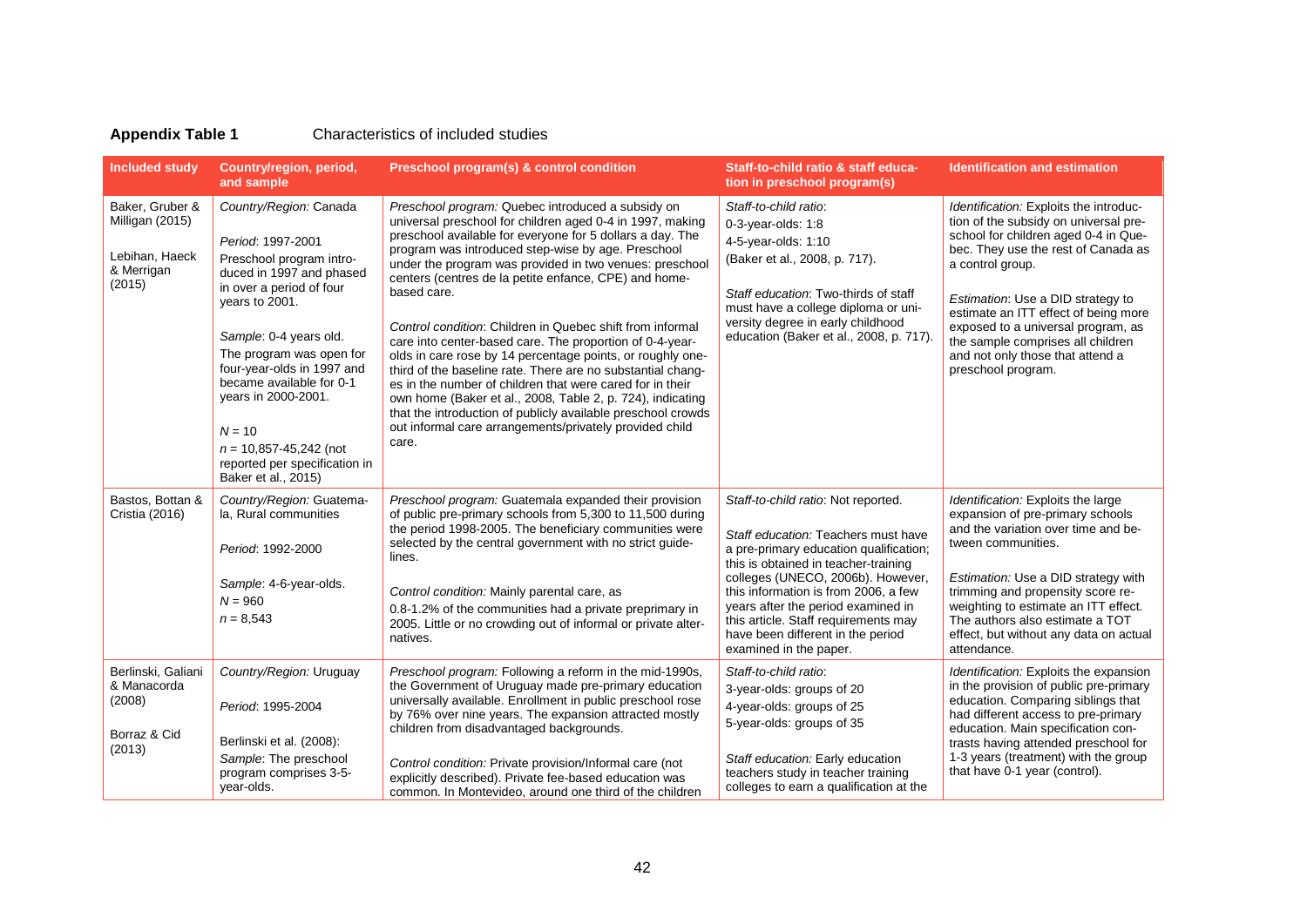| <b>Included study</b>                       | Country/region, period,<br>and sample                                                                                                                                                                                          | Preschool program(s) & control condition                                                                                                                                                                                                                                                                                                                                                            | Staff-to-child ratio & staff educa-<br>tion in preschool program(s)                                                                                                                                                                                                                                                                                                                        | <b>Identification and estimation</b>                                                                                                                                                                                                                                                                                                                                                                                                                       |
|---------------------------------------------|--------------------------------------------------------------------------------------------------------------------------------------------------------------------------------------------------------------------------------|-----------------------------------------------------------------------------------------------------------------------------------------------------------------------------------------------------------------------------------------------------------------------------------------------------------------------------------------------------------------------------------------------------|--------------------------------------------------------------------------------------------------------------------------------------------------------------------------------------------------------------------------------------------------------------------------------------------------------------------------------------------------------------------------------------------|------------------------------------------------------------------------------------------------------------------------------------------------------------------------------------------------------------------------------------------------------------------------------------------------------------------------------------------------------------------------------------------------------------------------------------------------------------|
|                                             | $N = 55$<br>$n = 23,042$<br>Borraz & Cid (2013)<br>Sample: 4-5-year-olds<br>$N = not$ reported<br>$n = 19,732$                                                                                                                 | in primary education attended a private institution.                                                                                                                                                                                                                                                                                                                                                | non-university tertiary level<br>(UNESCO, 2006c. However, this<br>information is from 2006, a few years<br>after the period examined in this<br>article. Staff requirements and ratios<br>may have been different in the period<br>examined in the paper.)                                                                                                                                 | Estimation: Berlinski et al. (2008) use<br>a sibling fixed-effects strategy to<br>estimate a TOT effect. Borraz & Cid<br>(2013) instrument preschool attend-<br>ance with the mean preschool at-<br>tendance by child age in each locali-<br>ty.                                                                                                                                                                                                           |
| Berlinski, Galiani<br>& Gertler (2009)      | Country/Region: Argentina<br>Period: 1994-1999<br>Sample: 3-5-year-olds<br>$N = 407-417$ municipalities;<br>2750-3024 schools<br>$n = 117,515 - 145,292$                                                                       | Preschool program: Argentina increased the number of<br>preschool classrooms during the period 1993-1999. The<br>increase in pre-primary enrollment varies between prov-<br>inces. All provinces increased enrollment by at least 10<br>percentage points.<br>Control condition: family care (not explicitly described).                                                                            | Staff-to-child ratio: Not reported, but<br>class size is 25.<br>Staff education: Preschool teachers<br>must be trained on teacher training<br>colleges or at universities (UNESCO,<br>2006a). However, this information is<br>from 2006, a few years after the<br>period examined in this article. Staff<br>requirements may have been different<br>in the period examined in the paper.   | Identification: Exploits the variation of<br>treatment intensity across regions<br>and cohorts following the expansion<br>of pre-primary school facilities. They<br>are unable to separate one, two or<br>three years of exposure.<br>Estimation: Use a DID strategy to<br>estimate an ITT effect. The authors<br>write that they cannot reject that the<br>take-up rate was one, which would<br>result in the estimates being close to<br>a TOT estimate. |
| Bietenbeck.<br>Ericsson &<br>Wamalva (2017) | Country/Region: Kenya and<br>Tanzania<br>Period:<br>Kenya: 2000-2013<br>Tanzania: 2000-2012<br>Sample:<br>Kenya: 3-6-year-olds<br>$N = not$ reported<br>$n = 223,339$<br>Tanzania: 5-6-year-olds<br>$N = 120$<br>$n = 293,757$ | Preschool program: There are three types of preschool in<br>Kenya: public preschool, private preschool, and infor-<br>mation neighborhood schools. In Tanzania, the vast ma-<br>jority of preschools are public. During the period 1997-<br>2004, preschool enrollment increased from 79-84% in<br>Kenya and from 61-69% in Tanzania.<br>Control condition: Family care (not explicitly described). | Staff-to-child ratio:<br>Kenya: 1:25-27<br>Tanzania: increased from 1:45 in<br>2007 to 1:100 in 2011 in state<br>schools.<br>Staff education:<br>Kenya: Primary or secondary educa-<br>tion, 41.4% Trained teachers<br>Tanzania: Teachers must have com-<br>pleted lower-secondary school.<br>Information for Kenya: (UNESCO,<br>2005)<br>Information for Tanzania: (World<br>Bank, 2012). | Identification: Compare differences<br>between siblings. The authors argue<br>that differences between siblings are<br>due to changes in the local availabil-<br>ity of preschool because of an ex-<br>pansion of the pre-primary sector<br>during the studied period.<br>Estimation: Use a sibling fixed-effect<br>strategy to estimate a TOT effect.                                                                                                     |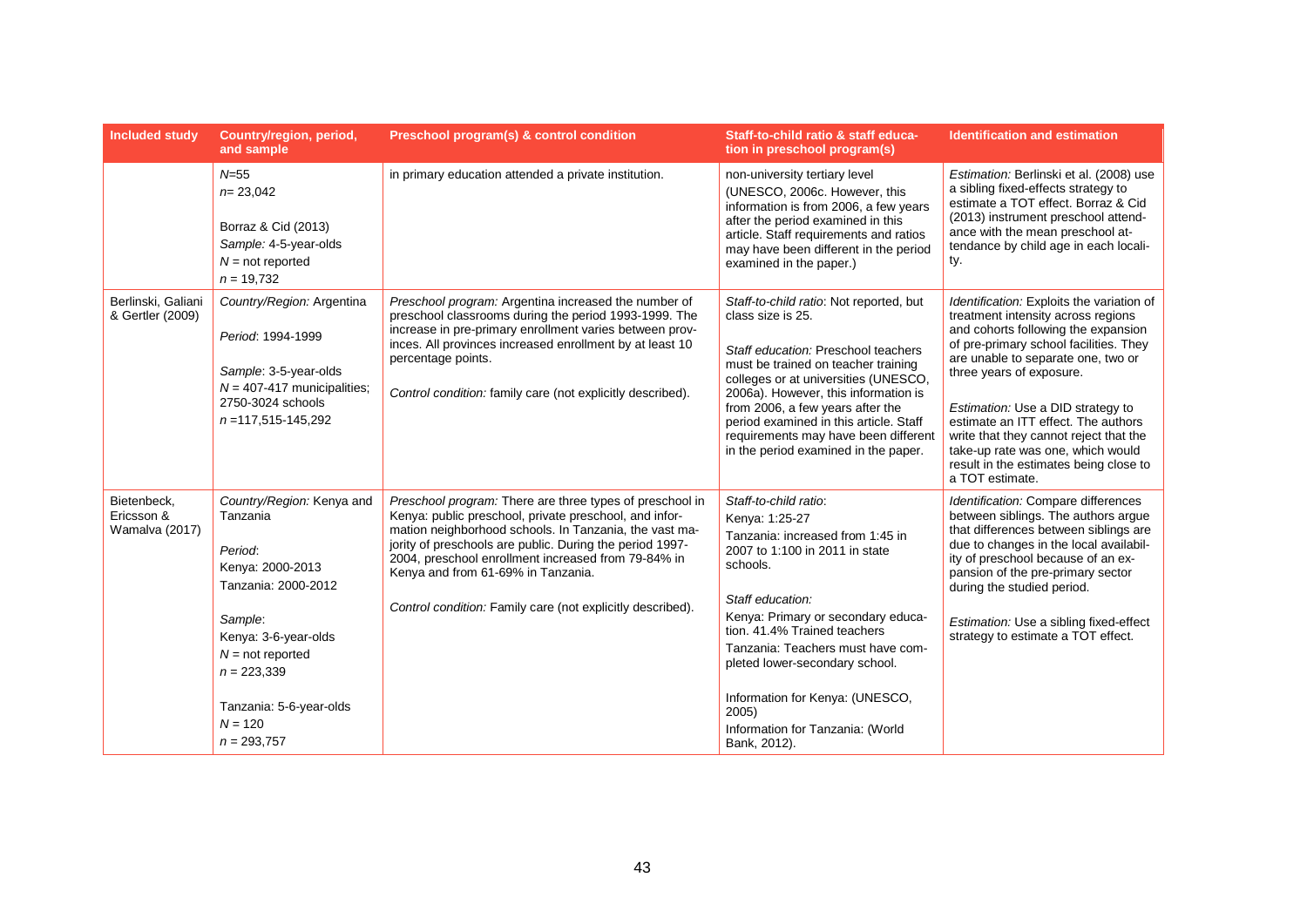| <b>Included study</b>                                                             | Country/region, period,<br>and sample                                                                                                                                                                                                                   | Preschool program(s) & control condition                                                                                                                                                                                                                                                                                                                                                                                                                                                                                                                                                                           | Staff-to-child ratio & staff educa-<br>tion in preschool program(s)                                                                                                                                                                                    | <b>Identification and estimation</b>                                                                                                                                                                                                                                                                          |
|-----------------------------------------------------------------------------------|---------------------------------------------------------------------------------------------------------------------------------------------------------------------------------------------------------------------------------------------------------|--------------------------------------------------------------------------------------------------------------------------------------------------------------------------------------------------------------------------------------------------------------------------------------------------------------------------------------------------------------------------------------------------------------------------------------------------------------------------------------------------------------------------------------------------------------------------------------------------------------------|--------------------------------------------------------------------------------------------------------------------------------------------------------------------------------------------------------------------------------------------------------|---------------------------------------------------------------------------------------------------------------------------------------------------------------------------------------------------------------------------------------------------------------------------------------------------------------|
| Bingley, Jensen<br>& Sander (2018)<br>Bingley & We-<br>stergård-Nielsen<br>(2012) | Country/Region: Denmark<br>Bingley et al. (2018):<br>Period: 1967-1979<br>Sample: 3-6-year-olds<br>$N = 1.098$<br>$n = 403,241$<br>Bingley & Westergård-<br>Nielsen (2012):<br>Period: 1976-1989<br>Sample: 0-6-year-olds<br>$N = 275$<br>$n = 531.733$ | Preschool program: A reform from 1964 increased the<br>number of preschool slots. From 1966 to 1979, the num-<br>ber of institutions tripled (2018). From 1976-1989, pre-<br>school coverage tripled for the youngest children (age 1-2)<br>and doubled for the oldest (age 3-6).<br>Control condition: parental care/informal/private non-<br>maternal care (mainly for high SES mothers with work).<br>Private alternatives to public institutions existed.                                                                                                                                                      | Staff-to-child ratio: Not reported<br>Staff education: The duration of the<br>education was three years. Each<br>institution was to have a certain mini-<br>mum proportion of educated person-<br>nel but could also employ untrained<br>helpers.      | Identification: Exploit the step-wise<br>roll-out of reforms increasing univer-<br>sal preschool provision in Denmark.<br>Use variation over time and between<br>municipalities.<br>Estimation: Use a DID strategy to<br>estimate an ITT effect.                                                              |
| Bladen, Bono<br>McNally & Rabe<br>(2016)                                          | Country/Region: England<br>Period: 2002-2007<br>Sample: 3-4-year-olds<br>$N = 888$<br>$n = 2,900,000$                                                                                                                                                   | Preschool program: England implemented universal part-<br>time preschool for three-year-olds in the early 2000s. The<br>government funded private and voluntary institutions to<br>provide free early education places. The expansion hap-<br>pened entirely in the private sector.<br>Control condition: private or parental care. The expansion<br>in preschool mainly crowds out private provision of pre-<br>school, as 82% of 3-years-olds already attend some type<br>of preschool education before the reform. The expansion<br>increases the enrollment of three-year-olds by 14.4 per-<br>centage points. | Staff-to-child ratio:<br>Public sector: 1:13.<br>Private sector: 1:8 if no qualified<br>teacher, 1:13 if qualified teacher.<br>Staff education:<br>Public sector: Almost all employed<br>staff hold a degree.<br>Private sector: 10-20% hold a degree. | Identification: Exploits the staggered<br>implementation of universal part-time<br>preschool education for 3-year-olds<br>across Local Education Authorities<br>(LEAs) in England. Compare low and<br>high intensity areas.<br>Estimation: Use a DID strategy to<br>estimate an ITT effect.                   |
| Cascio & Schan-<br>zenback (2013)<br>Fitzpatrick (2008)                           | Country/Region:<br>Cascio & Schanzenback<br>$(2013)$ :<br>US, Georgia & Oklahoma<br>Fitzpatrick (2008):<br>US, Georgia<br>Period:                                                                                                                       | Preschool program: Georgia and Oklahoma introduced<br>universal preschool for 4-year-olds in the 1990s. The<br>program in Georgia and Oklahoma increased the likeli-<br>hood of enrollment in preschool at age four by 19-20<br>percentage points for low SES children and 11-14 per-<br>centage points for high SES children. The enrollment in<br>pre-kindergarten in Georgia increased from 13.9% in 1995<br>to 53.0% in 1999.<br>Control condition: informal/formal care, different for differ-<br>ent subgroups of children. High SES children move from                                                      | Staff-to-child ratio: 1:10.<br>Staff education: In both states, class-<br>room lead teacher must hold a bache-<br>lor degree and participate in annual<br>training.                                                                                    | Identification:<br>Cascio & Schanzenback (2013):<br>Compare changes in preschool<br>enrollment in the two states that<br>introduced universal preschool initia-<br>tives with the rest of the country over<br>the same period.<br>Fitzpatrick (2008): The article com-<br>pares children in Georgia that were |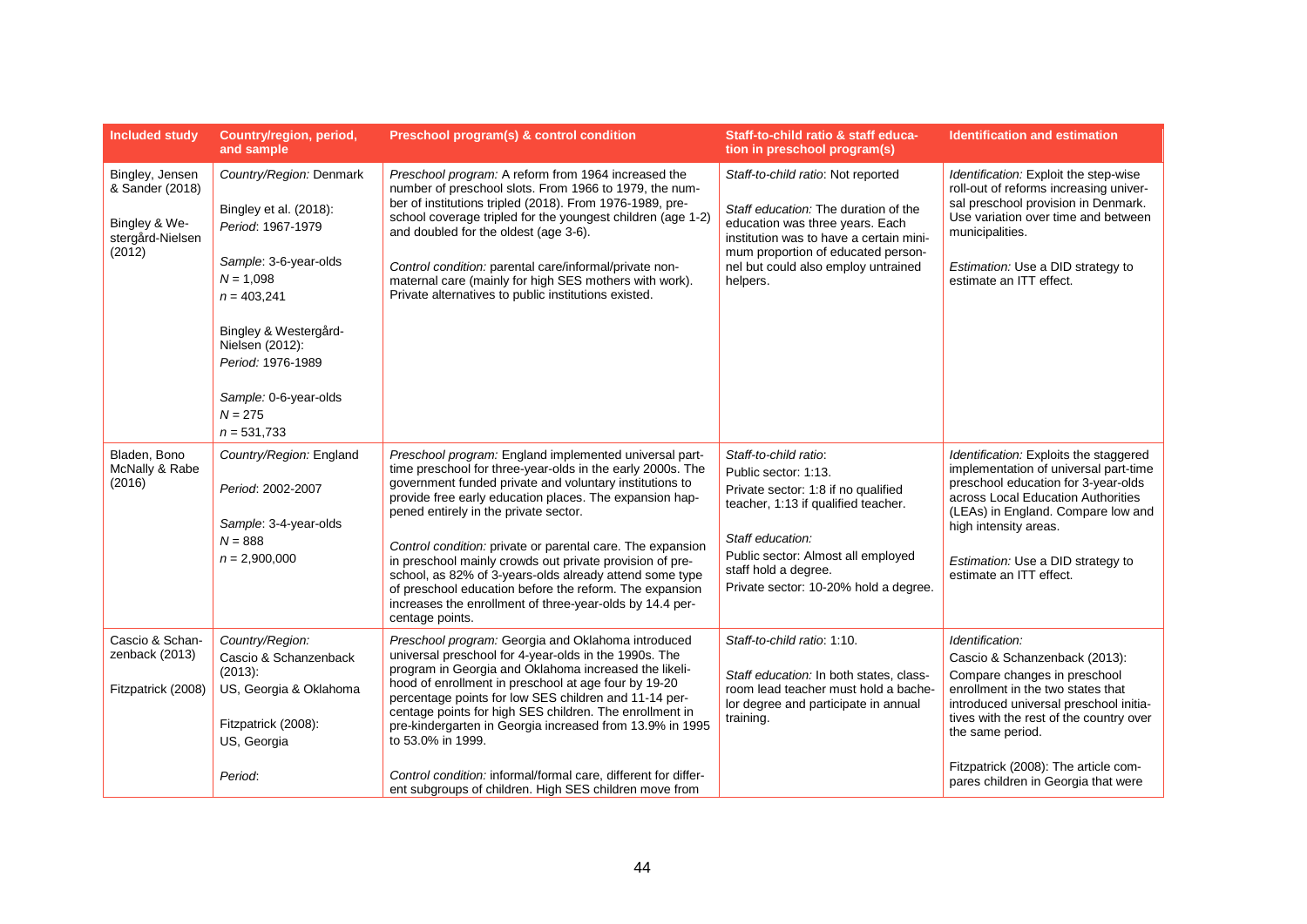| <b>Included study</b>                     | Country/region, period,<br>and sample                                                                                                                                                                                                                                           | Preschool program(s) & control condition                                                                                                                                                                                                                                                                                                                                                                                                                                                                        | Staff-to-child ratio & staff educa-<br>tion in preschool program(s)                                                                                                                                                                                      | <b>Identification and estimation</b>                                                                                                                                                                                                                                                                                                                                                                                                                                                                  |
|-------------------------------------------|---------------------------------------------------------------------------------------------------------------------------------------------------------------------------------------------------------------------------------------------------------------------------------|-----------------------------------------------------------------------------------------------------------------------------------------------------------------------------------------------------------------------------------------------------------------------------------------------------------------------------------------------------------------------------------------------------------------------------------------------------------------------------------------------------------------|----------------------------------------------------------------------------------------------------------------------------------------------------------------------------------------------------------------------------------------------------------|-------------------------------------------------------------------------------------------------------------------------------------------------------------------------------------------------------------------------------------------------------------------------------------------------------------------------------------------------------------------------------------------------------------------------------------------------------------------------------------------------------|
|                                           | Cascio & Schanzenback<br>(2013):<br>Georgia: 1995-2005<br>Oklahola: 1998-2005<br>Fitzpatrick (2008):<br>1995-1999<br>Sample: 4-year-olds<br>$N = 50$<br>Cascio & Schanzenback<br>$(2013)$ :<br>$n = 295-334$ state-years<br>Fitzpatrick (2008):<br>$n = 537, 112 - 1, 241, 994$ | private to public preschool.                                                                                                                                                                                                                                                                                                                                                                                                                                                                                    |                                                                                                                                                                                                                                                          | offered the public pre-kindergarten to<br>children in other states and children<br>before the program was introduced.<br>Estimation: Use a DID strategy to<br>estimate an ITT effect. Cascio &<br>Schanzenback (2013) also perform a<br>benefit-cost analysis.                                                                                                                                                                                                                                        |
| Datta Gupta &<br>Simonsen (2012,<br>2016) | Country/Region: Denmark<br>Period:<br>1996-1997<br>2012:<br>Sample: 3-year-olds<br>$N=$ not reported<br>$N = 2,571-3,784$<br>2016.<br>Sample: 2-year-olds<br>$N = 253$<br>$N = 60,907$                                                                                          | Type comparison: Compare center-based preschool to<br>non-center-based but municipally-regulated family day<br>care.<br>Preschool program: Most children enrolled in family day<br>care eventually enroll in center-based care. The interpreta-<br>tion of the result is an additional 1.5 years of early center-<br>based care. They have data on actual attendance.<br>At age 2 (3), 25% (33%) of enrolled children attend center-<br>based child care arrangements, and 75% (67%) attend<br>family day care. | Staff-to-child ratio:<br>Center-based: 1:3.5<br>Family day care: 1:5 or less<br>Staff education:<br>Center-based: Most of core center<br>staff hold a pedagogical degree<br>Family day care: No formal education,<br>but are offered vocational courses. | Identification: 19-30% of the munici-<br>palities offer guaranteed access to<br>center-based preschool. In the mu-<br>nicipalities that offer the guaranteed<br>access, children have a higher prob-<br>ably of getting access to center-<br>based preschool.<br>Estimation: Use an IV strategy to<br>estimate LATEs of center-based care<br>relative to family day care for the<br>group of children whose parents<br>choose center-based care when<br>access is guaranteed, but not other-<br>wise. |
| Dumas & Lefranc<br>(2012)                 | Country/Region: France<br>Period: 1952-1983                                                                                                                                                                                                                                     | Preschool program: During the 1960s and 1970s the<br>enrollment in preschool for 3-year-olds rose from 35% to<br>90%. The increase varied between regions.                                                                                                                                                                                                                                                                                                                                                      | Staff-to-child ratio:<br>Class size: 25 children.<br>Staff education: Preschool teachers                                                                                                                                                                 | Identification: In a robustness check.<br>the authors exploit regional variation<br>in access to preschool.                                                                                                                                                                                                                                                                                                                                                                                           |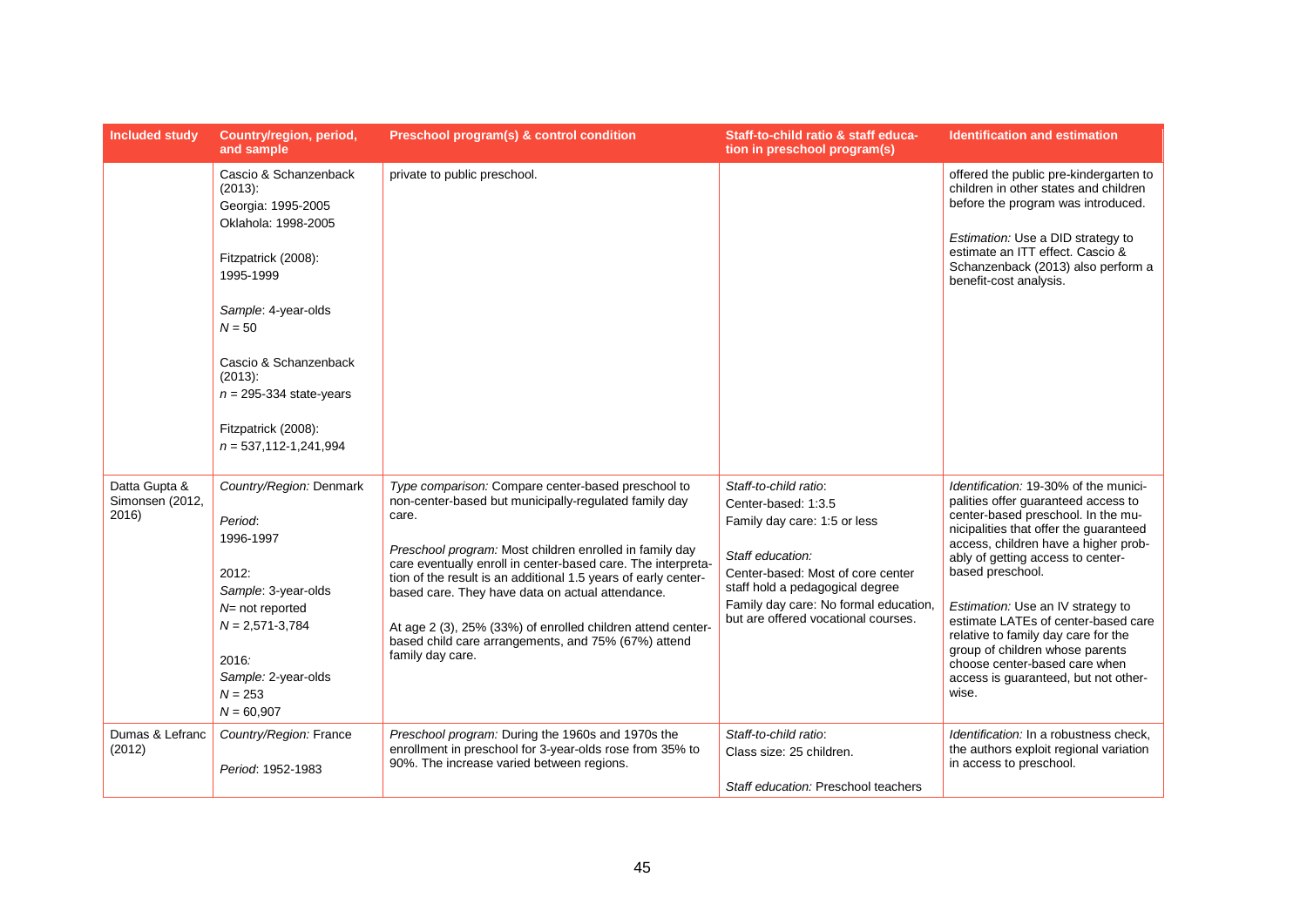| <b>Included study</b>                                                                                   | Country/region, period,<br>and sample                                                                                                     | Preschool program(s) & control condition                                                                                                                                                                                                                                                                                                                                                                                                                                                                 | Staff-to-child ratio & staff educa-<br>tion in preschool program(s)                                                                                                                                                              | <b>Identification and estimation</b>                                                                                                                                                                                                                                                                                                                                                                                                                                                                                |
|---------------------------------------------------------------------------------------------------------|-------------------------------------------------------------------------------------------------------------------------------------------|----------------------------------------------------------------------------------------------------------------------------------------------------------------------------------------------------------------------------------------------------------------------------------------------------------------------------------------------------------------------------------------------------------------------------------------------------------------------------------------------------------|----------------------------------------------------------------------------------------------------------------------------------------------------------------------------------------------------------------------------------|---------------------------------------------------------------------------------------------------------------------------------------------------------------------------------------------------------------------------------------------------------------------------------------------------------------------------------------------------------------------------------------------------------------------------------------------------------------------------------------------------------------------|
|                                                                                                         | Sample: 2-5-year-olds<br>$N = 95$<br>$n = 6,799-21,710$                                                                                   | Control condition: parental care. The contrast is described<br>as getting one more year of preschool.                                                                                                                                                                                                                                                                                                                                                                                                    | have a bachelor's degree.                                                                                                                                                                                                        | Estimation: Use an IV strategy to<br>estimate a LATE.                                                                                                                                                                                                                                                                                                                                                                                                                                                               |
| Felfe & Lalive<br>(2010)                                                                                | Country/Region: Germany,<br>every state expect Berlin<br>Period: 1996-2000<br>Sample: 0-3-year-olds<br>$N = Not$ reported<br>$n = 850$    | Preschool program: A substantial difference exists in child<br>care offer rates across Germany, due to historical differ-<br>ences in the separated East and West Germany. Child<br>care coverage rates are of the order of 40% in the former<br>East Germany and below 10% in the former West Germa-<br>ny. There is also variation within regions.<br>Control condition: Informal/parental care, although infor-<br>mal care arrangements were rarely used.                                            | Staff-to-child ratio:<br>East: 1:6.8<br>West: 1:5.1<br>Staff education: Staff have to undergo<br>special training before being allowed<br>to work in the sector.<br>Staff with a degree in child care:<br>East: 90%<br>West: 84% | Identification: The authors use the<br>difference in child care offer rates<br>across Germany induced by the<br>former East/West division as an<br>instrument for attending preschool.<br>Estimation: Use an IV strategy to<br>estimate the effects of formal care for<br>children of mothers who use formal<br>care because of an increase in the<br>child care offer rate.                                                                                                                                        |
| Felfe, Nollen-<br>berger &<br>Rodrígues-<br>Planas (2015)<br>Van Huizen,<br>Duhms &<br>Plantenga (2017) | Country/Region: Spain<br>Period: 1991-1996<br>Sample: 3-year-olds.<br>$N = 15$ (treatment: 8, con-<br>trol: $7)$<br>$n = 20,458 - 40,340$ | Preschool program: Spain expanded their subsidized full-<br>time, high quality universal child care supply in the early<br>1990s. The enrollment of 3-year-olds in public child care<br>increased from 8.5 to 67.1% from 1990/1991 to<br>2002/2002.<br>Control condition: mainly parental care, but part of the<br>control group might have been in preschool.                                                                                                                                           | Staff-to-child ratio: Maximum number<br>of children per class is 20.<br>Staff education: Preschool teachers<br>are required to have a college degree<br>in pedagogy.                                                             | Identification: Exploits the variation in<br>the speed of expansion across<br>states. Divide 15 states into treat-<br>ment and control based on their<br>increase in public child care enroll-<br>ment of 3-year-olds.<br>Estimation: Use a DID strategy to<br>estimate an ITT effect. Estimates the<br>effect of having a greater opportunity<br>of one year of preschool when the<br>child is three, no data over actual<br>preschool attendance. Van Huizen et<br>al. (2017) perform a benefit-cost<br>analysis. |
| Fort, Ichino &<br>Zanellax (2018)                                                                       | Country/Region: Italy, Bolo-<br>gna<br>Period: 2001-2005<br>Sample: 0-2-year-olds<br>$N = 1$<br>$n = 444$                                 | Preschool program: Parents in Bologna apply for a pre-<br>ferred child care program. Acceptance into a preferred<br>child care program depends on the Family Affluence<br>Index. Less affluent families get offered a spot first. This<br>creates a threshold. On average, children that get offered<br>the preferred spot will be in child care for a longer time,<br>compared to children that are not offered their preferred<br>spot.<br>Control condition: informal/parental care. Private day care | Staff-to-child ratio:<br>0-year-olds: 1:4<br>1-2-year-olds: 1:6<br>Staff education: Not reported                                                                                                                                 | Identification: Use the threshold in<br>the admission system that deter-<br>mines whether children are offered a<br>preschool slot as an instrument for<br>attendance.<br>Estimation: Use a fuzzy RD strategy<br>to estimate a LATE.                                                                                                                                                                                                                                                                                |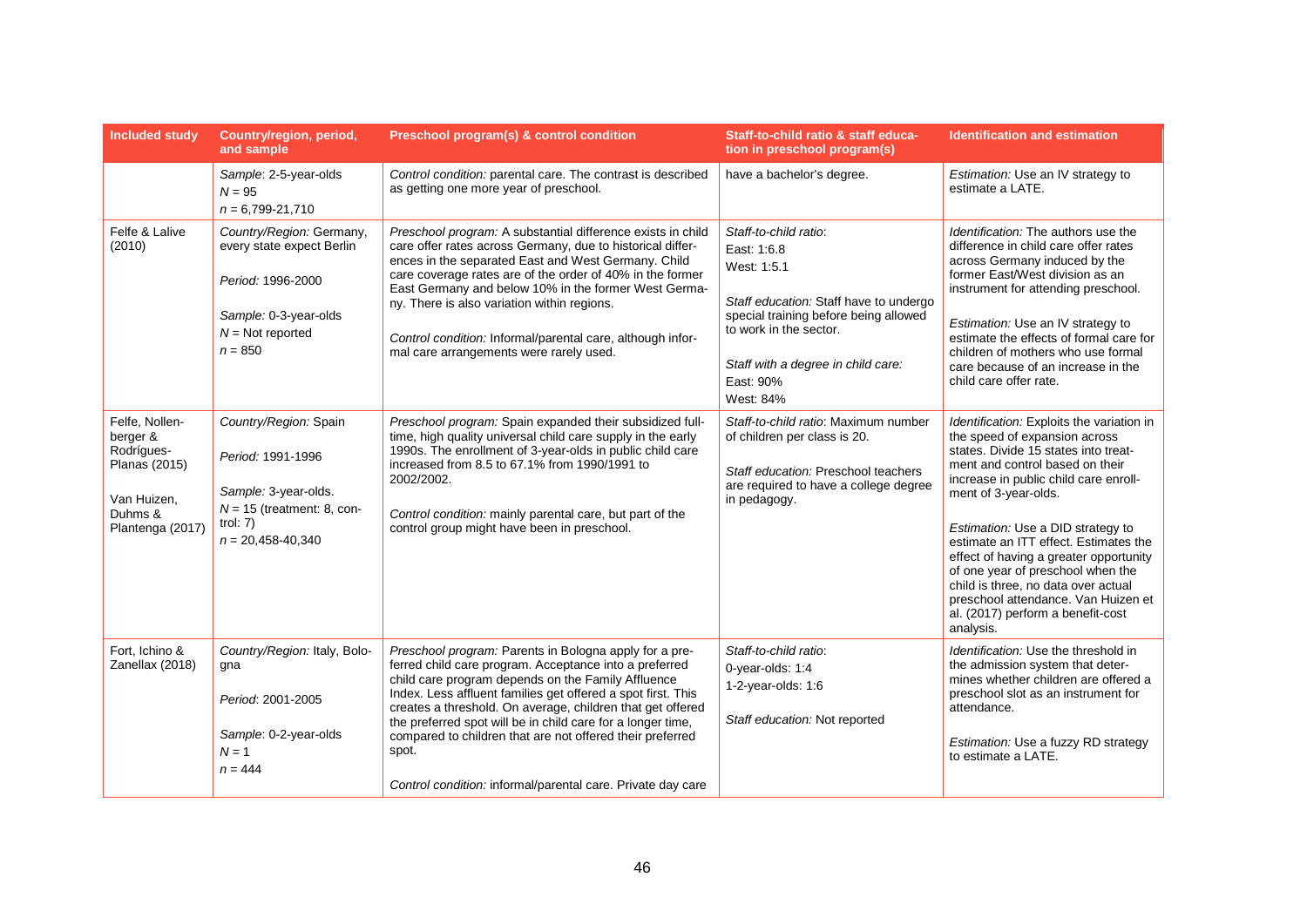| <b>Included study</b>              | Country/region, period,<br>and sample                                                                                                                                                                             | Preschool program(s) & control condition                                                                                                                                                                                                                                                                                                                                                                                                                                    | Staff-to-child ratio & staff educa-<br>tion in preschool program(s)                                                                                                                                                                                                                                                                                                          | <b>Identification and estimation</b>                                                                                                                                                                                                                    |
|------------------------------------|-------------------------------------------------------------------------------------------------------------------------------------------------------------------------------------------------------------------|-----------------------------------------------------------------------------------------------------------------------------------------------------------------------------------------------------------------------------------------------------------------------------------------------------------------------------------------------------------------------------------------------------------------------------------------------------------------------------|------------------------------------------------------------------------------------------------------------------------------------------------------------------------------------------------------------------------------------------------------------------------------------------------------------------------------------------------------------------------------|---------------------------------------------------------------------------------------------------------------------------------------------------------------------------------------------------------------------------------------------------------|
|                                    |                                                                                                                                                                                                                   | is almost absent; extended family services are the most<br>relevant substitution for day care.                                                                                                                                                                                                                                                                                                                                                                              |                                                                                                                                                                                                                                                                                                                                                                              |                                                                                                                                                                                                                                                         |
| Haimovich Paz<br>(2015)            | Country/Region: USA<br>Period: 1890-1910<br>Sample: White males, 4-6-<br>year-olds<br>$N = 220$<br>$n = 20,263 - 239,390$                                                                                         | Preschool program: The kindergarten movement provided<br>preschool for children aged 4-6. The increase in enroll-<br>ment in the years following the incorporation of public<br>kindergartens was rapid in many cities, ranging from 20 to<br>80 percentage points.<br>Control condition: The mothers were most likely the care<br>providers before the kindergarten movement. Some<br>crowding out of private alternatives.                                                | Staff-to-child ratio: Not reported<br>Staff education: Most kindergarten<br>teachers were high school graduates<br>with two years of specific training that<br>included child psychology, music, and<br>children's literature.                                                                                                                                               | Identification: Exploit geographical<br>variation and variation over time in<br>the number of public kindergartens in<br>cities following the kindergarten<br>movement.<br>Estimation: Use a DID strategy to<br>estimate ITT effects.                   |
| Havnes &<br>Mogstad (2011,<br>2015 | Country/Region: Norway<br>Period: 1976-1979<br>Sample: 3-6-year-olds.<br>$N = 414$<br>$n = 499,026(2011)$<br>$n = 341,170(2015)$                                                                                  | Preschool program: A reform from 1975 increased the<br>federal subsidy for child care. The local government was<br>responsible for offering child care. The reform created<br>large variation in the access to child care across munici-<br>palities and over time.<br>Control condition: The analysis suggests that the new<br>subsidized child care crowded out informal child care<br>arrangements with almost no net increase in total use or<br>maternal labor supply. | Staff-to-child ratio: 1:8 with at least<br>one educated preschool teacher per<br>18 children.<br>Staff education: Every formal child<br>care institution had to be run by an<br>educated preschool teacher respon-<br>sible for day-to-day management.<br>Preschool education is a college<br>degree with supervised practice in a<br>formal preschool institution included. | Identification: Compare municipalities<br>with high coverage to municipalities<br>with low coverage (above or below<br>median percentage point increase in<br>preschool coverage rates)<br>Estimation: Use a DID strategy to<br>estimate an ITT effect. |
| Heckman et al.<br>(2017)           | Country/Region: Italy, Reg-<br>gio Emilia, Parma & Padova<br>Period: 1954-2000<br>Sample: 0-6-year-olds<br>$N = 3$<br>n:<br>Adolescents = $836$<br>Adults $30s = 782$<br>Adults $40s = 791$<br>Adults $50s = 449$ | Type comparison: Reggio Emilia approach is compared to<br>the approaches in the nearby cities of Padova and Parma.<br>Preschool program: The Reggio Emilia approach is nota-<br>ble for its investment in staffing, early inclusion of children<br>with disabilities, and high rates of provision of early child-<br>hood services.                                                                                                                                         | Staff-to-child ratio:<br>3-year-olds: 1:12-13<br>Staff education: On a biweekly basis,<br>a pedagogista with at least a bache-<br>lor's degree in psychology or peda-<br>gogy supports the professional devel-<br>opment for the educational staff of<br>approximately 4-5 municipal pre-<br>schools.                                                                        | Identification: Compare children from<br>Reggio Emilia with children from<br>Parma and Radova, who received<br>different kinds of child care ap-<br>proaches.<br>Estimation: Use a DID with matching<br>strategy to estimate an ITT effect.             |
| Herbst (2017)                      | Country/Region: USA, all<br>states except New Mexico<br>Period: 1943-1946                                                                                                                                         | Preschool program: During World War 2, The Lanham Act<br>established center-based preschool for children aged 0-5<br>and after-school services for children aged 6-12. The<br>intensity differed between states.                                                                                                                                                                                                                                                            | Staff-to-child ratio: 1:10.<br>Staff education: Program employed<br>certified school teachers and con-                                                                                                                                                                                                                                                                       | Identification: The article exploits the<br>variation between states with<br>low/high spending on the preschool<br>program for children in states with                                                                                                  |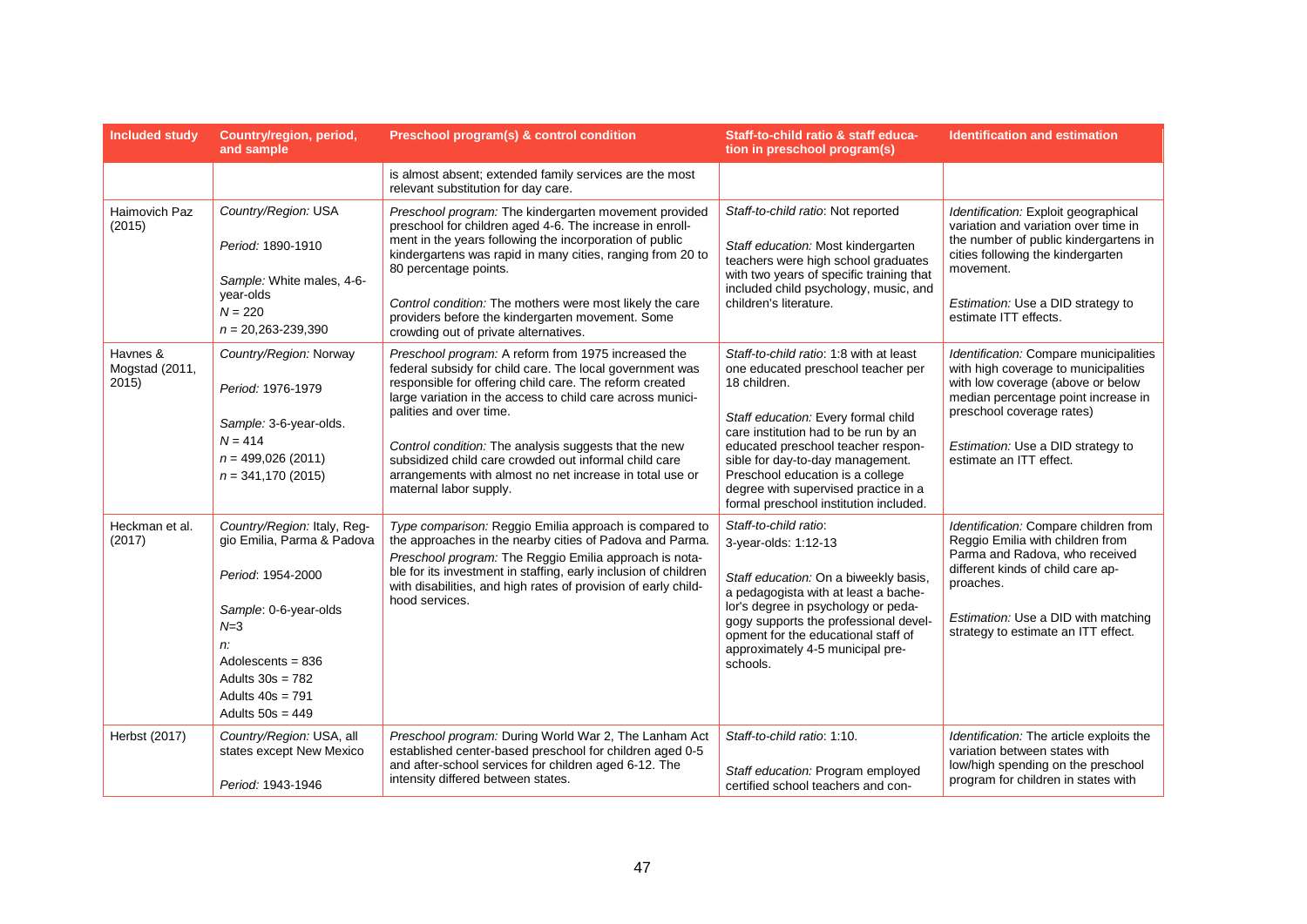| <b>Included study</b> | Country/region, period,<br>and sample                                                                                   | Preschool program(s) & control condition                                                                                                                                                                                                                                                                                                                                                                                                                                                                                                                                                                                                                  | Staff-to-child ratio & staff educa-<br>tion in preschool program(s)                                                                               | <b>Identification and estimation</b>                                                                                                                                                           |
|-----------------------|-------------------------------------------------------------------------------------------------------------------------|-----------------------------------------------------------------------------------------------------------------------------------------------------------------------------------------------------------------------------------------------------------------------------------------------------------------------------------------------------------------------------------------------------------------------------------------------------------------------------------------------------------------------------------------------------------------------------------------------------------------------------------------------------------|---------------------------------------------------------------------------------------------------------------------------------------------------|------------------------------------------------------------------------------------------------------------------------------------------------------------------------------------------------|
|                       | Sample: 0-12-year-olds<br>$N = 47$<br>n:<br>age $24-39 = 456,070$<br>age $34-49 = 2,500,553$<br>age $44-59 = 2,481,049$ | Control condition: Parental care (not explicitly described).                                                                                                                                                                                                                                                                                                                                                                                                                                                                                                                                                                                              | tracted with universities to establish<br>formal training programs.                                                                               | high spending.<br>Estimation: Use a DID strategy to<br>estimate an ITT effect.                                                                                                                 |
| Smith (2015)          | Country/Region: USA,<br>Oklahoma<br>Period: 1998-1999<br>Sample: 4-year-olds<br>$N=1$<br>$n = 365$                      | Preschool program: Oklahoma introduced universal pre-<br>kindergarten in the 1998-1999 school year. To attend<br>kindergarten, the child had to be five by 1 September. This<br>created a birthday cut-off at the year of the implementa-<br>tion, where children born on or before 1 September were<br>assigned to kindergarten, while children born after 1 Sep-<br>tember were assigned to pre-kindergarten. Around 60% of<br>students offered pre-kindergarten attended.<br>Control condition: Formal/private/parental care. The prior<br>conditions were a mix of Head Start, private preschool and<br>no preschool (approximately 20%, 25% and 50%) | Staff-to-child ratio: Maximum 1:10<br>Staff education: Pre-kindergarten<br>teachers are required to be certified in<br>early childhood education. | <i>Identification:</i> The author uses the<br>birthday cut-off at the year of the<br>implementation of pre-kindergarten.<br><i>Estimation:</i> Use a RD strategy to<br>estimate an ITT effect. |

Note: Included studies in alphabetical order, except that studies of the same preschool programs are grouped together. When information about, for instance, staff education was not available in an included study, we used, if possible, information from other sources. These are referenced in the table. All other information is taken from the included studies. Acronyms: difference-in-differences (DID), intention-to-treat (ITT), local average treatment effect (LATE), regression discontinuity (RD). N denotes the number of areas included in the estimations, n the number of child observations. Both numbers refer to the sample sizes used in the estimations of the mean effects.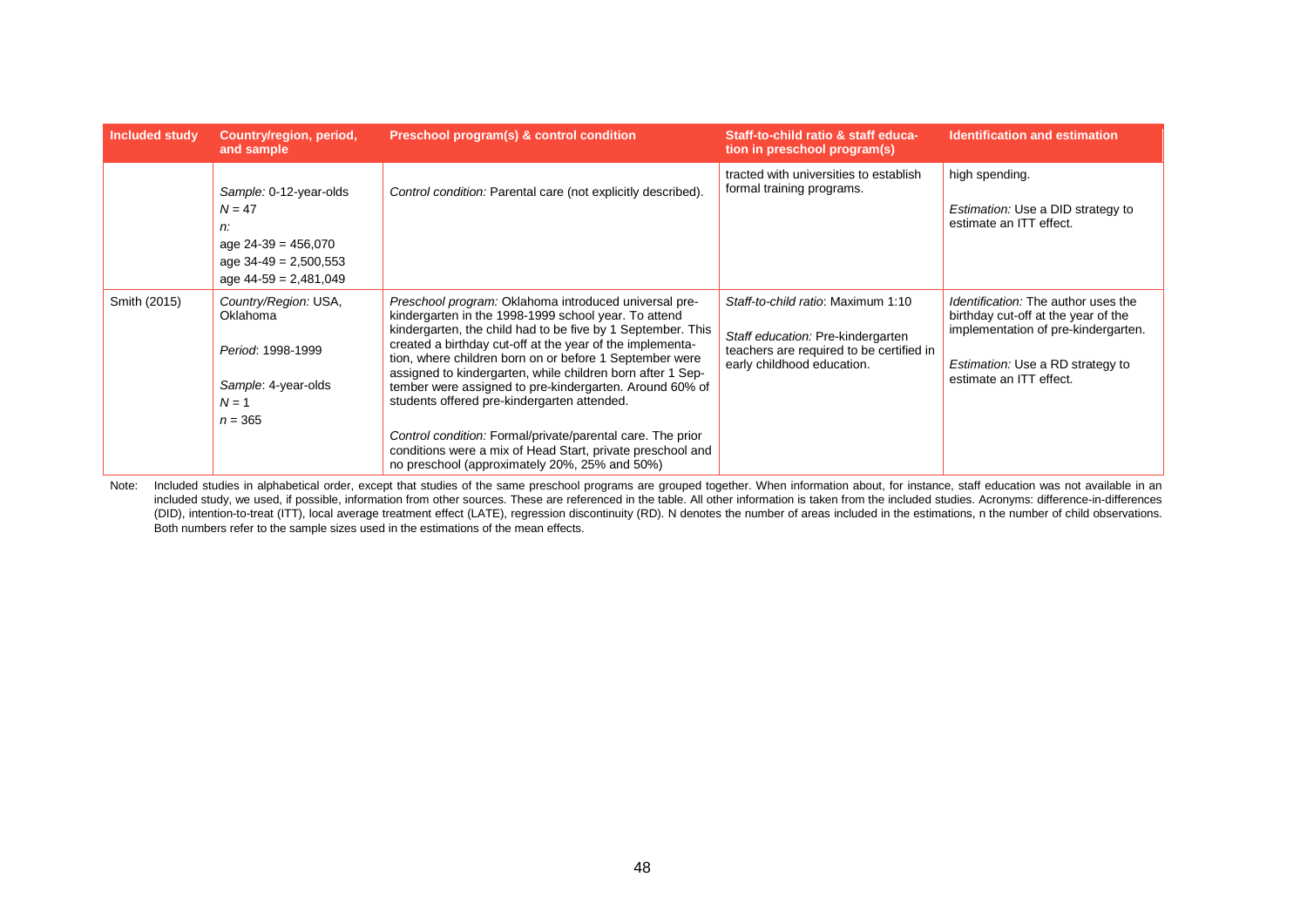#### <span id="page-48-0"></span>Examples of Excluded Studies

To illustrate how we applied the inclusion criteria, we give examples of excluded studies for each criterion below. Note that studies could have been excluded by several criteria, but we only mention one below.

*Primary empirical research*: Bradley and Vandell (2007) was excluded because it did not contain primary empirical research, but a review of child care studies on the impact of age at entry and amount, quality, and type of care on children's adaptive functioning.

*Preschool programs:* Cascio (2009) studied the long-run effect of introducing kindergarten programs as a part of (public) primary school. As these programs were an integrated part of primary school, they did not count as preschool according to our definition, and we excluded the study from the analysis.

*Universal programs:* Dodge, Bai, Ladd, and Muschkin (2017) studied the long-term effects of North Carolina's Smart Start and More at Four early childhood programs. These programs primarily targeted disadvantaged children and high-risk children, and the study was therefore excluded.

*Long-term child outcomes*: Baker, Gruber, and Milligan (2008) studied the same introduction of highly subsidized preschool in Quebec as Baker et al. (2015) and Lebihan et al. (2017), but reported outcomes for younger children (primarily 0-4 years) and therefore the study was excluded.

*Types of comparisons:* Similar to the above-mentioned studies from Canada, Black et al. (2014) used a subsidy scheme to study long-term child outcomes. However, as there were no effects on preschool utilization from a sharp discontinuity in the subsidy scheme the study did not examine any effects of different types of care and was therefore excluded.

*Country, period, publication status, and language*: We did not restrict inclusion by country, time period, or publication status of the study, but included only studies written in a language that at least two members of the research team understand (Danish, English, German, Norwegian, and Swedish). Devaux-Spatarakis (2014) was only in available in French and was therefore excluded.

*Methods:* Apps, Mendolia, and Walker (2013) used an elaborate matching procedure to control for a very rich set of child and family characteristics and to estimate the impact of preschool on adolescent outcomes. However, they did not use any natural experiment or randomized experiment in the identification and estimation of the effects, and we excluded the study for this reason.

#### <span id="page-48-1"></span>Additional Results from the Search and Screening Process

The search of the electronic databases yielded 1,516 unique records (1,861 before duplicates were removed). Appendix Table 2 shows the distribution of records in databases. We identified an additional 86 records from other sources and screened a total of 145 studies in full text. Of these, 25 were included. The full search and screening process is illustrated in Appendix Figure 1 below (Moher, Liberati, Tetzlaff, Altman, & The PRISMA Group, 2009).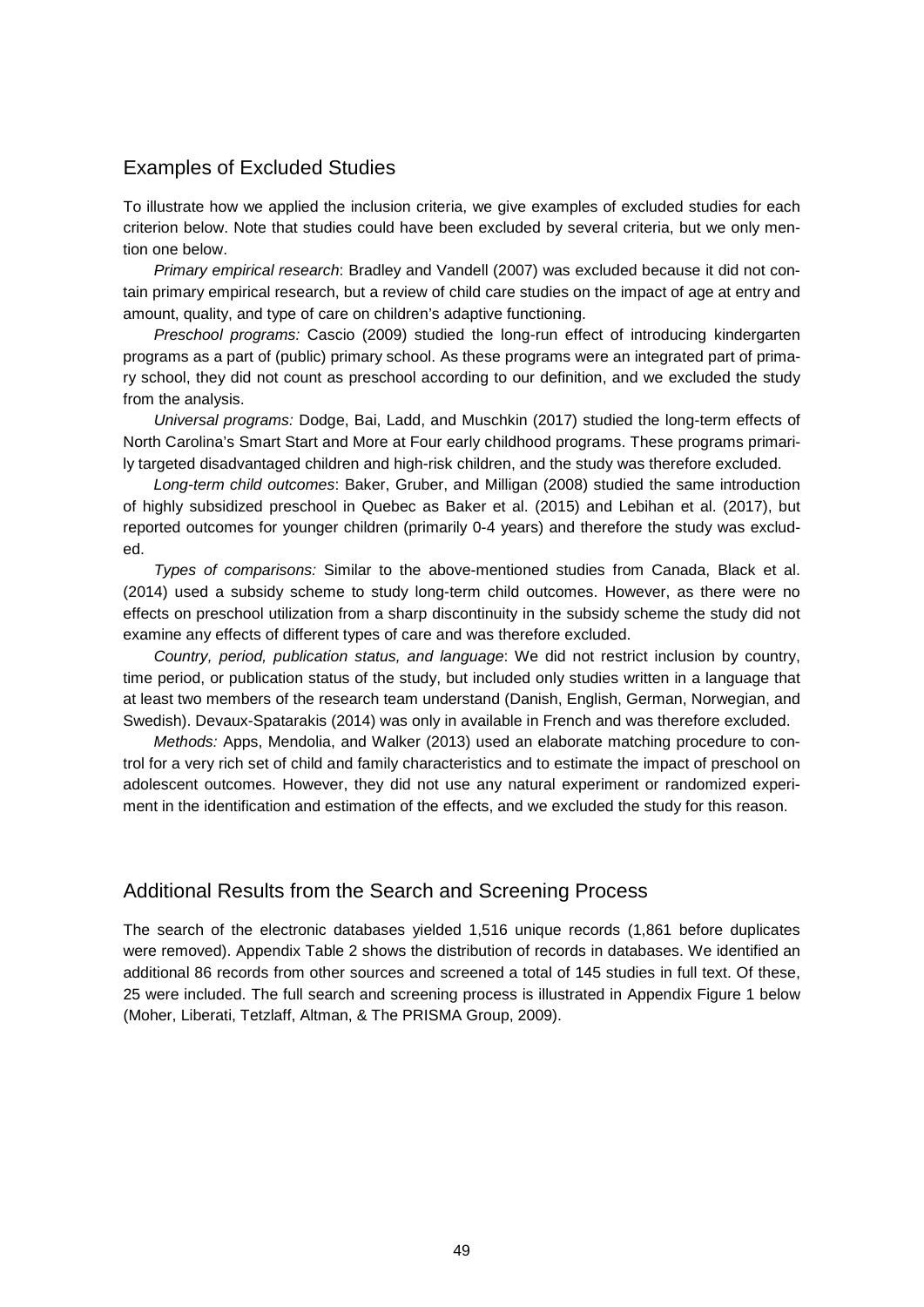**Appendix Table 2** The distribution of records per database.

| <b>Database</b>                 | <b>Hits</b> |
|---------------------------------|-------------|
| Academic Search Premier         | 434         |
| <b>ECONLIT</b>                  | 238         |
| <b>ERIC</b>                     | 381         |
| PsycINFO                        | 694         |
| SocIndex                        | 100         |
| <b>Teacher Reference Center</b> | 14          |
| Total                           | 1,861       |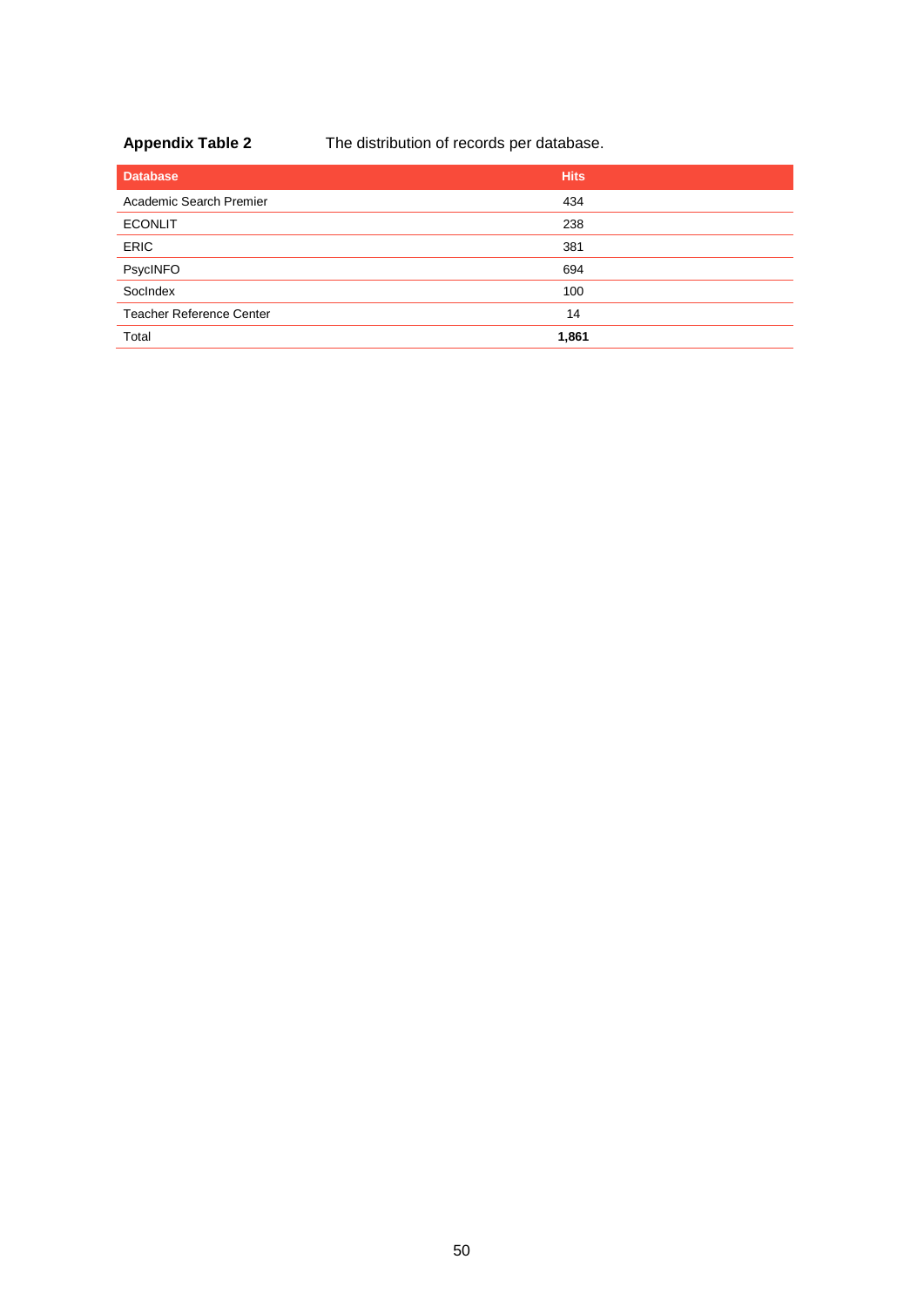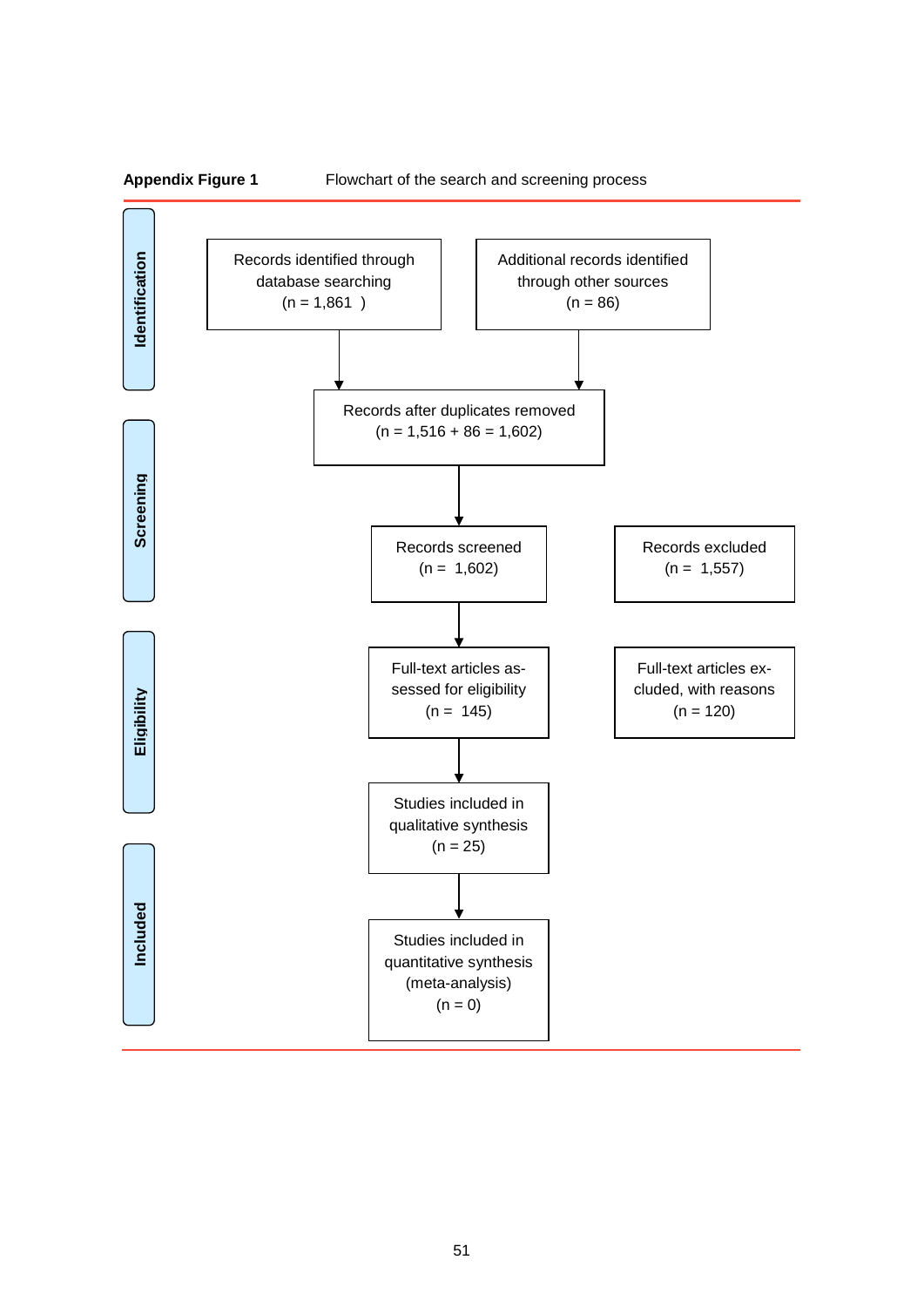#### <span id="page-51-0"></span>Included Estimates

This section provides a motivation of our choice of included estimates in the cases where there were overlapping samples between two studies, or where the choice was not obvious from the principles laid out in the section Analysis.

#### *Health, Well-Being, and Behavior*

Baker et al. (2015) and Lebihan et al. (2017) examined the effects of a preschool reform in Quebec, Canada, used similar estimation methods, and reported outcomes from partially overlapping samples. We included Lebihan et al.'s estimates in the analysis of problem behavior, as they provided separate estimates for children aged 8-9, and in the analysis of health, healthy behaviors, and well-being, as they had access to a further survey wave. Except for life satisfaction/quality of life, where Lebihan et al.'s estimates indicate insignificant beneficial effects and Baker et al. significant harmful effects, the signs of the estimates were always the same. Baker et al. (2015) included estimates on both the probability of being accused and convicted of a crime. The accused in Baker et al. are those charged, plus those dealt with through the use of extrajudicial measures. The latter seemed closer to the measures used by Smith (2015), and we thus included them. The direction of the results in Baker et al. was similar for both measures.

#### *Test Scores and School Grades*

Fitzpatrick (2008) reported results from the same preschool program and 4<sup>th</sup> grade tests as Cascio and Shanzenbach (2013). We included the results from Cascio and Shanzenbach (2013), as both Georgia and Oklahoma were in the treatment group in their study, while Fitzpatrick (2008) only included Georgia. Baker et al. (2015) reported two estimates from the PISA tests, one where the 2009 cohort was considered treated and one where this cohort was in the control group, because not all students in this cohort were exposed to treatment. As most estimates in Table 3 were based on contrasts between children who live in areas that were more or less exposed to universal preschool programs, we reported the former estimates. Using the latter estimates yielded effect sizes of smaller absolute magnitude.

#### *Primary and Secondary School Progression*

Borraz and Cid (2013) study the same expansion of universal preschool in Uruguay as Berlinski et al. (2008) but used data from only one survey wave. We therefore used the latter for all estimates of overlapping outcomes.

#### *Years of Schooling and Highest Grade Completed*

Bingley and Westergård-Nielsen (2012) and Bingley et al. (2018) examined the effect of universal preschool programs in Denmark on years of schooling. The two studies exploited a similar type of expansion/reform, but used non-overlapping samples (cohorts), which was why both studies were included in the analysis. Havnes and Mogstad (2011) and Havnes and Mogstad (2015) studied the same reform and used an overlapping sample. We used estimates from the latter regarding years of schooling, as they had access to a longer sample. Havnes and Mogstad (2015) did not include estimates of the probability of attending college. Consequently, those estimates are taken from their 2011 article.

#### *Employment and Earnings*

Havnes and Mogstad (2011) and Havnes and Mogstad (2015) studied the same reform and used an overlapping sample. We focused on the latter study in the analysis of earnings, as it used more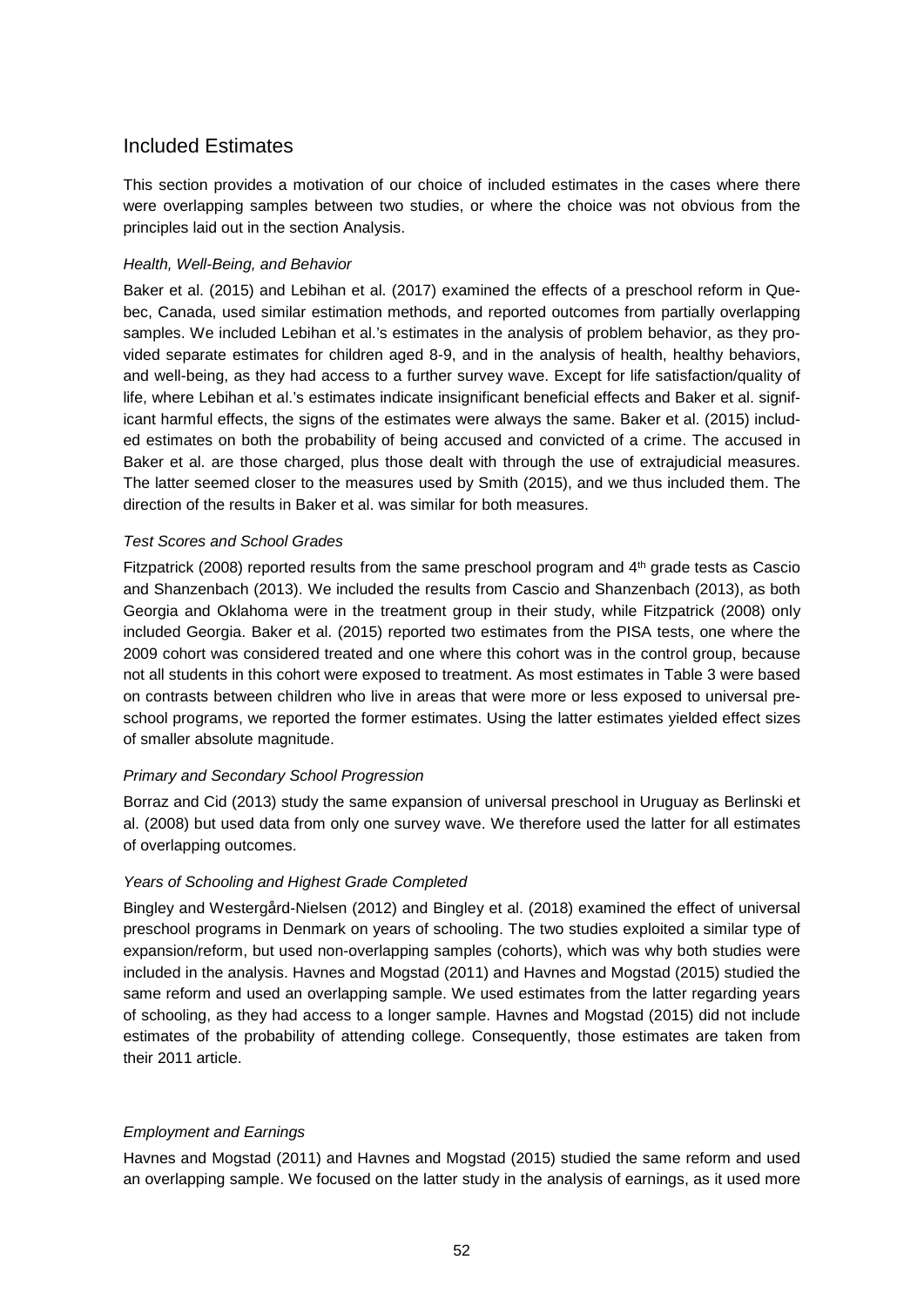years of earnings in the estimations and because Havnes & Mogstad (2011) estimated the effects on the probability of being a top, high, average, and low earner, not on (log) earnings as the other included studies. As mentioned in the previous section, both Bingley and Westergård-Nielsen (2012) and Bingley et al. (2018) used data from Denmark, but their samples did not overlap. Bingley et al. (2018) provided heterogeneity estimates both across maternal education and earnings quartiles. We reported the former, as they were closer to the definition of SES used in most other articles.

#### *Comparison of Preschool Types*

Heckman et al. (2017) reported results from a within-Reggio Emilia comparison between children attending and children not attending preschool, which did not use a natural experiment and was therefore not included in the analysis. In the type comparison between the Reggio Emilia approach and alternative approaches, they compared the Reggio Emilia approach separately for Parma and Padova, using different methods; DID, matching and DID with matching. In the analysis we reported the results from the DID method with matching, and the statistical significance was based on pvalues adjusted for multiple hypothesis testing.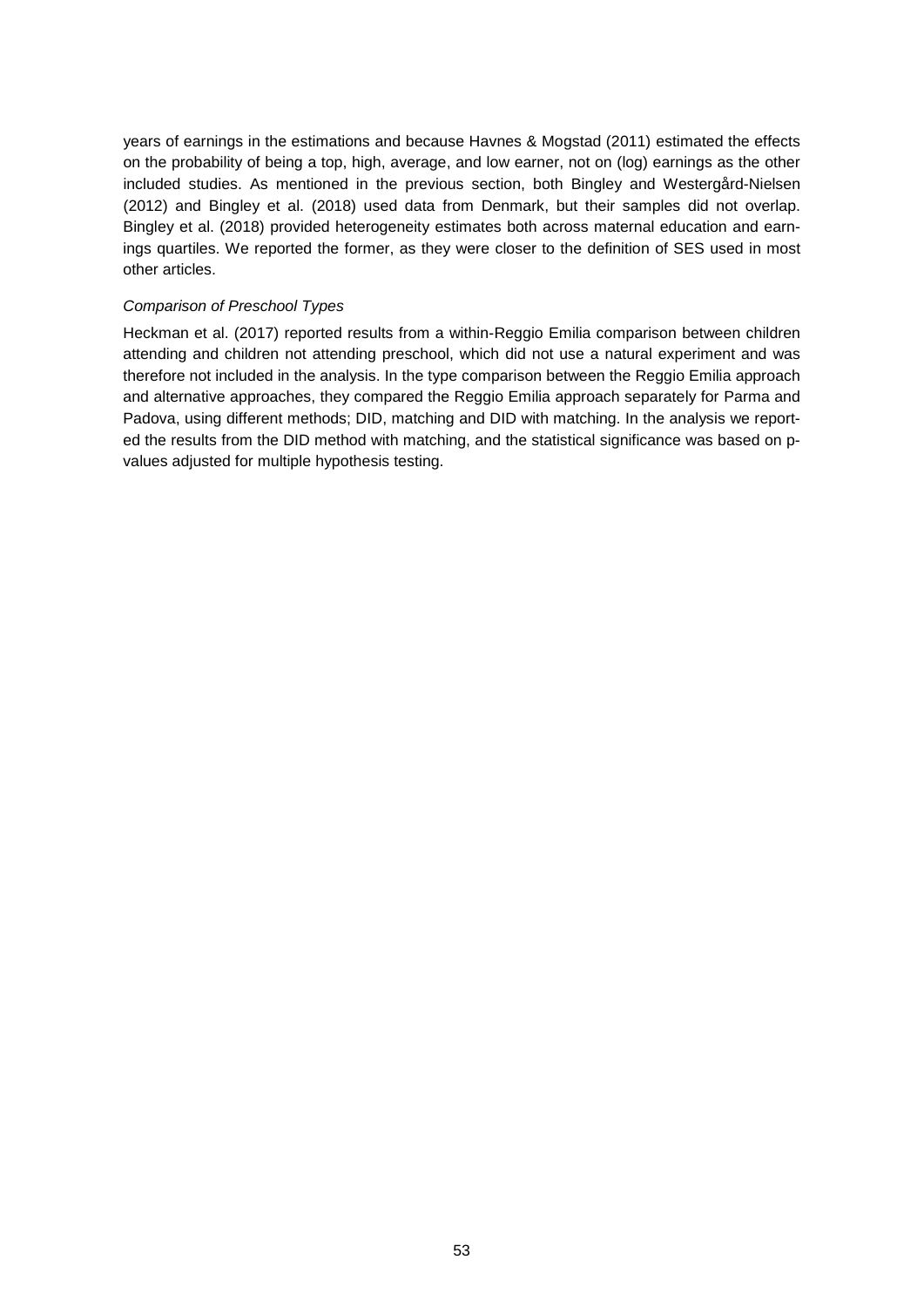#### <span id="page-53-0"></span>Search Strings

We searched the following electronic databases for relevant studies: Academic Search Premier, EconLit, ERIC, PsycINFO, SocIndex, and Teacher Reference Center. All searches were performed in EBSCO-host and limited to 1980-2018 in November 2017. The search strings for the six databases follow below.

#### *Academic Search Premier*

| <b>Search</b>   | <b>Search Terms</b>                                                                                                                                                                                                                                                                                                                                                                                                                                                                                                                                                                      | No. of hits |
|-----------------|------------------------------------------------------------------------------------------------------------------------------------------------------------------------------------------------------------------------------------------------------------------------------------------------------------------------------------------------------------------------------------------------------------------------------------------------------------------------------------------------------------------------------------------------------------------------------------------|-------------|
| <b>NS13</b>     | S4 AND S8 AND S12                                                                                                                                                                                                                                                                                                                                                                                                                                                                                                                                                                        | 434         |
| S <sub>12</sub> | S9 OR S10 OR S11                                                                                                                                                                                                                                                                                                                                                                                                                                                                                                                                                                         | 703,897     |
| S <sub>11</sub> | SU ("treatment-control" OR "treatment-comparison" OR "random* control* trial*" OR ran-<br>domized field" OR "experiment*" OR "quasi-experiment*" OR "quasi-random* control* trial*"<br>OR "Sibling sample design*" OR "sibling fixed effect*" OR "family fixed effect*" OR "instru-<br>mental variable*" OR "random-assignment design" OR "program effect*" OR "intervention*<br>effect*" OR "instrument*" OR "IV" OR "exogenous variation" OR "evaluate" OR "discontinui-<br>ty" OR "difference-in-difference*" OR "with-in household difference" OR "within household<br>differences") | 60,875      |
| S <sub>10</sub> | AB ("treatment-control" OR "treatment-comparison" OR "random* control* trial*" OR ran-<br>domized field" OR "experiment*" OR "quasi-experiment*" OR "quasi-random* control* trial*"<br>OR "Sibling sample design*" OR "sibling fixed effect*" OR "family fixed effect*" OR "instru-<br>mental variable*" OR "random-assignment design" OR "program effect*" OR "intervention*<br>effect*" OR "instrument*" OR "IV" OR "exogenous variation" OR "evaluate" OR "discontinui-<br>ty" OR "difference-in-difference*" OR "with-in household difference" OR "within household<br>differences") | 656,011     |
| S9              | TI ("treatment-control" OR "treatment-comparison" OR "random* control* trial*" OR random-<br>ized field" OR "experiment*" OR "quasi-experiment*" OR "quasi-random* control* trial*" OR<br>"Sibling sample design*" OR "sibling fixed effect*" OR "family fixed effect*" OR "instrumental<br>variable*" OR "random-assignment design" OR "program effect*" OR "intervention* effect*"<br>OR "instrument*" OR "IV" OR "exogenous variation" OR "evaluate" OR "discontinuity" OR<br>"difference-in-difference*" OR "with-in household difference" OR "within household differ-<br>ences")   | 41,423      |
| S8              | S5 OR S6 OR S7                                                                                                                                                                                                                                                                                                                                                                                                                                                                                                                                                                           | 1,821,837   |
| S7              | SU (universal OR general OR comprehensive OR expan* OR nationwide OR large-scale<br>OR community-wide OR statewide)                                                                                                                                                                                                                                                                                                                                                                                                                                                                      | 108,124     |
| S6              | AB (universal OR general OR comprehensive OR expan* OR nationwide OR large-scale<br>OR community-wide OR statewide)                                                                                                                                                                                                                                                                                                                                                                                                                                                                      | 1,707,851   |
| S <sub>5</sub>  | TI (universal OR general OR comprehensive OR expan* OR nationwide OR large-scale OR<br>community-wide OR statewide)                                                                                                                                                                                                                                                                                                                                                                                                                                                                      | 221,871     |
| S4              | S1 OR S2 OR S3                                                                                                                                                                                                                                                                                                                                                                                                                                                                                                                                                                           | 77,686      |
| S3              | SU (preschool* OR "childhood program" OR "child* develop* program*" OR pre-<br>kindergarten OR childcare OR daycare OR "early childhood care" OR "pre-primary educa-<br>tion" OR "childhood program*" OR "early education" OR prekindergarten OR "early child-<br>hood education" OR Pre-K OR "childhood care" OR "center based day care" OR "family day<br>care" OR "childhood initiative*")                                                                                                                                                                                            | 40,738      |
| S2              | AB (preschool* OR "childhood program" OR "child* develop* program*" OR pre-<br>kindergarten OR childcare OR daycare OR "early childhood care" OR "pre-primary educa-<br>tion" OR "childhood program*" OR "early education" OR prekindergarten OR "early child-<br>hood education" OR Pre-K OR "childhood care" OR "center based day care" OR "family day<br>care" OR "childhood initiative*")                                                                                                                                                                                            | 45,548      |
| S <sub>1</sub>  | TI (preschool* OR "childhood program" OR "child* develop* program*" OR pre-kindergarten<br>OR childcare OR daycare OR "early childhood care" OR "pre-primary education" OR "child-<br>hood program*" OR "early education" OR prekindergarten OR "early childhood education"<br>OR Pre-K OR "childhood care" OR "center based day care" OR "family day care" OR<br>"childhood initiative*")                                                                                                                                                                                               | 28,484      |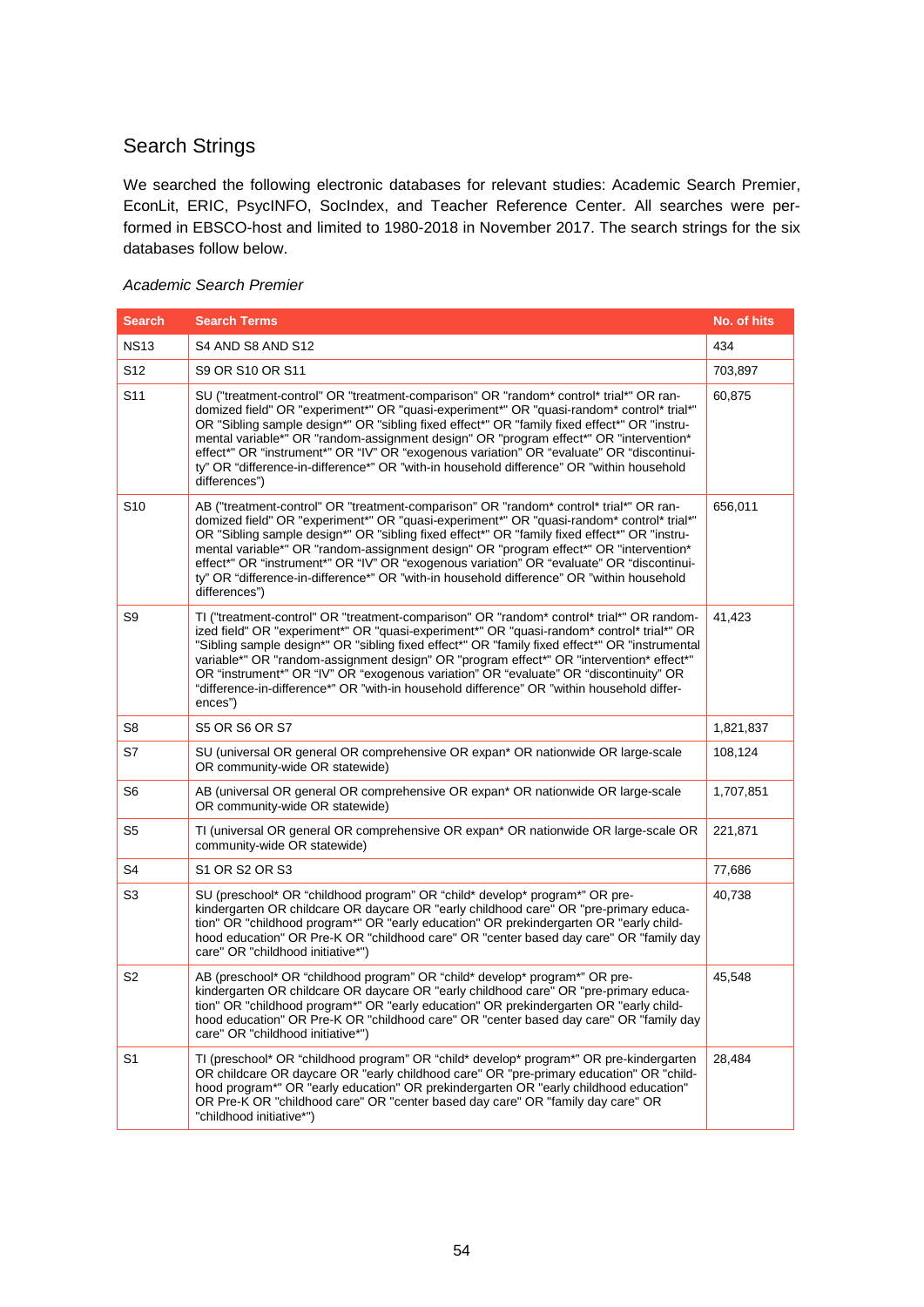#### *ECONLIT*

| <b>Search</b>   | <b>Search Terms</b>                                                                                                                                                                                                                                                                                                                                                                                                                                                                                                                                                                    | No. of hits |
|-----------------|----------------------------------------------------------------------------------------------------------------------------------------------------------------------------------------------------------------------------------------------------------------------------------------------------------------------------------------------------------------------------------------------------------------------------------------------------------------------------------------------------------------------------------------------------------------------------------------|-------------|
| S <sub>13</sub> | S4 AND S8 AND S12                                                                                                                                                                                                                                                                                                                                                                                                                                                                                                                                                                      | 238         |
| S <sub>12</sub> | S9 OR S10 OR S11                                                                                                                                                                                                                                                                                                                                                                                                                                                                                                                                                                       | 26,243      |
| S <sub>11</sub> | SU ("treatment-control" OR "treatment-comparison" OR "random* control* trial*" OR random-<br>ized field" OR "experiment*" OR "quasi-experiment*" OR "quasi-random* control* trial*" OR<br>"Sibling sample design*" OR "sibling fixed effect*" OR "family fixed effect*" OR "instrumental<br>variable*" OR "random-assignment design" OR "program effect*" OR "intervention* effect*"<br>OR "instrument*" OR "IV" OR "exogenous variation" OR "evaluate" OR "discontinuity" OR<br>"difference-in-difference*" OR "with-in household difference" OR "within household differ-<br>ences") | 334         |
| S <sub>10</sub> | AB ("treatment-control" OR "treatment-comparison" OR "random* control* trial*" OR random-<br>ized field" OR "experiment*" OR "quasi-experiment*" OR "quasi-random* control* trial*" OR<br>"Sibling sample design*" OR "sibling fixed effect*" OR "family fixed effect*" OR "instrumental<br>variable*" OR "random-assignment design" OR "program effect*" OR "intervention* effect*"<br>OR "instrument*" OR "IV" OR "exogenous variation" OR "evaluate" OR "discontinuity" OR<br>"difference-in-difference*" OR "with-in household difference" OR "within household differ-<br>ences") | 25,651      |
| S9              | TI ("treatment-control" OR "treatment-comparison" OR "random* control* trial*" OR random-<br>ized field" OR "experiment*" OR "quasi-experiment*" OR "quasi-random* control* trial*" OR<br>"Sibling sample design*" OR "sibling fixed effect*" OR "family fixed effect*" OR "instrumental<br>variable*" OR "random-assignment design" OR "program effect*" OR "intervention* effect*"<br>OR "instrument*" OR "IV" OR "exogenous variation" OR "evaluate" OR "discontinuity" OR<br>"difference-in-difference*" OR "with-in household difference" OR "within household differ-<br>ences") | 1,117       |
| S8              | <b>S5 OR S6 OR S7</b>                                                                                                                                                                                                                                                                                                                                                                                                                                                                                                                                                                  | 364,749     |
| S7              | SU (universal OR general OR comprehensive OR expan* OR nationwide OR large-scale OR<br>community-wide OR statewide)                                                                                                                                                                                                                                                                                                                                                                                                                                                                    | 317,119     |
| S6              | AB (universal OR general OR comprehensive OR expan* OR nationwide OR large-scale OR<br>community-wide OR statewide)                                                                                                                                                                                                                                                                                                                                                                                                                                                                    | 111,888     |
| S5              | TI (universal OR general OR comprehensive OR expan* OR nationwide OR large-scale OR<br>community-wide OR statewide)                                                                                                                                                                                                                                                                                                                                                                                                                                                                    | 17,833      |
| S4              | S1 OR S2 OR S3                                                                                                                                                                                                                                                                                                                                                                                                                                                                                                                                                                         | 21,408      |
| S3              | SU (preschool* OR "childhood program" OR "child* develop* program*" OR pre-kindergarten<br>OR childcare OR daycare OR "early childhood care" OR "pre-primary education" OR "child-<br>hood program*" OR "early education" OR prekindergarten OR "early childhood education"<br>OR Pre-K OR "childhood care" OR "center based day care" OR "family day care" OR "child-<br>hood initiative*")                                                                                                                                                                                           | 20,451      |
| S2              | AB (preschool* OR "childhood program" OR "child* develop* program*" OR pre-kindergarten<br>OR childcare OR daycare OR "early childhood care" OR "pre-primary education" OR "child-<br>hood program*" OR "early education" OR prekindergarten OR "early childhood education"<br>OR Pre-K OR "childhood care" OR "center based day care" OR "family day care" OR "child-<br>hood initiative*")                                                                                                                                                                                           | 2,163       |
| S1              | TI (preschool* OR "childhood program" OR "child* develop* program*" OR pre-kindergarten<br>OR childcare OR daycare OR "early childhood care" OR "pre-primary education" OR "child-<br>hood program*" OR "early education" OR prekindergarten OR "early childhood education"<br>OR Pre-K OR "childhood care" OR "center based day care" OR "family day care" OR "child-<br>hood initiative*")                                                                                                                                                                                           | 1,129       |

#### *ERIC*

|                 | Search Search Terms                                                                                                                                                                                                                                                                                                                                                                                                                                                                                                                                                                | No. of hits |
|-----------------|------------------------------------------------------------------------------------------------------------------------------------------------------------------------------------------------------------------------------------------------------------------------------------------------------------------------------------------------------------------------------------------------------------------------------------------------------------------------------------------------------------------------------------------------------------------------------------|-------------|
| S <sub>13</sub> | S4 AND S8 AND S12                                                                                                                                                                                                                                                                                                                                                                                                                                                                                                                                                                  | 381         |
| S <sub>12</sub> | S9 OR S10 OR S11                                                                                                                                                                                                                                                                                                                                                                                                                                                                                                                                                                   | 29.271      |
| S <sub>11</sub> | SU ("treatment-control" OR "treatment-comparison" OR "random* control* trial*" OR randomized<br>field" OR "experiment*" OR "quasi-experiment*" OR "quasi-random* control* trial*" OR "Sibling<br>sample design*" OR "sibling fixed effect*" OR "family fixed effect*" OR "instrumental variable*"<br>OR "random-assignment design" OR "program effect*" OR "intervention* effect*" OR "instru-<br>ment*" OR "IV" OR "exogenous variation" OR "evaluate" OR "discontinuity" OR "difference-in-<br>difference*" OR "with-in household difference" OR "within household differences") | 729         |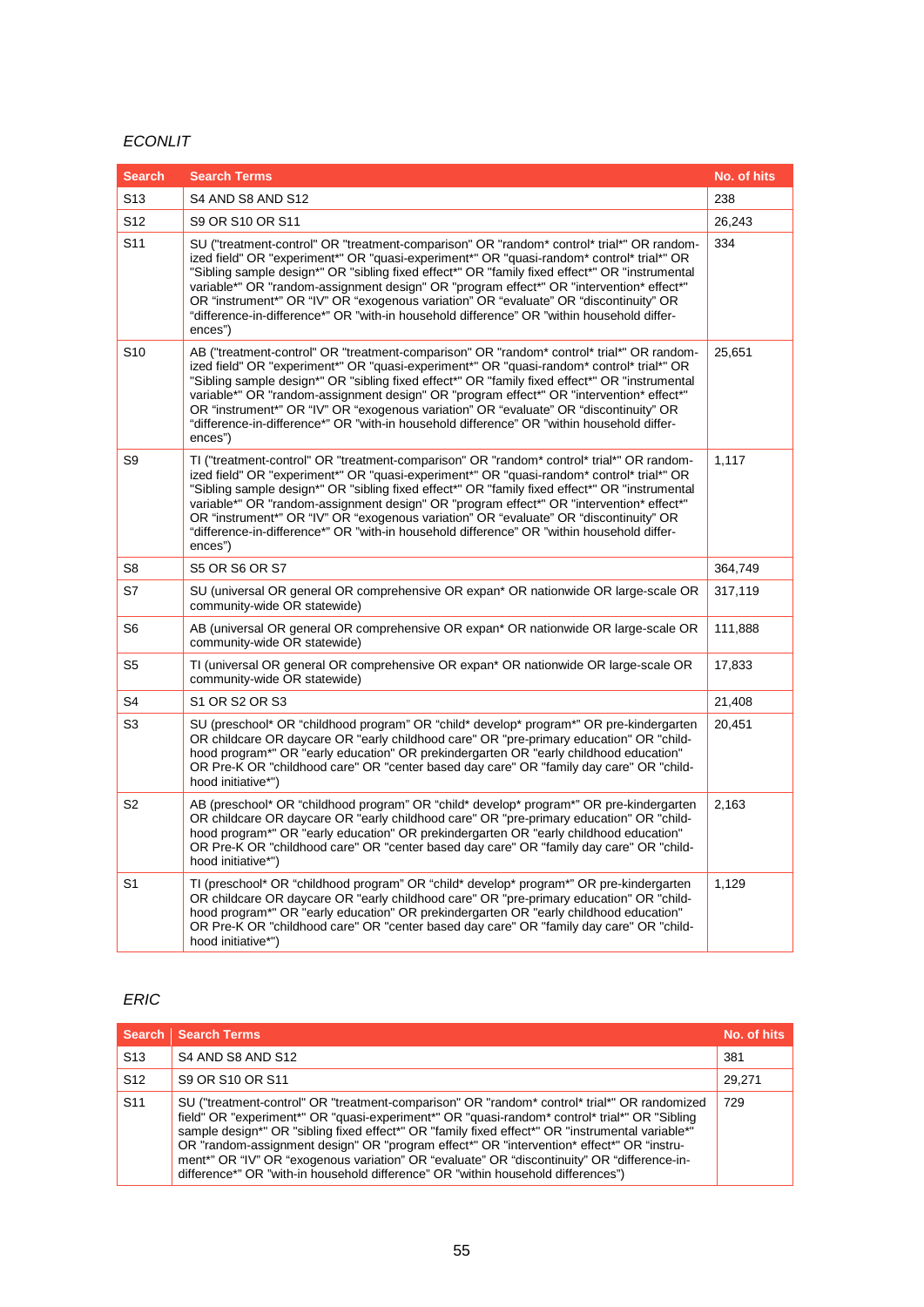| S <sub>10</sub> | AB ("treatment-control" OR "treatment-comparison" OR "random* control* trial*" OR randomized<br>field" OR "experiment*" OR "quasi-experiment*" OR "quasi-random* control* trial*" OR "Sibling<br>sample design*" OR "sibling fixed effect*" OR "family fixed effect*" OR "instrumental variable*"<br>OR "random-assignment design" OR "program effect*" OR "intervention* effect*" OR "instru-<br>ment*" OR "IV" OR "exogenous variation" OR "evaluate" OR "discontinuity" OR "difference-in-<br>difference*" OR "with-in household difference" OR "within household differences") | 34,012  |
|-----------------|------------------------------------------------------------------------------------------------------------------------------------------------------------------------------------------------------------------------------------------------------------------------------------------------------------------------------------------------------------------------------------------------------------------------------------------------------------------------------------------------------------------------------------------------------------------------------------|---------|
| S9              | TI ("treatment-control" OR "treatment-comparison" OR "random* control* trial*" OR randomized<br>field" OR "experiment*" OR "quasi-experiment*" OR "quasi-random* control* trial*" OR "Sibling<br>sample design*" OR "sibling fixed effect*" OR "family fixed effect*" OR "instrumental variable*"<br>OR "random-assignment design" OR "program effect*" OR "intervention* effect*" OR "instru-<br>ment*" OR "IV" OR "exogenous variation" OR "evaluate" OR "discontinuity" OR "difference-in-<br>difference*" OR "with-in household difference" OR "within household differences") | 2,018   |
| S8              | <b>S5 OR S6 OR S7</b>                                                                                                                                                                                                                                                                                                                                                                                                                                                                                                                                                              | 164,085 |
| S7              | SU (universal OR general OR comprehensive OR expan* OR nationwide OR large-scale OR<br>community-wide OR statewide)                                                                                                                                                                                                                                                                                                                                                                                                                                                                | 17,024  |
| S <sub>6</sub>  | AB (universal OR general OR comprehensive OR expan* OR nationwide OR large-scale OR<br>community-wide OR statewide)                                                                                                                                                                                                                                                                                                                                                                                                                                                                | 199,972 |
| S <sub>5</sub>  | TI (universal OR general OR comprehensive OR expan* OR nationwide OR large-scale OR<br>community-wide OR statewide)                                                                                                                                                                                                                                                                                                                                                                                                                                                                | 21,740  |
| S <sub>4</sub>  | S1 OR S2 OR S3                                                                                                                                                                                                                                                                                                                                                                                                                                                                                                                                                                     | 65,921  |
| S <sub>3</sub>  | SU (preschool* OR "childhood program" OR "child* develop* program*" OR pre-kindergarten OR<br>childcare OR daycare OR "early childhood care" OR "pre-primary education" OR "childhood<br>program*" OR "early education" OR prekindergarten OR "early childhood education" OR Pre-K<br>OR "childhood care" OR "center based day care" OR "family day care" OR "childhood initia-<br>$tive^{**}$                                                                                                                                                                                     | 71,441  |
| S <sub>2</sub>  | AB (preschool* OR "childhood program" OR "child* develop* program*" OR pre-kindergarten OR<br>childcare OR daycare OR "early childhood care" OR "pre-primary education" OR "childhood<br>program*" OR "early education" OR prekindergarten OR "early childhood education" OR Pre-K<br>OR "childhood care" OR "center based day care" OR "family day care" OR "childhood initia-<br>$tive^{**}$                                                                                                                                                                                     | 43,281  |
| S <sub>1</sub>  | TI (preschool* OR "childhood program" OR "child* develop* program*" OR pre-kindergarten OR<br>childcare OR daycare OR "early childhood care" OR "pre-primary education" OR "childhood<br>program*" OR "early education" OR prekindergarten OR "early childhood education" OR Pre-K<br>OR "childhood care" OR "center based day care" OR "family day care" OR "childhood initia-<br>tive*")                                                                                                                                                                                         | 19,393  |

#### *PsycINFO*

|                 | <b>Search Search Terms</b>                                                                                                                                                                                                                                                                                                                                                                                                                                                                                                                                                         | No. of hits |
|-----------------|------------------------------------------------------------------------------------------------------------------------------------------------------------------------------------------------------------------------------------------------------------------------------------------------------------------------------------------------------------------------------------------------------------------------------------------------------------------------------------------------------------------------------------------------------------------------------------|-------------|
| S <sub>13</sub> | S4 AND S8 AND S12                                                                                                                                                                                                                                                                                                                                                                                                                                                                                                                                                                  | 694         |
| S <sub>12</sub> | S9 OR S10 OR S11                                                                                                                                                                                                                                                                                                                                                                                                                                                                                                                                                                   | 144,671     |
| S <sub>11</sub> | SU ("treatment-control" OR "treatment-comparison" OR "random* control* trial*" OR randomized<br>field" OR "experiment*" OR "quasi-experiment*" OR "quasi-random* control* trial*" OR "Sibling<br>sample design*" OR "sibling fixed effect*" OR "family fixed effect*" OR "instrumental variable*"<br>OR "random-assignment design" OR "program effect*" OR "intervention* effect*" OR "instru-<br>ment*" OR "IV" OR "exogenous variation" OR "evaluate" OR "discontinuity" OR "difference-in-<br>difference*" OR "with-in household difference" OR "within household differences") | 12,166      |
| S <sub>10</sub> | AB ("treatment-control" OR "treatment-comparison" OR "random* control* trial*" OR randomized<br>field" OR "experiment*" OR "quasi-experiment*" OR "quasi-random* control* trial*" OR "Sibling<br>sample design*" OR "sibling fixed effect*" OR "family fixed effect*" OR "instrumental variable*"<br>OR "random-assignment design" OR "program effect*" OR "intervention* effect*" OR "instru-<br>ment*" OR "IV" OR "exogenous variation" OR "evaluate" OR "discontinuity" OR "difference-in-<br>difference*" OR "with-in household difference" OR "within household differences") | 138,237     |
| S9              | TI ("treatment-control" OR "treatment-comparison" OR "random* control* trial*" OR randomized<br>field" OR "experiment*" OR "quasi-experiment*" OR "quasi-random* control* trial*" OR "Sibling<br>sample design*" OR "sibling fixed effect*" OR "family fixed effect*" OR "instrumental variable*"<br>OR "random-assignment design" OR "program effect*" OR "intervention* effect*" OR "instru-<br>ment*" OR "IV" OR "exogenous variation" OR "evaluate" OR "discontinuity" OR "difference-in-<br>difference*" OR "with-in household difference" OR "within household differences") | 12,278      |
| S8              | <b>S5 OR S6 OR S7</b>                                                                                                                                                                                                                                                                                                                                                                                                                                                                                                                                                              | 455,654     |
| S7              | SU (universal OR general OR comprehensive OR expan* OR nationwide OR large-scale OR                                                                                                                                                                                                                                                                                                                                                                                                                                                                                                | 60,192      |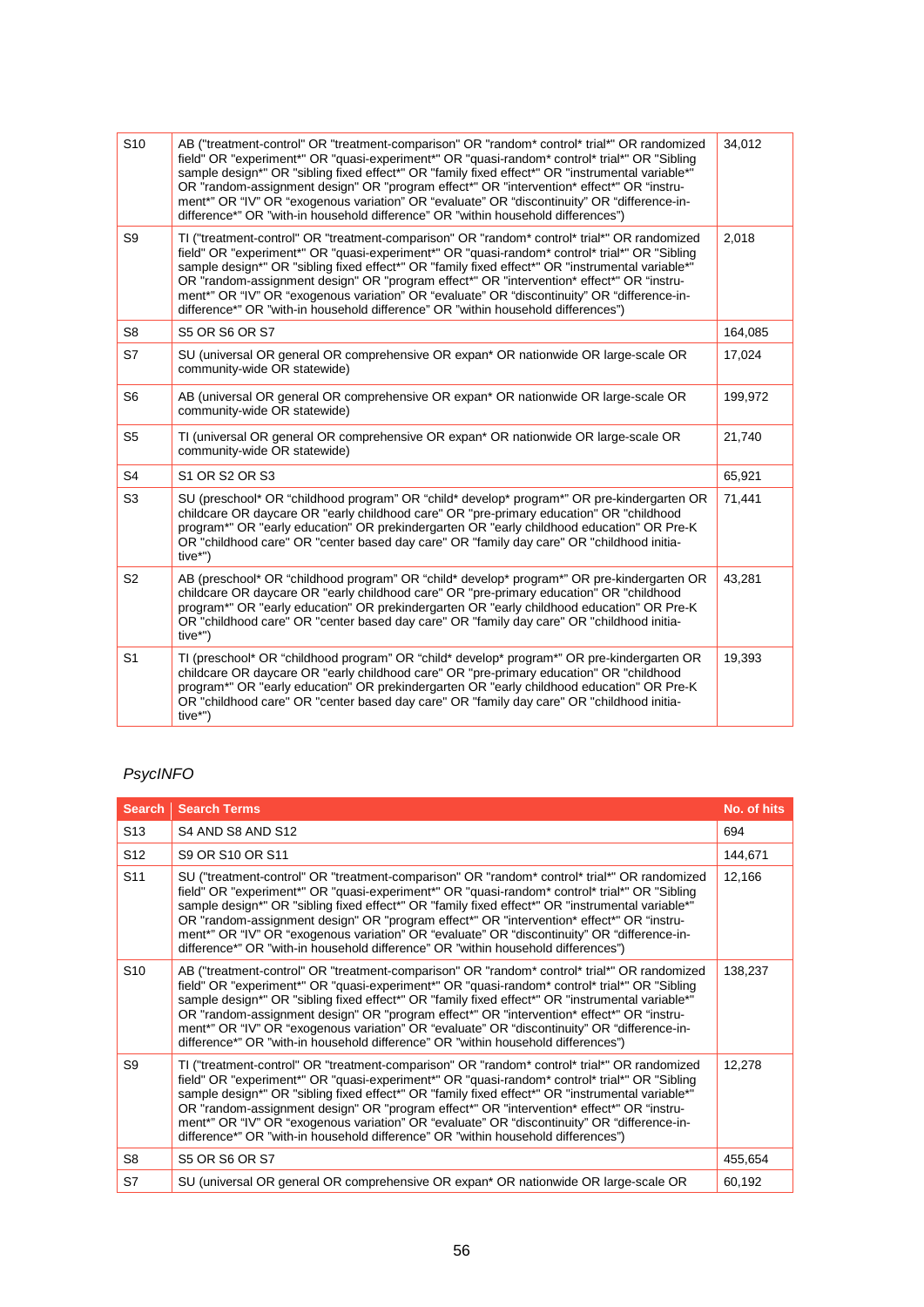|                | community-wide OR statewide)                                                                                                                                                                                                                                                                                                                                                               |         |
|----------------|--------------------------------------------------------------------------------------------------------------------------------------------------------------------------------------------------------------------------------------------------------------------------------------------------------------------------------------------------------------------------------------------|---------|
| S <sub>6</sub> | AB (universal OR general OR comprehensive OR expan* OR nationwide OR large-scale OR<br>community-wide OR statewide)                                                                                                                                                                                                                                                                        | 494,562 |
| S <sub>5</sub> | TI (universal OR general OR comprehensive OR expan* OR nationwide OR large-scale OR<br>community-wide OR statewide)                                                                                                                                                                                                                                                                        | 42,555  |
| S4             | S <sub>1</sub> OR S <sub>2</sub> OR S <sub>3</sub>                                                                                                                                                                                                                                                                                                                                         | 102,863 |
| S <sub>3</sub> | SU (preschool* OR "childhood program" OR "child* develop* program*" OR pre-kindergarten OR<br>childcare OR daycare OR "early childhood care" OR "pre-primary education" OR "childhood<br>program*" OR "early education" OR prekindergarten OR "early childhood education" OR Pre-K<br>OR "childhood care" OR "center based day care" OR "family day care" OR "childhood initia-<br>tive*") | 91,700  |
| S <sub>2</sub> | AB (preschool* OR "childhood program" OR "child* develop* program*" OR pre-kindergarten OR<br>childcare OR daycare OR "early childhood care" OR "pre-primary education" OR "childhood<br>program*" OR "early education" OR prekindergarten OR "early childhood education" OR Pre-K<br>OR "childhood care" OR "center based day care" OR "family day care" OR "childhood initia-<br>tive*") | 47,848  |
| S <sub>1</sub> | TI (preschool* OR "childhood program" OR "child* develop* program*" OR pre-kindergarten OR<br>childcare OR daycare OR "early childhood care" OR "pre-primary education" OR "childhood<br>program*" OR "early education" OR prekindergarten OR "early childhood education" OR Pre-K<br>OR "childhood care" OR "center based day care" OR "family day care" OR "childhood initia-<br>tive*") | 23,856  |

#### *SocINDEX*

| <b>Search</b>   | <b>Search Terms</b>                                                                                                                                                                                                                                                                                                                                                                                                                                                                                                                                                                | No. of hits |
|-----------------|------------------------------------------------------------------------------------------------------------------------------------------------------------------------------------------------------------------------------------------------------------------------------------------------------------------------------------------------------------------------------------------------------------------------------------------------------------------------------------------------------------------------------------------------------------------------------------|-------------|
| S <sub>13</sub> | S4 AND S8 AND S12                                                                                                                                                                                                                                                                                                                                                                                                                                                                                                                                                                  | 100         |
| S <sub>12</sub> | S9 OR S10 OR S11                                                                                                                                                                                                                                                                                                                                                                                                                                                                                                                                                                   | 25,035      |
| S <sub>11</sub> | SU ("treatment-control" OR "treatment-comparison" OR "random* control* trial*" OR randomized<br>field" OR "experiment*" OR "quasi-experiment*" OR "quasi-random* control* trial*" OR "Sibling<br>sample design*" OR "sibling fixed effect*" OR "family fixed effect*" OR "instrumental variable*"<br>OR "random-assignment design" OR "program effect*" OR "intervention* effect*" OR "instru-<br>ment*" OR "IV" OR "exogenous variation" OR "evaluate" OR "discontinuity" OR "difference-in-<br>difference*" OR "with-in household difference" OR "within household differences") | 1,776       |
| S <sub>10</sub> | AB ("treatment-control" OR "treatment-comparison" OR "random* control* trial*" OR randomized<br>field" OR "experiment*" OR "quasi-experiment*" OR "quasi-random* control* trial*" OR "Sibling<br>sample design*" OR "sibling fixed effect*" OR "family fixed effect*" OR "instrumental variable*"<br>OR "random-assignment design" OR "program effect*" OR "intervention* effect*" OR "instru-<br>ment*" OR "IV" OR "exogenous variation" OR "evaluate" OR "discontinuity" OR "difference-in-<br>difference*" OR "with-in household difference" OR "within household differences") | 26,399      |
| S <sub>9</sub>  | TI ("treatment-control" OR "treatment-comparison" OR "random* control* trial*" OR randomized<br>field" OR "experiment*" OR "quasi-experiment*" OR "quasi-random* control* trial*" OR "Sibling<br>sample design*" OR "sibling fixed effect*" OR "family fixed effect*" OR "instrumental variable*"<br>OR "random-assignment design" OR "program effect*" OR "intervention* effect*" OR "instru-<br>ment*" OR "IV" OR "exogenous variation" OR "evaluate" OR "discontinuity" OR "difference-in-<br>difference*" OR "with-in household difference" OR "within household differences") | 1,890       |
| S8              | S5 OR S6 OR S7                                                                                                                                                                                                                                                                                                                                                                                                                                                                                                                                                                     | 164,819     |
| S7              | SU (universal OR general OR comprehensive OR expan* OR nationwide OR large-scale OR<br>community-wide OR statewide)                                                                                                                                                                                                                                                                                                                                                                                                                                                                | 6,353       |
| S <sub>6</sub>  | AB (universal OR general OR comprehensive OR expan* OR nationwide OR large-scale OR<br>community-wide OR statewide)                                                                                                                                                                                                                                                                                                                                                                                                                                                                | 199,604     |
| S <sub>5</sub>  | TI (universal OR general OR comprehensive OR expan* OR nationwide OR large-scale OR<br>community-wide OR statewide)                                                                                                                                                                                                                                                                                                                                                                                                                                                                | 19,668      |
| S <sub>4</sub>  | S1 OR S2 OR S3                                                                                                                                                                                                                                                                                                                                                                                                                                                                                                                                                                     | 20,801      |
| S <sub>3</sub>  | SU (preschool* OR "childhood program" OR "child* develop* program*" OR pre-kindergarten OR<br>childcare OR daycare OR "early childhood care" OR "pre-primary education" OR "childhood<br>program*" OR "early education" OR prekindergarten OR "early childhood education" OR Pre-K<br>OR "childhood care" OR "center based day care" OR "family day care" OR "childhood initia-<br>tive*")                                                                                                                                                                                         | 15,230      |
| S <sub>2</sub>  | AB (preschool* OR "childhood program" OR "child* develop* program*" OR pre-kindergarten OR<br>childcare OR daycare OR "early childhood care" OR "pre-primary education" OR "childhood                                                                                                                                                                                                                                                                                                                                                                                              | 14,822      |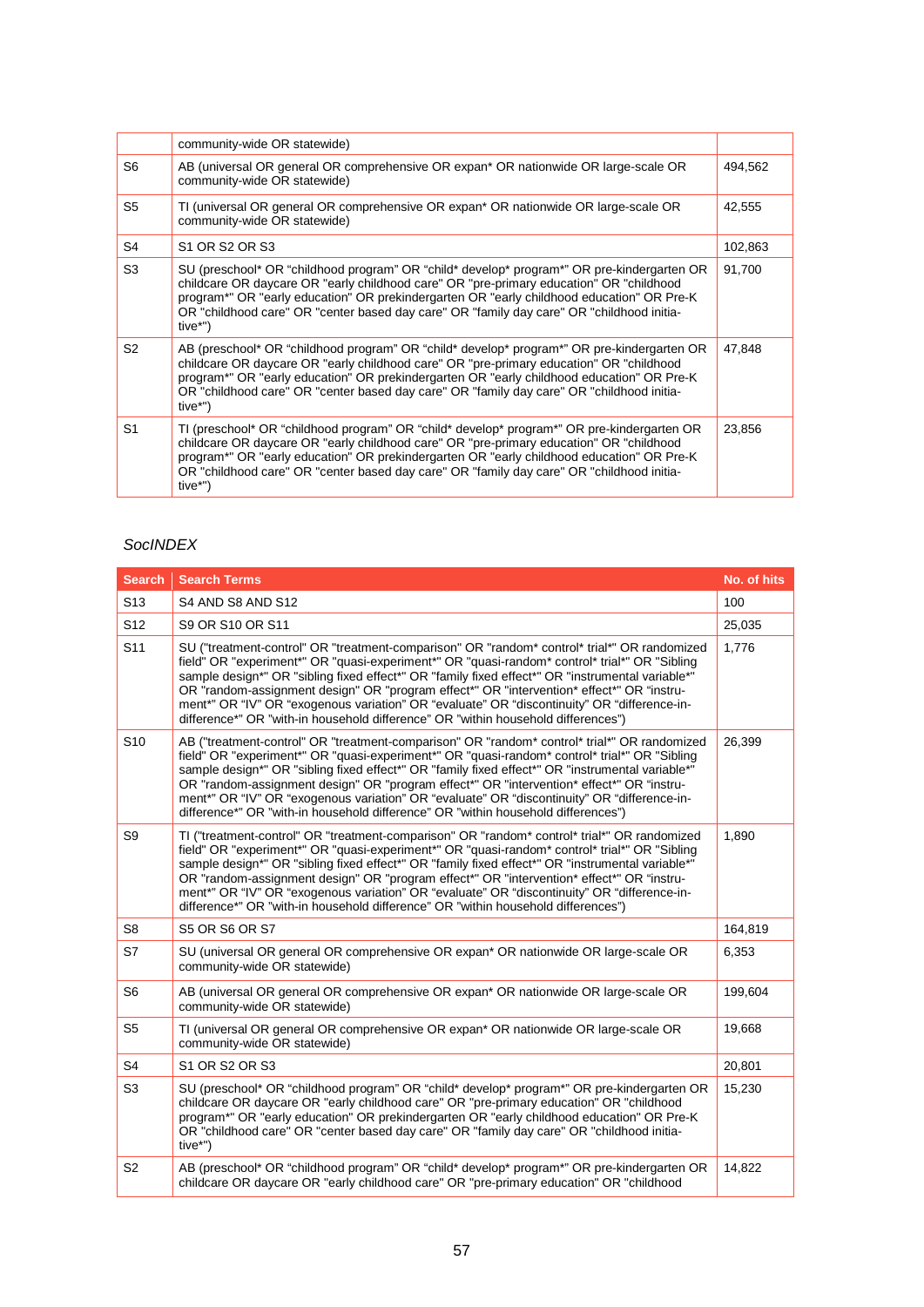|                | program*" OR "early education" OR prekindergarten OR "early childhood education" OR Pre-K<br>OR "childhood care" OR "center based day care" OR "family day care" OR "childhood initia-<br>tive*")                                                                                                                                                                                          |       |
|----------------|--------------------------------------------------------------------------------------------------------------------------------------------------------------------------------------------------------------------------------------------------------------------------------------------------------------------------------------------------------------------------------------------|-------|
| S <sub>1</sub> | TI (preschool* OR "childhood program" OR "child* develop* program*" OR pre-kindergarten OR<br>childcare OR daycare OR "early childhood care" OR "pre-primary education" OR "childhood<br>program*" OR "early education" OR prekindergarten OR "early childhood education" OR Pre-K<br>OR "childhood care" OR "center based day care" OR "family day care" OR "childhood initia-<br>tive*") | 5.599 |

#### *Teacher Reference Center*

| <b>Search</b>   | <b>Search Terms</b>                                                                                                                                                                                                                                                                                                                                                                                                                                                                                                                                                                    | No. of hits |
|-----------------|----------------------------------------------------------------------------------------------------------------------------------------------------------------------------------------------------------------------------------------------------------------------------------------------------------------------------------------------------------------------------------------------------------------------------------------------------------------------------------------------------------------------------------------------------------------------------------------|-------------|
| S <sub>13</sub> | S4 AND S8 AND S12                                                                                                                                                                                                                                                                                                                                                                                                                                                                                                                                                                      | 14          |
| S12             | S9 OR S10 OR S11                                                                                                                                                                                                                                                                                                                                                                                                                                                                                                                                                                       | 5,325       |
| S11             | SU ("treatment-control" OR "treatment-comparison" OR "random* control* trial*" OR random-<br>ized field" OR "experiment*" OR "quasi-experiment*" OR "quasi-random* control* trial*" OR<br>"Sibling sample design*" OR "sibling fixed effect*" OR "family fixed effect*" OR "instrumental<br>variable*" OR "random-assignment design" OR "program effect*" OR "intervention* effect*"<br>OR "instrument*" OR "IV" OR "exogenous variation" OR "evaluate" OR "discontinuity" OR<br>"difference-in-difference*" OR "with-in household difference" OR "within household differ-<br>ences") | 364         |
| S <sub>10</sub> | AB ("treatment-control" OR "treatment-comparison" OR "random* control* trial*" OR random-<br>ized field" OR "experiment*" OR "quasi-experiment*" OR "quasi-random* control* trial*" OR<br>"Sibling sample design*" OR "sibling fixed effect*" OR "family fixed effect*" OR "instrumental<br>variable*" OR "random-assignment design" OR "program effect*" OR "intervention* effect*"<br>OR "instrument*" OR "IV" OR "exogenous variation" OR "evaluate" OR "discontinuity" OR<br>"difference-in-difference*" OR "with-in household difference" OR "within household differ-<br>ences") | 4,920       |
| S9              | TI ("treatment-control" OR "treatment-comparison" OR "random* control* trial*" OR random-<br>ized field" OR "experiment*" OR "quasi-experiment*" OR "quasi-random* control* trial*" OR<br>"Sibling sample design*" OR "sibling fixed effect*" OR "family fixed effect*" OR "instrumental<br>variable*" OR "random-assignment design" OR "program effect*" OR "intervention* effect*"<br>OR "instrument*" OR "IV" OR "exogenous variation" OR "evaluate" OR "discontinuity" OR<br>"difference-in-difference*" OR "with-in household difference" OR "within household differ-<br>ences") | 400         |
| S8              | <b>S5 OR S6 OR S7</b>                                                                                                                                                                                                                                                                                                                                                                                                                                                                                                                                                                  | 42,118      |
| S7              | SU (universal OR general OR comprehensive OR expan* OR nationwide OR large-scale OR<br>community-wide OR statewide)                                                                                                                                                                                                                                                                                                                                                                                                                                                                    | 5,959       |
| S6              | AB (universal OR general OR comprehensive OR expan* OR nationwide OR large-scale OR<br>community-wide OR statewide)                                                                                                                                                                                                                                                                                                                                                                                                                                                                    | 38,212      |
| S5              | TI (universal OR general OR comprehensive OR expan* OR nationwide OR large-scale OR<br>community-wide OR statewide)                                                                                                                                                                                                                                                                                                                                                                                                                                                                    | 5,505       |
| S4              | S1 OR S2 OR S3                                                                                                                                                                                                                                                                                                                                                                                                                                                                                                                                                                         | 19,419      |
| S3              | SU (preschool* OR "childhood program" OR "child* develop* program*" OR pre-kindergarten<br>OR childcare OR daycare OR "early childhood care" OR "pre-primary education" OR "child-<br>hood program*" OR "early education" OR prekindergarten OR "early childhood education"<br>OR Pre-K OR "childhood care" OR "center based day care" OR "family day care" OR "child-<br>hood initiative*")                                                                                                                                                                                           | 6,588       |
| S <sub>2</sub>  | AB (preschool* OR "childhood program" OR "child* develop* program*" OR pre-kindergarten<br>OR childcare OR daycare OR "early childhood care" OR "pre-primary education" OR "child-<br>hood program*" OR "early education" OR prekindergarten OR "early childhood education"<br>OR Pre-K OR "childhood care" OR "center based day care" OR "family day care" OR "child-<br>hood initiative*")                                                                                                                                                                                           | 6,266       |
| S1              | TI (preschool* OR "childhood program" OR "child* develop* program*" OR pre-kindergarten<br>OR childcare OR daycare OR "early childhood care" OR "pre-primary education" OR "child-<br>hood program*" OR "early education" OR prekindergarten OR "early childhood education"<br>OR Pre-K OR "childhood care" OR "center based day care" OR "family day care" OR "child-<br>hood initiative*")                                                                                                                                                                                           | 12,046      |